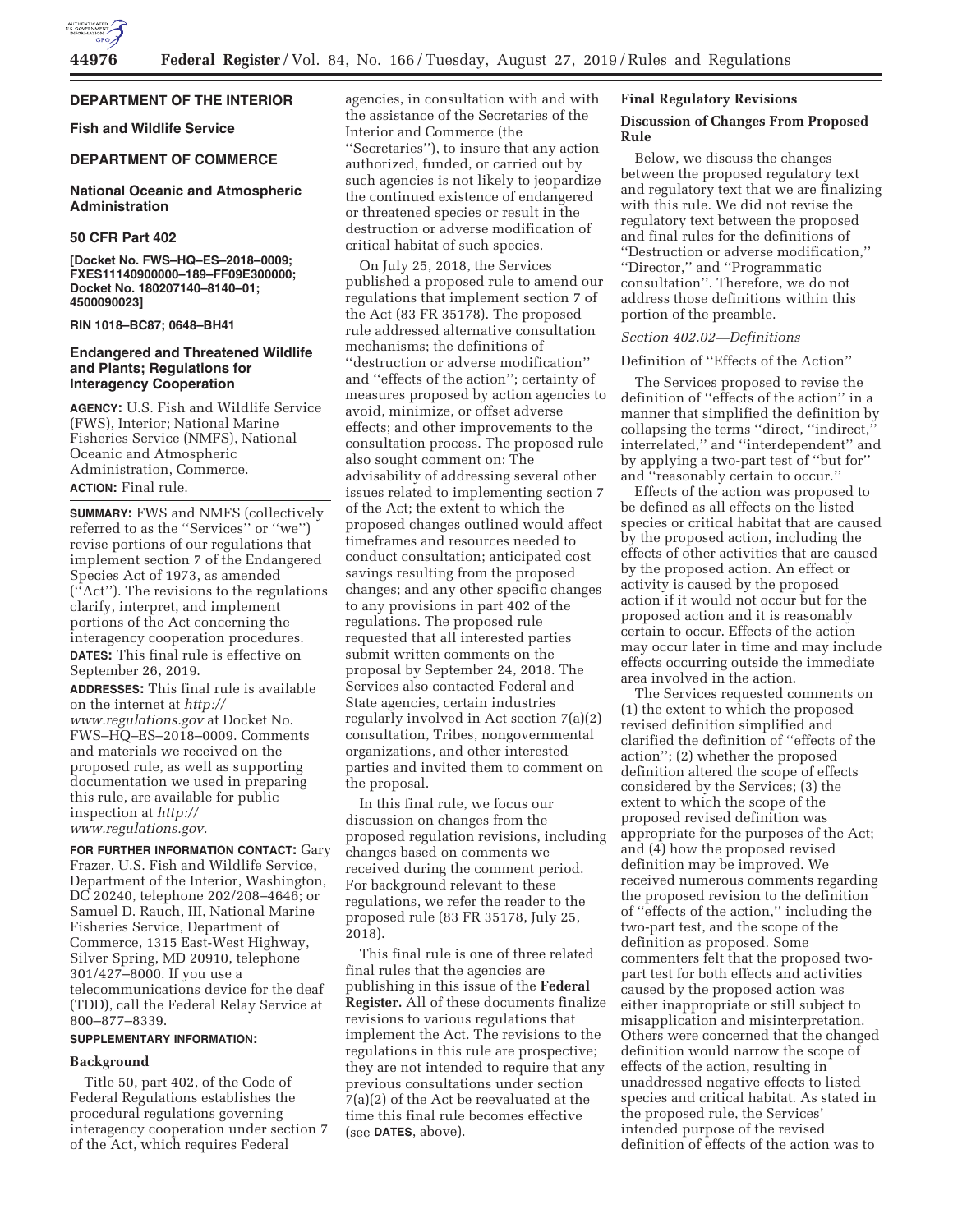simplify the definition while still retaining the scope of the assessment required to ensure a complete analysis of the effects of proposed actions. Further, we stated that by revising the definition, consultations between the Services and action agencies, including consultations involving applicants, can focus on identifying the effects and not on categorizing them. The two-part test was included to provide a transparent description of how the Services identify effects of the proposed action. A summary of the comments and our responses are below at Summary of Comments and Recommendations.

In response to comments and upon further consideration, the Services are adopting a revised, final definition of ''effects of the action'' to further clarify that effects of the action include all consequences of a proposed action, including consequences of any activities caused by the proposed action. We revised the definition to read as set out in the regulatory text at the end of the document.

The principal changes we have made in this final rule include: (1) Introducing the term ''consequences'' to help define what we mean by an effect; and (2) emphasizing that to be considered the effect of the action under consultation, the consequences caused by the action would not occur but for the proposed action and must be reasonably certain to occur.

The Services believe that the definition of ''effects of the action'' contained in this final rule will reduce confusion and streamline the process by which the Services identify the relevant effects caused by a proposed action. The Services do not intend for these regulatory changes to alter how we analyze the effects of a proposed action. We will continue to review all relevant effects of a proposed action as we have in past decades, but we determined it was not necessary to attach labels to various types of effects through regulatory text. That is, we intend to capture those effects (consequences) previously listed in the regulatory definition of effects of the action direct, indirect, and the effects from interrelated and interdependent activities—in the new definition. These effects are captured in the new regulatory definition by the term ''all consequences'' to listed species and critical habitat.

We introduced the term ''consequences,'' in part, to avoid using the term ''effects'' to define ''effects of the action''. Consequences are a result or effect of an action, and we apply the two-part test to determine whether a given consequence should be

considered an effect of the proposed action that is under consultation. Requiring evaluation of all consequences caused by the proposed action allows the Services to focus on the impact of the proposed action to the listed species and critical habitat, while being less concerned about parsing what label to apply to each effect (*e.g.,* direct or indirect effect, or interdependent or interrelated activity).

As discussed in the proposed rule, the Services have applied the ''but for'' test to determine causation for decades. That is, we have looked at the consequences of an action and used the causation standard of ''but for'' plus an element of foreseeability (*i.e.,* reasonably certain to occur) to determine whether the consequence was caused by the action under consultation. In this final rule, we have added regulatory text to confirm that, by definition, ''but for'' causation means that the consequence in question would not occur if the proposed action did not go forward. This added regulatory language does not add a more stringent standard than what was applied already under our current ''but for'' causation, but is meant to clarify and reinforce the standard we currently implement and will do so in the future. Additionally, there are several relevant considerations where the proposed action is not the ''but for'' cause of another activity (not included in the proposed action) because the other activity would proceed in the absence of the proposed action due to the prospect of an alternative approach (*e.g.,* if a Federal right-of-way (proposed action) is not granted, a private wind farm on non-federal lands (other activity) would still be developed through the building of a road on private lands (alternative approach)). In particular, the Services consider case-specific information including, but not limited to, the independent utility of the other activity and proposed action, the feasibility of the alternative approach and likelihood the alternative approach would be undertaken, the existence of plans relating to the activity and whether the plans indicate that an activity will move forward irrespective of the action agency's proposed action, and whether the same effects would occur as a result of the other activity in the absence of the proposed action. In other words, if the agency fails to take the proposed action and the activity would still occur, there is no ''but for'' causation. In that event, the activity would not be considered an effect of the action under consultation.

Consequences to the species or critical habitat caused by the proposed action must also be reasonably certain to

occur. The term ''reasonably certain to occur'' is not a new or heightened standard, but it was not clearly defined or given any parameters in previous regulations. Experience has taught us that the failure to provide a definition and any parameters to the term ''reasonably certain to occur'' left the concept vague and occasionally produced determinations that were inconsistent or had the appearance of being too subjective. As such, there were sometimes disagreements between the Services and action agencies as to what constituted ''reasonably certain to occur.'' Our intention in these regulations is to provide a solid framework, with specific factors for both action agencies and the Services to evaluate, in order to determine whether a consequence is ''reasonably certain to occur.'' In addition, we added a regulatory requirement that this framework be reviewed and followed by both the action agency and the Services. See § 402.17(c). When the Services write an incidental take statement for a biological opinion, under section 7(b)(4)(iv) of the Act they can assign responsibility of specific terms and conditions of the incidental take statement to the Federal action agency, the applicant, or both taking into account their respective roles, authorities, and responsibilities. The Services have worked with Federal action agencies in the past, and will continue to do so into the future, to ensure that a reasonable and prudent measure assigned to a Federal action agency does not exceed the scope of a Federal action agency's authority.

As discussed below in our discussion of changes to § 402.17, we have clarified that for a consequence or an activity to be considered reasonably certain to occur, the determination must be based on clear and substantial information. The term ''clear and substantial'' is used to describe the nature of information needed to determine that a consequence or activity is reasonably certain to occur. By clear and substantial, we mean that there must be a firm basis to support a conclusion that a consequence of an action is reasonably certain to occur. The determination of a consequence to be reasonably certain to occur must be based on solid information and should not be based on speculation or conjecture. This added term also does not mean the nature of the information must support that a consequence must be guaranteed to occur, but rather, that it must have a degree of certitude.

We revised § 402.17 to help guide the determination of ''reasonably certain to occur.'' The ''reasonably certain to occur'' determination applies to other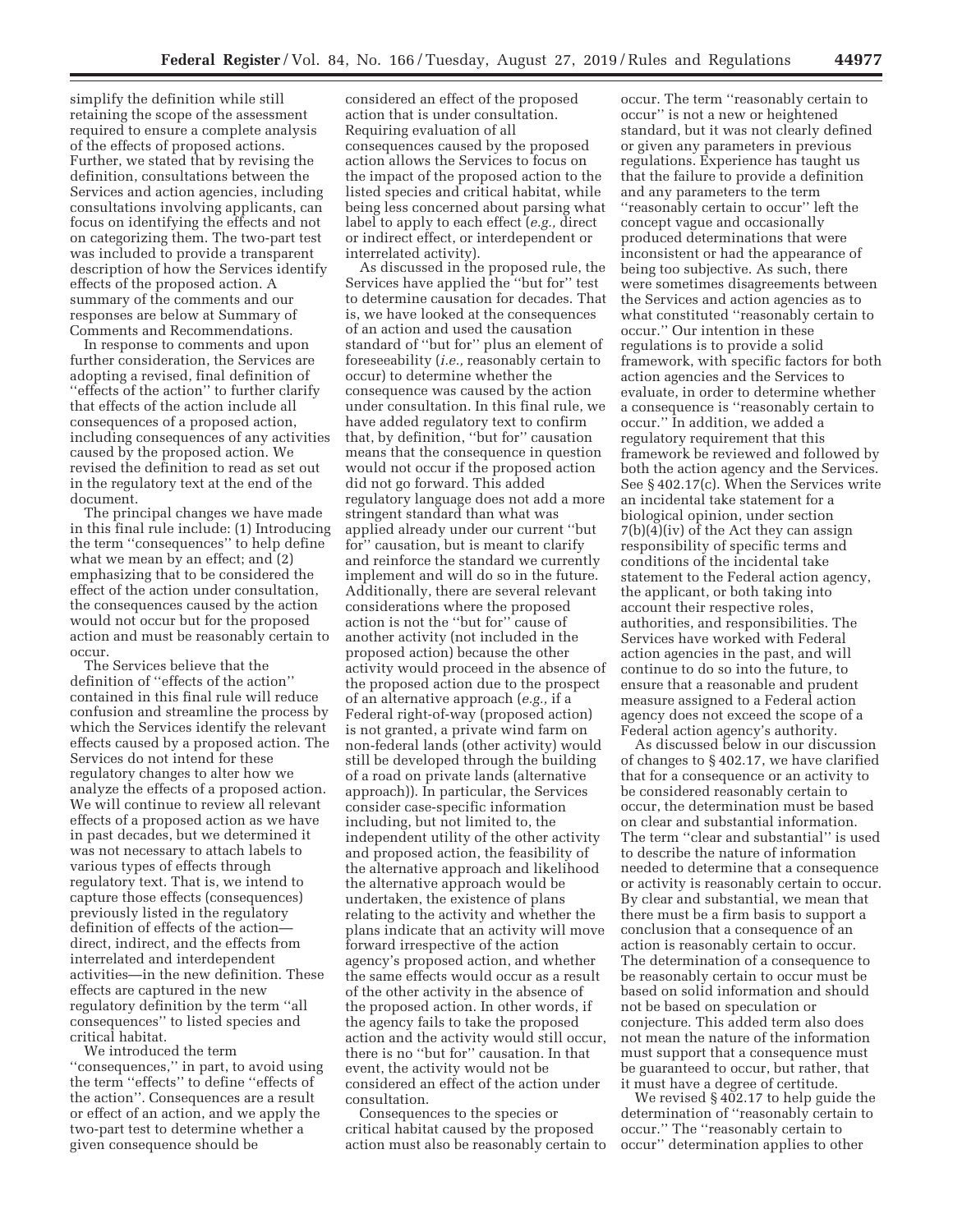activities caused by (but not part of) the proposed action, activities considered under cumulative effects (as defined at § 402.02), and to the consequences caused by the proposed action. However, it does not apply to the proposed action itself, which is presumed to occur as described. First, in § 402.17(a), we discuss factors to consider when determining whether an activity is reasonably certain to occur for purposes of determining the effects of the action or which activities to include under Cumulative Effects. Second, we describe considerations for evaluating whether a consequence is reasonably certain to occur in § 402.17(b). For further explanation, please see our discussion of § 402.17, below.

We also continue to emphasize that effects may occur beyond the proposed action's footprint. This concept was reflected in the proposed rule and the final definition states that effects may include consequences occurring outside the immediate area involved in the action.

As discussed above, we articulated a two-part test for effects of the action that is consistent with our existing practice and prior interpretations. This test for determining effects includes effects resulting from actions previously referred to as ''interrelated or interdependent'' activities. In order for consequences of other activities caused by the proposed action to be considered effects of the action, both those activities and the consequences of those activities must satisfy the two-part test: They would not occur but for the proposed action and are reasonably certain to occur. As a result, when we discuss effects or effects of the action throughout the rest of this rule, we are referring only to those effects that satisfy the two-part test. For further discussion of the application of the ''reasonably certain to occur'' test to activities included within the definition of *effects of the action,* see our discussion of changes to proposed § 402.17, below.

Definition of Environmental Baseline

We proposed a stand-alone definition for ''environmental baseline'' as referenced in the discussion above in the proposed revised definition for *effects of the action.* 

Environmental baseline was proposed to be defined to include the past and present impacts of all Federal, State, or private actions and other human activities in the action area, the anticipated impacts of all proposed Federal projects in the action area that have already undergone formal or early section 7 consultation, and the impact

of State or private actions which are contemporaneous with the consultation in process.

In the proposed rule, we also sought comment on potential revisions to the definition of ''environmental baseline'' as it relates to ongoing Federal actions. The Services received numerous comments regarding the proposed definition of ''environmental baseline'' and the consideration of ongoing Federal actions.

In response to these comments and upon further consideration, through this final rule, we are revising the definition of ''environmental baseline'' to read as set out in the regulatory text at the end of this document.

We revised the definition of environmental baseline to make it clear that ''environmental baseline'' is a separate consideration from the effects of the action. In practice, the environmental baseline should be used to compare the condition of the species and the designated critical habitat in the action area with and without the effects of the proposed action, which can inform the detailed evaluation of the effects of the action described in § 402.14(g)(3) upon which the Services formulate their biological opinion.

In addition, we added a sentence to clarify that the consequences of ongoing agency activities or existing agency facilities that are not within the agency's discretion to modify are included in the environmental baseline. This third sentence is specifically intended to help clarify environmental baseline issues that have caused confusion in the past, particularly with regard to impacts from ongoing agency activities or existing agency facilities that are not within the agency's discretion to modify.

We added this third sentence because we concluded that it was necessary to explicitly answer the question as to whether ongoing consequences of past or ongoing activities or facilities should be attributed to the environmental baseline or to the effects of the action under consultation when the agency has no discretion to modify either those activities or facilities. The Courts and the Services have concluded that, in general, ongoing consequences attributable to ongoing activities and the existence of agency facilities are part of the environmental baseline when the action agency has no discretion to modify them. With respect to existing facilities, such as a dam, courts have recognized that effects from the existence of the dam can properly be considered a past and present impact included in the environmental baseline, particularly when the Federal agency lacks discretion to modify the dam. See,

*e.g., Friends of River* v. *Nat'l Marine Fisheries Serv.,* 293 F. Supp. 3d 1151, 1166 (E.D. Cal. 2018). Having the environmental baseline include the consequences from ongoing agency activities or existing agency facilities that are not within the agency's discretion to modify is supported by the Supreme Court's conclusion in *National Ass'n of Home Builders* v. *Defenders of Wildlife,* 551 U.S. 644, 667–71 (U.S. 2007) (''Home Builders''). In that case, the Court held that it was reasonable for the Services to narrow the application of section 7 to a Federal agency's discretionary actions because it made no sense to consult on actions over which the Federal agency has no discretionary involvement or control. It follows, then, that when a Federal agency has authority for managing or operating a dam, but lacks discretion to remove or modify the physical structure of the dam, the consequences from the physical presence of the dam in the river are appropriately placed in the environmental baseline and are not considered an effect of the action under consultation.

We distinguish here between activities and facilities where the Federal agency has no discretion to modify and those discretionary activities, operations, or facilities that are part of the proposed action but for which no change is proposed. For example, a Federal agency in their proposed action may modify some of their ongoing, discretionary operations of a water project and keep other ongoing, discretionary operations the same. The resulting consultation on future operations analyzes the effects of all of the discretionary operations of the water project on the species and designated critical habitat as part of the effects of the action, even those operations that the Federal agency proposes to keep the same. We also note that the obligation is on the Federal action agency to propose actions for consultation and while they should not improperly piecemeal or segment portions of related actions, a request for consultation on one aspect of a Federal agency's exercise of discretion does not de facto pull in all of the possible discretionary actions or authorities of the Federal agency. This is a case-bycase specific analysis undertaken by the Services and the Federal action agency as needed during consultation.

Attributing to the environmental baseline the ongoing consequences from activities or facilities that are not within the agency's discretion to modify does not mean that those consequences are ignored. As discussed in more detail below, the environmental baseline is a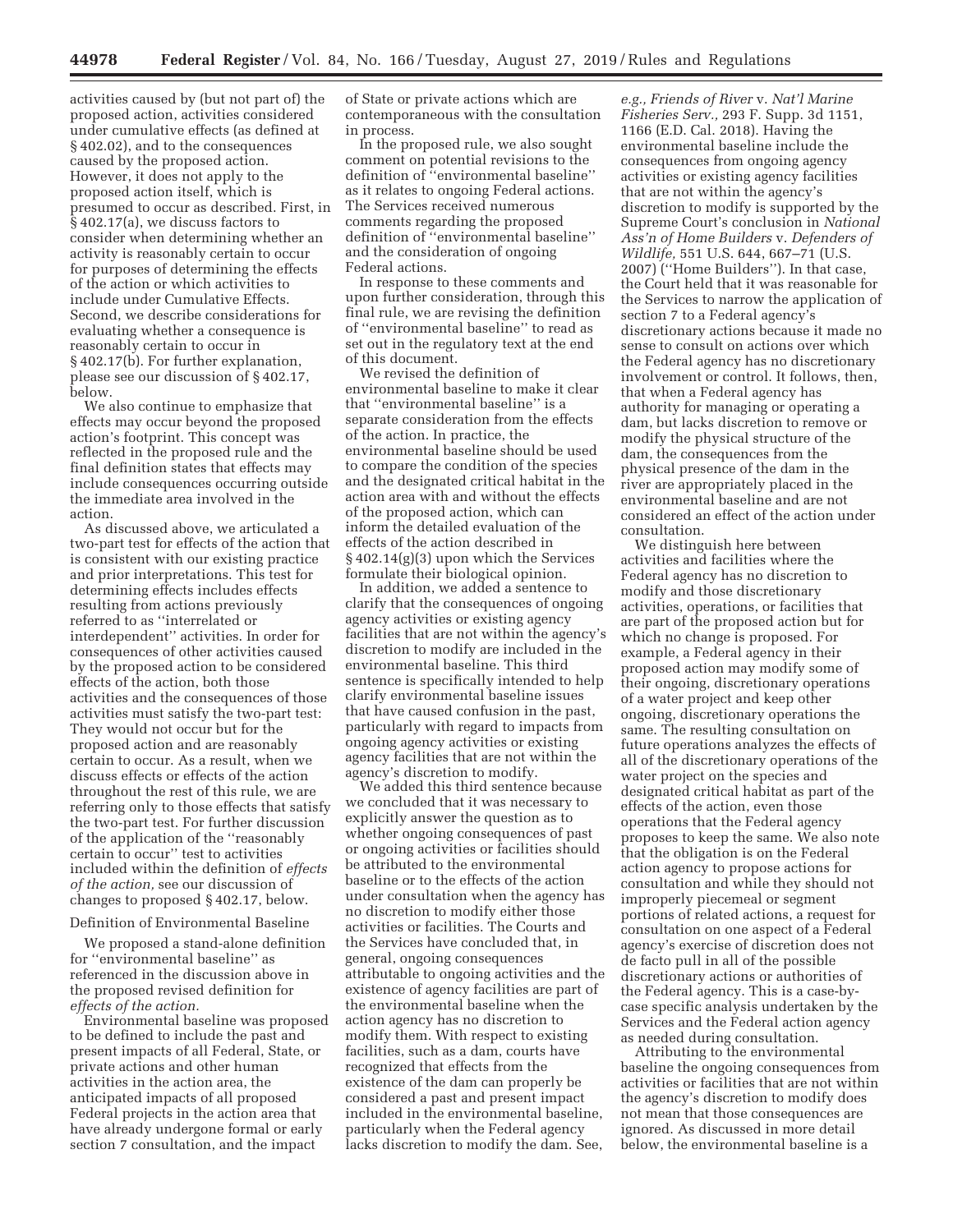description of the condition of the species or the designated critical habitat in the action area. To the extent ongoing consequences are beneficial or adverse to a species, the environmental baseline evaluations of the species or designated critical habitat will reflect the impact of those consequences and the effects of the action must be added to those impacts in the Services' jeopardy and adverse modification analysis.

#### *Section 402.13—Deadline for Informal Consultation*

The Services sought comment on potentially establishing a 60-day deadline, subject to extension by mutual consent, for informal consultations. More specifically, we sought comment on (1) whether a deadline would be helpful in improving the timeliness of review; (2) the appropriate length for a deadline (if not 60 days); and (3) how to appropriately implement a deadline (*e.g.,* to which portions of informal consultation the deadline should apply [*e.g.,* technical assistance, response to requests for concurrence, etc.], when informal consultation begins, the ability to extend or ''pause the clock'' in certain circumstances, etc.).

The Services received numerous comments regarding the establishment of a deadline for informal consultation. A summary of those comments and our responses are below at Summary of Comments and Recommendations. In response to these comments and upon further consideration, through this final rule, we are revising § 402.13, Informal consultation, to read as set out in the regulatory text at the end of this document.

These changes institute a new § 402.13(c), which is a process framework for the Federal agency's written request for concurrence and the Service's response. The changes to the informal consultation process are limited to only the written request for concurrence and the Service's response. This preserves the flexibility in discussions and timing inherent in the portion of the informal consultation process that is intended to assist the Federal agency in determining whether formal consultation is required. In the new framework, we require in § 402.13(c)(1) that the written request for our concurrence should contain information similar to that required in § 402.14(c)(1) for formal consultation, but only at a level of detail sufficient for the Services to determine whether or not it concurs. Consistent with past practice, the Services determine whether the information provided by the Federal agency provides sufficient information upon which to make its

determination whether to concur with Federal agency's request for concurrence. We anticipate that this level of detail will often be less than that required for the initiation of formal consultation and the evaluation of adverse effects to species and designated critical habitat. Second, we establish in § 402.13(c)(2) a timeline for the written request and concurrence process. As stated in the new  $\S 402.13(c)(2)$ , upon receipt of an adequate request for concurrence from a Federal agency, the Services shall provide their written response within 60 days. The 60-day response period may be extended, with the mutual consent of the Federal agency (or its designated representative) and any applicant, for up to an additional 60 days, bringing the total potential timeframe for this written request and response process to 120 days. The intent of the 60-day, and no more than 120-day, deadline is to increase regulatory certainty and timeliness for Federal agencies and applicants.

The changes at § 402.13(c) do not alter or apply to the Services' review of and response to biological assessments prepared for major construction activities, as outlined at § 402.12. For those consultations, the response would be required within 30 days, as outlined at § 402.12(j) and (k).

### *Section 402.14—Formal Consultation*

The Services proposed several amendments to § 402.14. Consistent with the Services' existing practice, we proposed to revise § 402.14(c) to clarify what is necessary to initiate formal consultation and to allow the Services to consider documents such as those prepared pursuant to the National Environmental Policy Act (NEPA; 42 U.S.C. 4321 *et seq.*) to be considered as initiation packages, as long as they meet the requirements for initiating consultation. We also proposed to: (1) Revise portions of § 402.14(g) that describe the Services' responsibilities during formal consultation; (2) revise § 402.14(h) to allow the Services to adopt all or part of a Federal agency's initiation package, or all or part of the Services' own analyses and findings that are required to issue a permit under section 10(a) of the Act, in its biological opinion; and (3) add a new provision titled ''Expedited consultations'' at § 402.14(l) to offer opportunities to streamline consultation, particularly for actions that have minimal adverse effects or predictable effects based on previous consultation experience.

The Services received numerous comments related to our proposed amendments to § 402.14, Formal

consultation, as set forth at 83 FR 35192, July 25, 2018. A summary of those comments and our responses are below at Summary of Comments and Recommendations.

In response to these comments and upon further consideration, in this final rule, we are finalizing the proposed revisions to  $\S 402.14(g)(2)$  and  $(4)$  and (l), and we are amending § 402.14(c), (g)(8), and (h) to read as set out in the regulatory text at the end of this document.

The Services are making a nonsubstantive edit to the proposed regulatory text at  $\S 402.14(c)(1)(iii)$ . This non-substantive edit clarifies that the Services are referring to information about both the species and its habitat, including any designated critical habitat.

The Services are also making edits to the proposed regulatory text at § 402.14(g)(8) to simplify the text while maintaining the intent of the proposed regulatory revisions. More specifically, we are striking the proposed text that referenced ''specific'' plans and ''a clear, definite commitment of resources'' with respect to measures intended to avoid, minimize or, or offset the effects of an action. Instead, the Services are simplifying the regulatory text to indicate that such measures are considered like other portions of the action and do not require any additional demonstration of binding plans.

The simplified regulatory text avoids potential confusion between the need to sufficiently describe measures a Federal agency is committing to implement as part of a proposed action to avoid, minimize, or offset effects pursuant to  $\S 402.14(c)(1)$ , and how those measures are taken into consideration after consultation is initiated. Any type of action proposed by a Federal agency receives a presumption that it will occur, but it must also be described in sufficient detail that the Services can both understand the action and evaluate its adverse and beneficial effects. By eliminating the word ''specific'' in  $\S 402.14(g)(8)$ , we reinforce that an appropriate level of specificity regarding the description of measures included in the proposed action may be necessary to provide sufficient detail to assess the effects of the action on listed species and critical habitat. However, inclusion of measures to avoid, minimize, or offset adverse effects as part of the proposed action does not result in a requirement for an additional demonstration of binding plans. To simplify the regulatory text and improve clarity, we also eliminated the reference to ''a clear, definite commitment of resources.'' That change is not meant to imply that an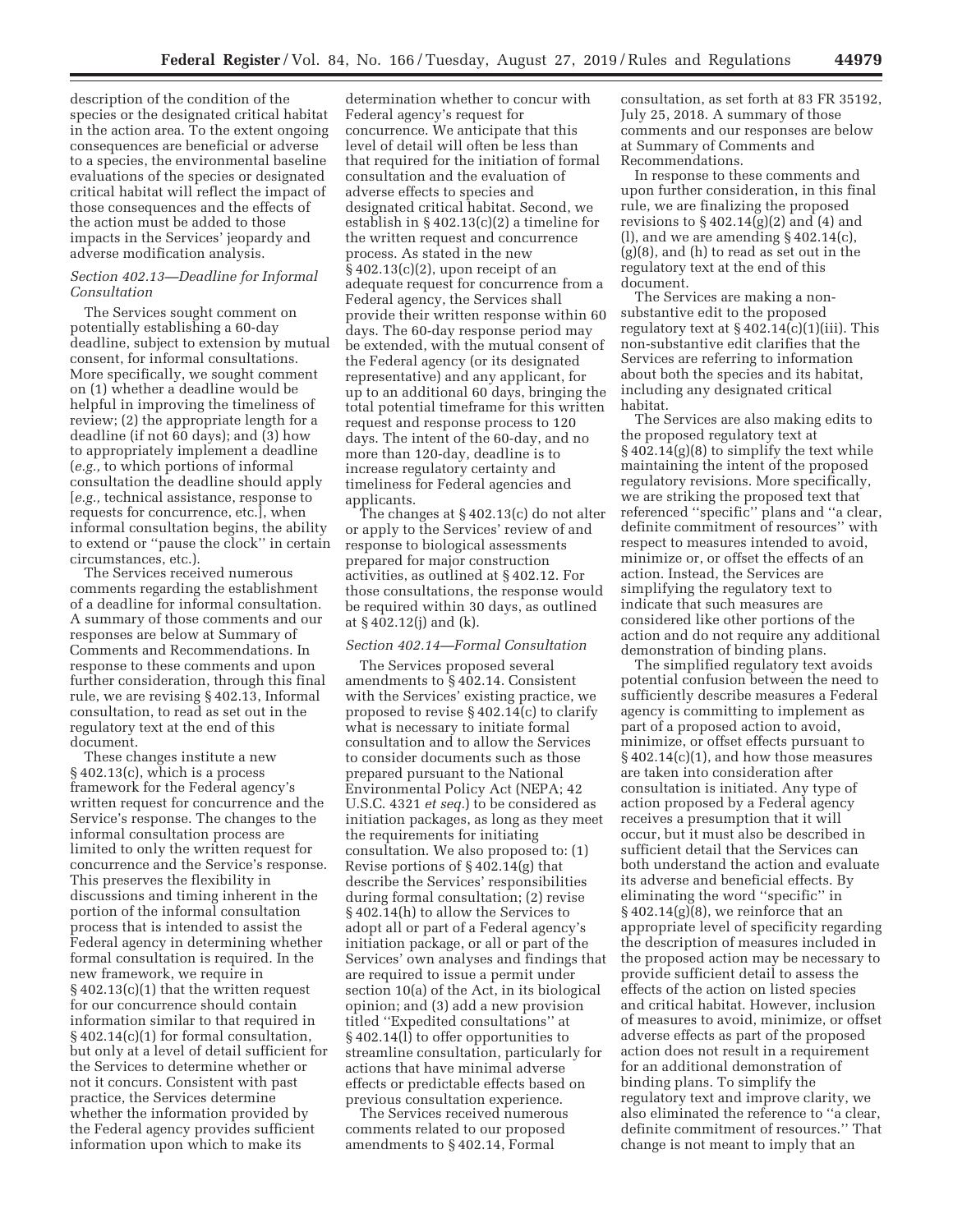additional demonstration of a clear and definite commitment of resources, beyond the commitment to implement such measures as part of the proposed action, is required before the Services can take them into consideration. Rather, we intend the phrase ''do not require any additional demonstration of binding plans'' that is retained in  $§$  402.14 $(g)(8)$  to reflect that demonstrations of resource commitments and other elements are not required before allowing the Services to take into account measures included in a proposed action to avoid, minimize, or offset adverse effects. Therefore, this final rule maintains the intent of the proposed revisions to § 402.14(g)(8).

The Services are also revising the proposed regulatory text at § 402.14(h) by adding a new paragraph (h)(1)(ii); redesignating the existing (h)(1)(ii) and  $(iii)$  as  $(h)(1)(iii)$  and  $(iv)$ , respectively; and making a non-substantive edit at § 402.14(h)(4). New § 402.14(h)(1)(ii) clarifies that the biological opinion will also include a detailed discussion of the environmental baseline because a proper understanding of the environmental baseline is critical to our analysis of the effects of the action, as well as our determination as to whether a proposed action is likely to jeopardize the continued existence of a listed species or destroy or adversely modify its critical habitat. Inclusion of a detailed description of the environmental baseline is consistent with existing practice (see Services' 1998 Consultation Handbook at pp. 4– 13 and 4–15) and, therefore, this requirement will not change how the Services prepare biological opinions.

### *Section 402.16—Reinitiation of Consultation*

We proposed two changes to this section. First, we proposed to remove the term ''formal'' from the title and text of this section to acknowledge that the requirement to reinitiate consultation applies to all section 7(a)(2) consultations. Second, we proposed to amend this section to address issues arising under the Ninth Circuit's decision in *Cottonwood Environmental Law Center* v. *U.S. Forest Service,* 789 F.3d 1075 (9th Cir. 2015), *cert. denied,*  137 S. Ct. 293 (2016), by making nonsubstantive redesignations and then revising § 402.16 by adding a new paragraph (b) to clarify that the duty to reinitiate does not apply to an existing programmatic land management plan prepared pursuant to the Federal Land Policy and Management Act (FLPMA), 43 U.S.C. 1701 *et seq.,* or the National Forest Management Act (NFMA), 16

U.S.C. 1600 *et seq.,* when a new species is listed or new critical habitat is designated. In addition to seeking comment on the proposed revision to 50 CFR 402.16, we sought comment on whether to exempt other types of programmatic land or water management plans in addition to those prepared pursuant to FLPMA and NFMA, and on the proposed revision in light of the recently enacted Wildfire Suppression Funding and Forest Management Activities Act, H.R. 1625, Division O, which was included in the Omnibus Appropriations bill for fiscal year 2018 (''2018 Omnibus Act'').

In the proposed revisions to § 402.16, reinitiation of consultation would be required and would need to be requested by the Federal agency or by the Service. Moreover, an agency would not be required to reinitiate consultation after the approval of a land management plan prepared pursuant to 43 U.S.C. 1712 or 16 U.S.C. 1604 upon listing of a new species or designation of new critical habitat, provided that any authorized actions that may affect the newly listed species or designated critical habitat will be addressed through a separate action-specific consultation.

The Services received numerous comments related to our proposed amendments to this section. Comments were generally evenly divided in support of and in opposition to the proposed § 402.16(b), including whether we are precluded from expanding relief from reinitiation due to the 2018 Omnibus Act as well as to whether to extend the exemption to other types of plans. A summary of those comments and our responses are below at Summary of Comments and Recommendations.

In response to these comments and upon further consideration, we revised § 402.16, Reinitiation of consultation, to read as set out in the regulatory text at the end of this document.

We modified the language at § 402.16(a)(3) to correct the inadvertent failure of our proposed rule to reference the written concurrence process in this criterion for reinitiation of consultation. This criterion references the information and analysis the Services considered, including information submitted by the Federal agency and applicant, in the development of our biological opinion or written concurrence and not just the information contained within the biological opinion or written concurrence documents. The remaining three reinitiation criteria at § 402.16(a)(1), (2), and (4) were unchanged. We also took this opportunity to clarify the meaning of

the reference to the Service in the current and adopted, final version of § 402.16(a) that reads, "Reinitiation of consultation is required and shall be requested by the Federal agency or by the Service, . . .''. The reference to the Service in this language does not impose an affirmative obligation on the Service to reinitiate consultation if any of the criteria have been met. Rather, the reference here has always been interpreted by the Services to allow us to recommend reinitiation of consultation to the relevant Federal action agency if we have information that indicates reinitiation is warranted. It is ultimately the responsibility of the Federal action agency to reinitiate consultation with the relevant Service when warranted. The same holds true for initiation of consultation in the first instance. While the Services may recommend consultation, it is the Federal agency that must request initiation of consultation. See 50 CFR 402.14(a).

In addition, we clarified that initiation of consultation shall not be required for land management plans prepared pursuant to 43 U.S.C. 1712 or 16 U.S.C. 1604, upon listing of a new species or designation of new critical habitat, in certain specific circumstances, provided that any authorized actions that may affect the newly listed species or designated critical habitat will be addressed through a separate action-specific consultation. This exception to reinitiation of consultation shall not apply to those land management plans prepared pursuant to 16 U.S.C. 1604 if 15 years have passed since the date the agency adopted the land management plan and 5 years have passed since the enactment of Public Law 115–141 [March 23, 2018], or the date of the listing of a species or the designation of critical habitat, whichever is later.

The language at § 402.16(b) is revised from the proposed amendment to follow the time limitations imposed by Congress for the relief from reinitiation when a new species is listed or critical habitat designated for forest management plans prepared pursuant to NFMA. Because Congress did not address land management plans prepared pursuant to FLPMA in the 2018 Omnibus Act, the Services have determined that we may exempt any land management plan prepared pursuant to FLPMA from reinitiation when a new species is listed or critical habitat is designated as long as any action taken pursuant to the plan will be subject to its own section 7 consultation.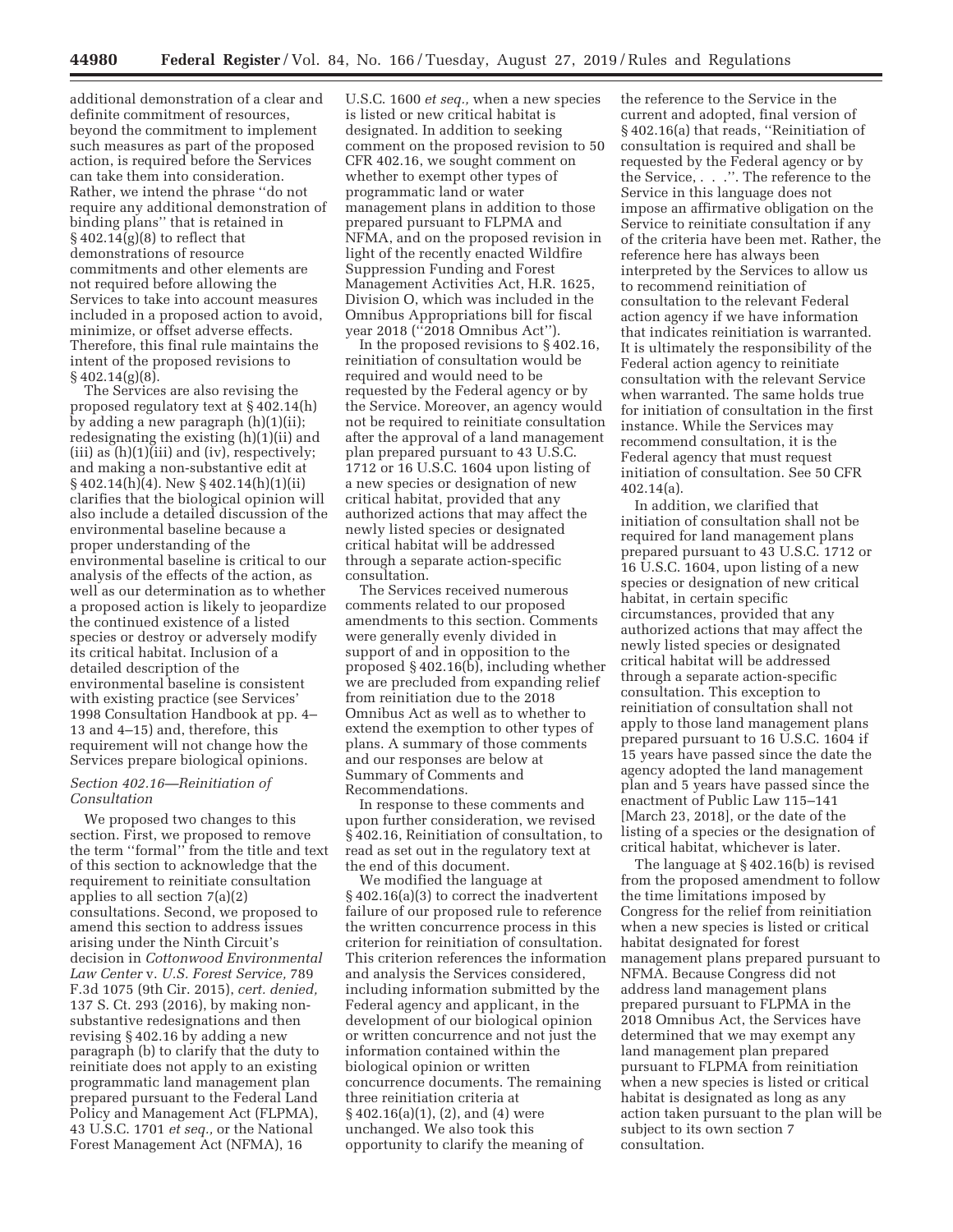### *Section 402.17—Other Provisions*

We proposed to add a new § 402.17 titled ''Other provisions.'' Within this new section, we proposed a new provision titled ''Activities that are reasonably certain to occur,'' in order to clarify the application of the ''reasonably certain to occur'' standard referenced in § 402.02 (defining effects of the action and cumulative effects). The proposed revisions are set out at 83 FR 35193, July 25, 2018.

The Services received numerous comments related to the proposed provision, many of which stated the Services should further clarify the language of the provision. In response to these comments and upon further consideration, we revised § 402.17 to read as set out in the regulatory text at the end of this document.

The revisions to the language in § 402.17 are intended to clarify several aspects of the process of determining whether an activity or consequence is ''reasonably certain to occur.''

First, we clarified that for a consequence or an activity to be considered reasonably certain to occur, the determination must be based on clear and substantial information. The term ''clear and substantial'' is used to describe the nature of information needed to determine that a consequence or activity is reasonably certain to occur. We do not intend to change the statutory requirement that determinations under the Act are made based on ''best scientific and commercial data available.'' By clear and substantial, we mean that there must be a firm basis to support a conclusion that a consequence of an action is reasonably certain to occur. This term is not intended to require a certain numerical amount of data; rather, it is simply to illustrate that the determination of a consequence to be reasonably certain to occur must be based on solid information. This added term also does not mean the nature of the information must support that a consequence is guaranteed to occur, but must have a degree of certitude.

To be clear, these regulations do not amend a Federal agency's obligation under the Act's section 7(a)(2); nor do they change the regulatory standard that action agencies must ''insure'' that their actions are not likely to jeopardize listed species or destroy or adversely modify critical habitat. See H.R. Conference Report 96–697 (1979) (confirming section 7(a)(2) requires all federal agencies to ensure that their actions are not likely to jeopardize endangered or threatened species or result in the adverse modification of critical habitat).

Second, in response to requests made in public comments for clarification of the factors to consider, we revised § 402.17(a)(1) and (2) to further elaborate what we meant in the original proposed versions of those factors. In particular, we revised § 402.17(a)(1) to describe that the Services would include past experience with ''activities that have resulted from actions that are similar in scope, nature, and magnitude to the proposed action'' when considering whether an activity might be reasonably certain to occur as a result of the proposed action under consultation. This is intended to capture the important knowledge developed by the action agencies and Services over their decades of consultation experience. We also made minor revisions to clarify § 402.17(a)(2). The proposed language used the phrase ''any existing relevant plans'' but did not reference to the activity itself. We recognize that this language may have been confusing and vague for readers and therefore have modified the text to clarify that we are referencing plans specific to that activity, not general plans that may contemplate a variety of activities or uses in an area.

Finally, we added a new paragraph to § 402.17 to emphasize other considerations that are important and relevant when reviewing whether a consequence is also reasonably certain to occur. These are not exhaustive, new, or more stringent factors than what we have used in the past to determine the likelihood of a consequence occurring nor are they meant to imply that time, distance, or multiple steps inherently make a consequence not reasonably certain to occur. See *Riverside Irrigation*  v. *Andrews,* 758 F2d 508 (10th Cir. 1985) (upholding the U.S. Army Corps of Engineers' determination that it properly reviewed an effect downstream from the footprint of the action).

Each consultation will have its own set of evaluations and will depend on the underlying factors unique to that consultation. For example, a Federal agency is consulting on the permitting of installation of an outfall pipe. A secondary, connecting pipe owned by a third party is to be installed and would not occur ''but for'' the proposed outfall pipe, and existing plans for the connecting pipe make it reasonably certain to occur. Under our revised definition for effects of the action, any consequences to listed species or critical habitat caused by the secondary pipe would be considered to fall within the effects of the agency action. As the rule recognizes, however, there are situations, such as when consequences are so remote in time or location, or are

only reached following a lengthy causal chain of events, that the consequences would not be considered reasonably certain to occur.

## **Summary of Comments and Recommendations**

#### *Section 402.02—Definitions*

Definition of Destruction or Adverse Modification

We revised the definition of ''destruction or adverse modification'' by adding the phrase ''as a whole'' to the first sentence and removing the second sentence of the prior definition. The Act requires Federal agencies, in consultation with and with the assistance of the Secretaries, to insure that their actions are not likely to jeopardize the continued existence of endangered or threatened species or result in the destruction or adverse modification of critical habitat of such species. In 1986, the Services established a definition for ''destruction or adverse modification'' (51 FR 19926, June 3, 1986, codified at 50 CFR 402.02) that was found to be invalid by the U.S. Court of Appeals for the Fifth (2001) and Ninth (2004) Circuits. In 2016, we revised the definition, in part in response to these court rulings (81 FR 7214; February 11, 2016).

In this final rule, we have further clarified the definition. The addition of the phrase ''as a whole'' to the first sentence reflects existing practice and the Services' longstanding interpretation that the final destruction or adverse modification determination is made at the scale of the entire critical habitat designation. The deletion of the second sentence removes language that is redundant and has caused confusion about the meaning of the regulation. These revisions are unchanged from the proposed rule, and further explanation of their background and rationale is provided in the preamble text of the proposed rule.

# Comments on the Destruction and Adverse Modification Definition

*Comment:* Several commenters disagreed with defining ''destruction or adverse modification'' at all, saying that such a definition was unnecessary and that we should rely only on the statutory language. Others suggested creating separate definitions for ''destruction'' and ''adverse modification,'' and suggested that not doing so is an impermissible interpretation of the Act.

*Response:* The term ''destruction or adverse modification'' has been defined by regulation since 1978. We continue to believe it is appropriate and within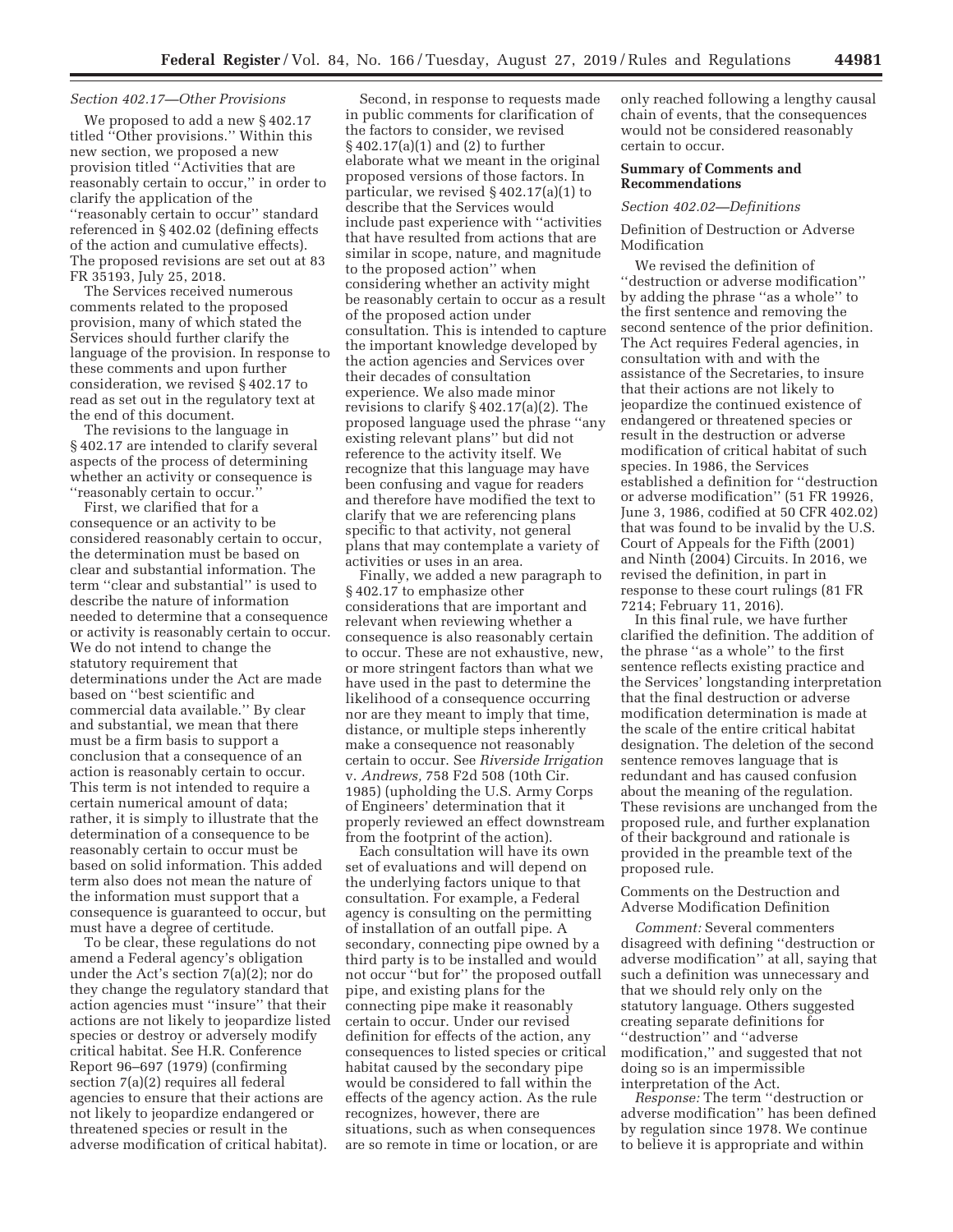the Services' authority to define this term and believe that this revision to that definition will improve the clarity and consistency in the application of these concepts. Furthermore, the Services have discretion to issue a regulatory interpretation of the statutory phrase ''destruction or adverse modification'' and are not required to break such a phrase into separate definitions of its individual words. The Services believe that the inquiry is most usefully and appropriately defined by the general standard in our definition, and that ultimately the determination focuses on how the agency action affects the value of the critical habitat for the conservation of the species, regardless of whether the contemplated effects constitute ''destruction'' or ''adverse modification'' of critical habitat.

*Comment:* One commenter asserted that the definition should not include the phrase ''or indirect'' because it would allow for ''speculative actions to be used as determining factors.''

*Response:* The final rule does not alter the use of the phrase ''or indirect'' which has been in all prior versions of this definition. In addition, we note that the phrase has long been included in, and continues to be used in, the definitions of ''jeopardize the continued existence of'' and ''action area.'' We continue to believe its inclusion is appropriate in this context and takes into account that some actions may affect critical habitat indirectly. The Services use the best scientific and commercial data available and do not rely upon speculation in determining the effects of a proposed action or in section 7(a)(2) "destruction or adverse modification'' determinations. The standards for determining effects of a proposed action are further discussed above under Definition of ''Effects of the Action''.

*Comment:* One commenter said that a lead agency should defer to cooperating agencies in evaluating potential impacts on critical habitat when the cooperating agencies have jurisdiction over the area being analyzed.

*Response:* The term ''cooperating agency'' arises in the NEPA context. Generally speaking, the lead agency under NEPA may also be a section 7 action agency under the Act. Cooperating agencies can be a valuable source of scientific and other information relevant to a consultation and may play a role in section 7 consultation. The Federal action agency, however, remains ultimately responsible for its action under section 7. Under 50 CFR 402.07, where there are multiple Federal agencies involved in a particular action, a lead agency may be

designated to fulfill the consultation and conference responsibilities. The other Federal agencies can assist the lead Federal agency in gathering relevant information and analyzing effects. The determination of the appropriate lead agency can take into account factors including their relative expertise with respect to the environmental effects of the action.

*Comment:* Some commenters said that the revised definition creates uncertainty and potential lack of consistency regarding when formal or informal consultation is required, or that it revised the triggers for initiating consultation.

*Response:* The revisions to this definition should not create any additional uncertainty about when formal or informal consultation is required, because these revisions do not change the obligations of action agencies to consult or the circumstances in which consultation must be initiated.

*Comment:* Several commenters offered their own, alternative redefinitions of the phrase ''destruction or adverse modification.'' For example, one commenter suggested the phrase should be defined to mean ''a direct or indirect alteration caused by the proposed action that appreciably diminishes the value of critical habitat as a whole for the conservation of a listed species.''

*Response:* We recognize that there could be more than one permissible, reasonable interpretation of this phrase. The definition we have adopted is an incremental change that incorporates longstanding approaches, modified from the 2016 definition (81 FR 7214; February 11, 2016) to improve clarity and consistency of application. Our adopted definition also has the value of being succinct. We do not view the proposed alternative definitions as improving upon clarity, and they may also contain unnecessary provisions or incorporate additional terminology that could itself be subject to multiple or inappropriate meanings.

*Comment:* Several commenters suggested that the definition should clarify that the only valid consideration in making a ''destruction or adverse modification'' determination is the impact of an action on the continued survival of the species, and that it should not take into consideration the ability of the species to recover. Conversely, some commenters said the definition improperly devalues or neglects recovery.

*Response:* Our definition focuses on the value of the affected habitat for ''conservation,'' a term that is defined by statute as implicating recovery (see

16 U.S.C. 1532(3)). ''Conservation'' is the appropriate focus because critical habitat designations are focused by statute on areas or features ''essential to the conservation of the species'' (16 U.S.C. 1532(5); see also 50 CFR 402.02 (defining ''recovery'')).

*Comment:* Several commenters said that the Services should do more to identify how they assess the value of critical habitat for the conservation of a species. They recommend measures such as identifying specific metrics of conservation value, providing guidance on the use of recovery or planning tools to identify targets for preservation or restoration, and defining de minimis thresholds or standardized project modifications that could be applied to recurring categories of projects in order to avoid triggering a ''destruction or adverse modification'' determination.

*Response:* As noted in the proposed rule preamble, the value of critical habitat for the conservation of a listed species is described primarily through the critical habitat designation itself. That designation itself will identify and describe, in occupied habitat, ''physical or biological features (I) essential to the conservation of the species and (II) which may require special management considerations or protection'' (16 U.S.C. 1532(5)(A)(i)). Similarly, designations of any unoccupied habitat will describe the reasons that such areas have been determined to be ''essential for the conservation of the species'' (16 U.S.C. 1532(5)(A)(ii)). Critical habitat designations, recovery plans, and related information often provide additional and specific discussions regarding the role and quality of the physical or biological features and their distribution across the critical habitat in supporting the recovery of the listed species.

Regarding concepts such as defining metrics of value or pre-defined de minimis standards, the Services often assist action agencies in developing conservation measures during consultation that would work to reduce or minimize project impacts to critical habitat. The final rule contains provisions on programmatic consultations that could facilitate establishing and applying broadly applicable standards or guidelines based on recurring categories of actions whose effects can be understood and anticipated in advance. However, predefined metrics, standards, and thresholds for categories of action in many instances are not feasible, given variations in the actions, their circumstances and setting, and evolving scientific knowledge.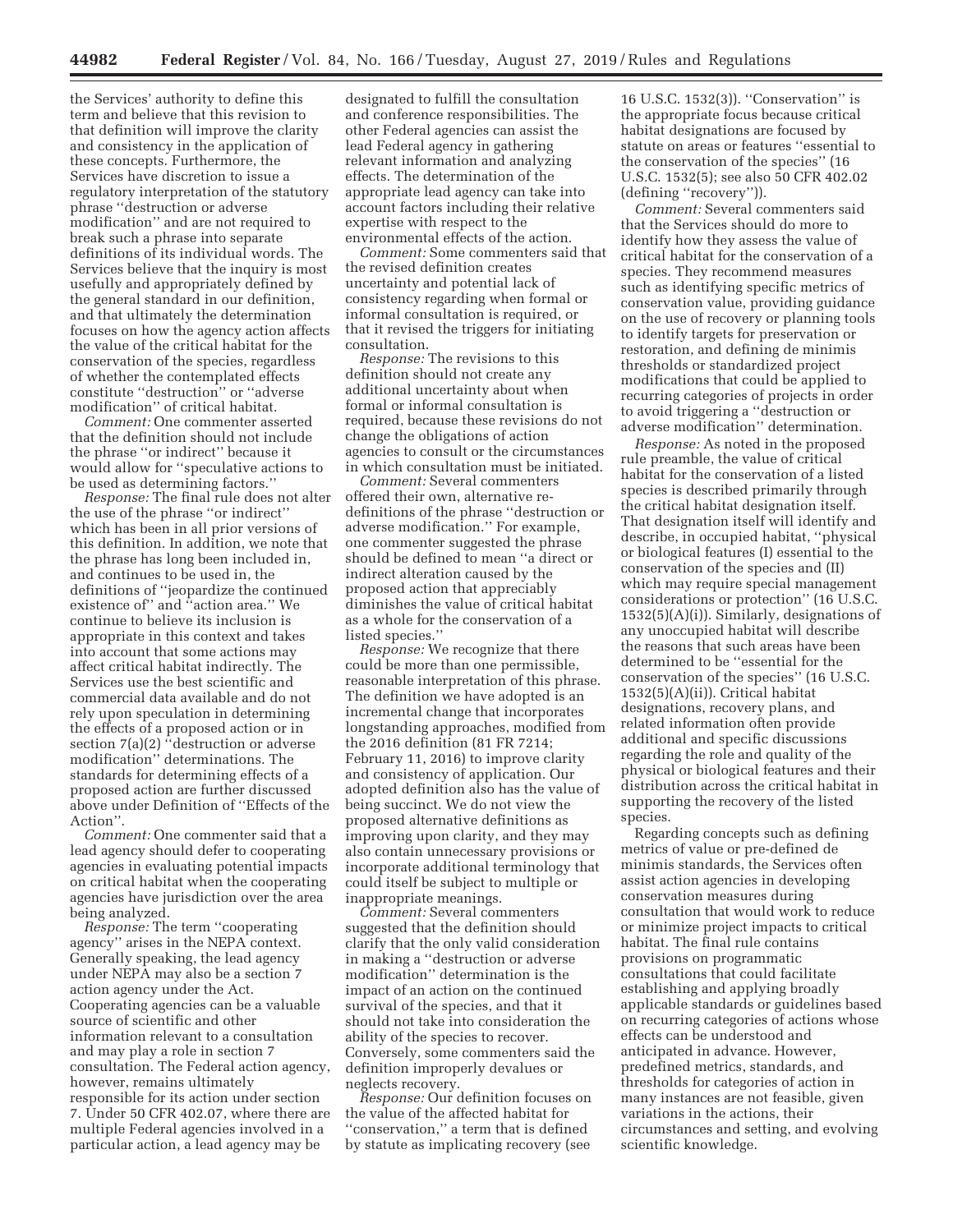## Comments on the Addition of the Phrase ''As a Whole''

*Comment:* Some comments supported the change, saying that the addition of this phrase was consistent with existing Services practice and guidance, or said the addition improved the definition and clarified the appropriate scale at which the ''destruction or adverse modification'' determination applies. Some commenters noted that the addition helps place the inquiry in its proper functional context and observed that alteration of critical habitat is not necessarily a per se adverse modification.

*Response:* We agree that the addition of ''as a whole'' helps clarify the application of the definition, without changing its meaning or altering current policy and practice.

*Comment:* One commenter said that the addition of ''as a whole'' could cause confusion as to whether it referred to the critical habitat or the species.

*Response:* The phrase "as a whole" is intended to apply to the critical habitat designation, not to the phrase ''a species.''

*Comment:* Some commenters asserted that adding ''as a whole'' to the definition meant that small losses would no longer be considered ''destruction or adverse modification'' because they would be viewed as small compared to the ''whole'' designation. Some of these comments asserted that under this definition, ''destruction or adverse modification'' would only be found if an action impacted the entire critical habitat designation or a large area of it. Some also noted that effects in small areas can have biological significance (*e.g.,* a migration corridor), and that impacts in a small area could be significant to a small, local population or important local habitat features.

*Response:* The addition of ''as a whole'' clarifies but does not change the Services' approach to assessing critical habitat impacts, as explained in the preamble to the proposed rule and in the 2016 final rule on destruction and adverse modification (81 FR 7214; February 11, 2016). In that 2016 rule, we elected not to add this phrase, but made clear that the phrase did describe and reflect the appropriate scale of ''destruction or adverse modification'' determinations. Consistent with longstanding practice and guidance, the Services must place impacts to critical habitat into the context of the overall designation to determine if the overall value of the critical habitat is likely to be appreciably reduced. The Services agree that it would not be appropriate to

mask the significance of localized effects of the action by only considering the larger scale of the whole designation and not considering the significance of any effects that are occurring at smaller scales (see, *e.g., Gifford Pinchot,* 378 F.3d at 1075). The revision to the definition does not imply, require, or recommend discounting or ignoring the potential significance of more local impacts. Such local impacts could be significant, for instance, where a smaller affected area of the overall habitat is important in its ability to support the conservation of a species (*e.g.,* a primary breeding site). Thus, the size or proportion of the affected area is not determinative; impacts to a smaller area may in some cases result in a determination of destruction or adverse modification, while impacts to a large geographic area will not always result in such a finding.

*Comment:* Some comments expressed concern that the ''as a whole'' language, along with the preamble interpretation of ''appreciably diminish,'' undermined conservation because it would allow more piecemeal, incremental losses that over time would add up cumulatively to significant losses or fragmentation (referred to by many comments as ''death by a thousand cuts''). One commenter further expressed concern that such accumulated losses would add to the regulatory burden faced by private landowners with habitat on their lands. Some commenters asserted that the ''as a whole'' language would be difficult or burdensome to implement, because the Services lacked sufficient capacity to track or aggregate losses over time and space.

*Response:* As already noted, the revisions to the definition will not reduce or alter how the Services consider the aggregated effects of smaller changes to critical habitat. It should be emphasized that the revisions to this definition also do not alter or impose any additional burdens on action agencies or applicants to provide information on the nature of the proposed action or that action's effects on critical habitat or listed species. The regulations require the Services' biological opinion to assess the status of the critical habitat (including threats and trends), the environmental baseline of the action area, and cumulative effects. The Services' summary of the status of the affected species or critical habitat considers the historical and past impacts of activities across time and space. The effects of any particular action are thus evaluated in the context of this assessment, which incorporates the effects of all current and previous actions. This avoids situations where

each individual action is viewed as causing only relatively minor adverse effects but, over time, the aggregated effects of these actions would erode the conservation value of the critical habitat.

In this final rule, we are also clarifying the text at  $\S 402.14(g)(4)$ regarding status of the species and critical habitat to better articulate how the Services formulate their opinion as to whether an action is likely to jeopardize the continued existence of listed species or result in the destruction or adverse modification of critical habitat. This clarification will help ensure the ''incremental losses'' described by the commenters are appropriately considered in our jeopardy and destruction or adverse modification determinations.

The Services also make use of tracking mechanisms and tools to help track the effects of multiple agency actions. The Services have long recognized that tracking the effects of successive activities and projects is a significant challenge and continue to prioritize improvement of the methods for doing so. We also note that the use of programmatic consultations, as addressed elsewhere in this rule, can help with this challenge by encouraging consultation at a broad scale across geographic regions and programs encompassing multiple activities and actions. Finally, in response to concerns that this change would impose additional burdens on private landowners, the Services remind the public that critical habitat designation creates no responsibilities for the landowner unless the landowner proposes an activity that includes Federal funding or authorization of a type that triggers consultation. Otherwise, the designation of critical habitat requires no changes to the landowner's use or management of their land.

*Comment:* Some commenters said that adding the phrase ''as a whole'' would make application of the definition more subjective and less consistent.

*Response:* The comment appears to be motivated by the belief that any adverse effect to critical habitat should be considered, per se, ''destruction or adverse modification,'' and that the change introduces a new element of subjectivity. We do not agree. As with under the prior definition, the Services are always required to exercise judgment and apply scientific expertise when making the ultimate determination as to whether adverse effects rise to the level of ''destruction or adverse modification.''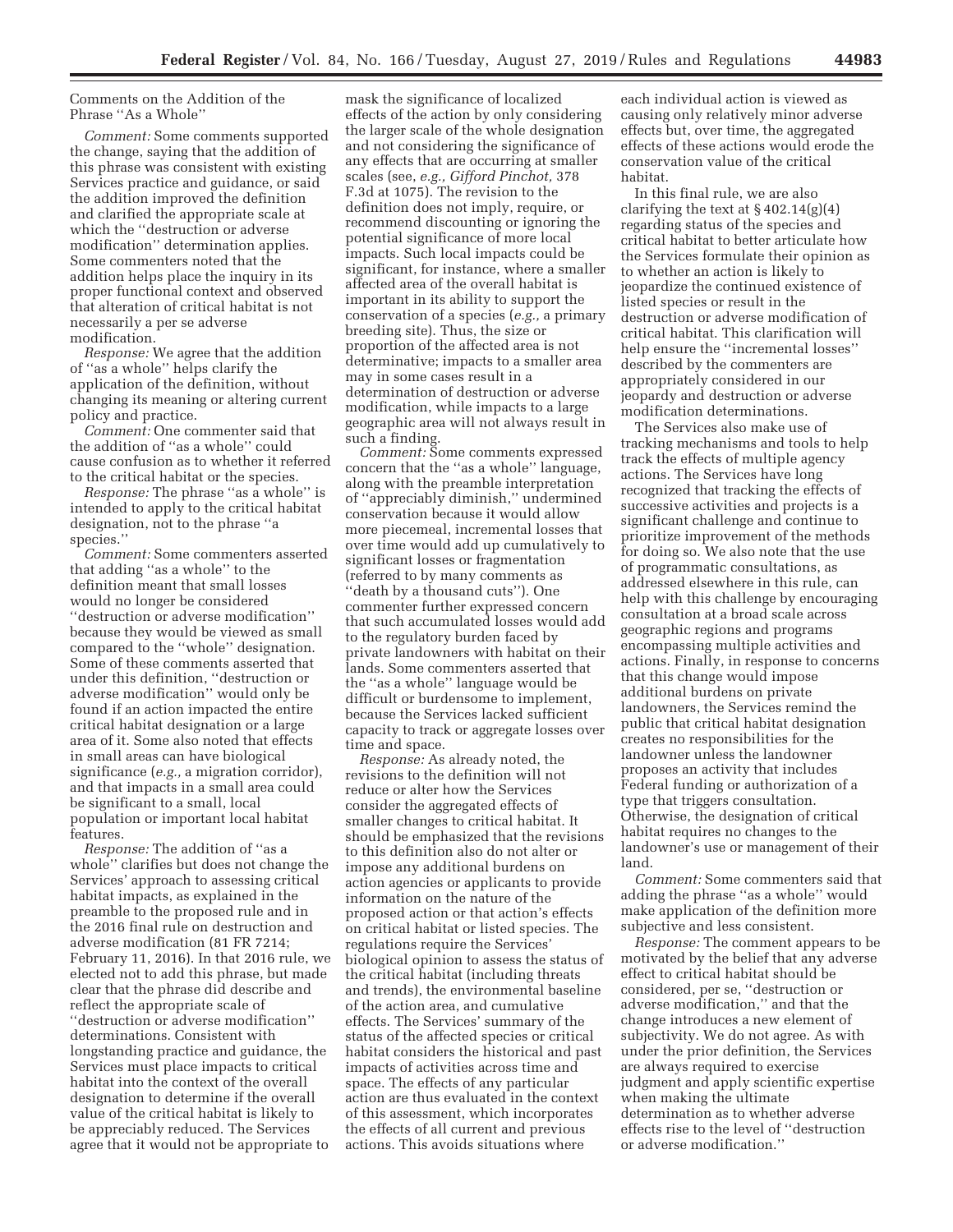*Comment:* Some commenters said that this change would impermissibly render the definition of ''destruction or adverse modification'' too similar or the same as the definition of ''jeopardize the continued existence of,'' while the statute intends them to have different meanings. Some also said that this addition conflicted with case law stating that the two phrases have distinct meanings.

*Response:* The Services do not agree that the addition of ''as a whole'' leads to improper conflation of the meanings of ''jeopardize the continued existence of'' and ''destruction or adverse modification.'' The terms ''destruction or adverse modification'' and ''jeopardize the continued existence of'' have long been recognized to have distinct meanings yet implicate overlapping considerations in their application. See, *e.g., Sierra Club* v. *U.S. Fish & Wildlife Service,* 245 F.3d 434, 441 (5th Cir. 2001); *Greenpeace* v. *National Marine Fisheries Serv.,* 55 F.Supp.2d 1248, 1265 (W.D. Wash.1999); *Conservation Council for Hawai'i* v. *Babbitt,* 2 F.Supp.2d 1280, 1287 (D. Haw. 1998). The phrase ''jeopardize the continued existence of'' focuses directly on the species' survival and recovery, while the definition of ''destruction or adverse modification'' is focused first on the critical habitat itself, and then considers how alteration of that habitat affects the ''conservation'' value of critical habitat. Thus, the terms ''jeopardize the continued existence of'' and ''destruction or adverse modification'' involve overlapping but distinct considerations. See *Sierra Club*  v. *U.S. Fish & Wildlife Serv.,* 245 F.3d 434, 441 (5th Cir. 2001) (noting that the critical habitat analysis is more directly focused on the effects on the designated habitat and has a ''more attenuated'' relationship to the survival and recovery of the species than the ''jeopardize'' analysis).

*Comment:* Several commenters provided arguments or recommendations regarding the geographic scale at which ''destruction or adverse modification'' determinations should focus and asserted that the ''as a whole'' was not necessarily the right scale. One commenter said the appropriate scale was the critical habitat unit or larger, especially for wideranging species. Some commenters said that the ''as a whole'' language was inappropriate because the appropriate geographic scale for assessing ''destruction or adverse modification'' was a scientific question. Similarly, one comment asserted the Services must use a ''biologically meaningful'' scale. A group of State governors questioned

how scale would be treated when there was a portion of critical habitat in one State that was geographically unconnected to critical habitat in other States.

*Response:* The use of the phrase ''as a whole'' is not solely meant to establish a geographic scale for ''destruction or adverse modification'' determinations. The phrase applies to assessing the value of the whole designation for conservation of the species. Effects at a smaller scale that could be significant to the value of the critical habitat designation will be considered. As the preamble to the proposed rule notes, ''the Services must [then] place those impacts in context of the designation to determine if the overall value of the critical habitat is likely to be reduced'' (83 FR 35178, July 25, 2018, p. 83 FR 35180). Thus, while the destruction or adverse modification analysis will consider the nature and significance of effects that occur at a smaller scale than the whole designation, the ultimate determination applies to the value of the critical habitat designation as a whole.

*Comment:* One commenter said that the addition of ''as a whole'' was inconsistent with the following language in the 1998 Consultation Handbook: ''The consultation or conference focuses on the entire critical habitat area designated unless the critical habitat rule identifies another basis for analysis, such as discrete units and/or groups of units necessary for different life cycle phases, units representing distinctive habitat characteristics or gene pools, or units fulfilling essential geographic distribution requirements.'' See 1998 Consultation Handbook at p. 4–42.

*Response:* The revised definition is not inconsistent with the quoted 1998 Consultation Handbook guidance. As we stated in our preamble to the proposed rule, under the revised definition, ''if a particular project would cause adverse effects to a portion of critical habitat, the Services must place those impacts in context of the designation to determine if the overall value of the critical habitat is likely to be reduced. This could occur where, for example, a smaller affected area of habitat is particularly important in its ability to support the conservation of a species (*e.g.,* a primary breeding site). Thus, the size or proportion of the affected area is not determinative; impacts to a smaller area may in some cases result in a determination of destruction or adverse modification, while impacts to a large geographic area will not always result in such a finding'' (83 FR 35178, July 25, 2018, p. 83 FR 35180). In other words, it may be

appropriate to focus on a unit of analysis that is smaller than the entire designation, but it would not be appropriate to conclude the analysis without relating the result of the alterations at that scale back to the listed entity, which is the designation ''as a whole,'' in order to assess whether the value of that designation to the conservation of a listed species is appreciably diminished.

*Comment:* Some commenters disagreed with the addition of ''as a whole'' because they said it conflicted with the plain language of the statute. In particular, some asserted that, by statute, critical habitat is ''essential to the conservation of the species.'' They reason that, accordingly, any adverse effect is therefore per se ''destruction or adverse modification'' since it is the loss or reduction of something that is ''essential.'' Some of these commenters also focused similar criticism on the preamble discussion of the phrase ''appreciably diminish,'' as discussed further below.

*Response:* The Services do not agree that any adverse effect to critical habitat is per se ''destruction or adverse modification,'' a subject further discussed in the discussion of ''appreciably diminish'' in the preamble to the proposed rule and the discussion of comments on that preamble provided below. Nor do the Services agree that the use of the term ''essential to the conservation of the species'' in the Act's definition of critical habitat requires such an interpretation. The phrase ''essential to the conservation of the species'' guides which areas will be designated but does not require that every alteration of the designated critical habitat is prohibited by the statute. Just as the determination of jeopardy under section 7(a)(2) of the Act is made at the scale of the entire listed entity, a determination of destruction or adverse modification must ultimately consider the diminishment to the value for conservation at the scale of the entire critical habitat designation. As the 1998 Consultation Handbook states, adverse effects on elements or segments of critical habitat ''generally do not result in jeopardy or adverse modification determinations unless that loss, when added to the environmental baseline, is likely to result in significant adverse effects throughout the species' range, or appreciably diminish the ability of the critical habitat to satisfy essential requirements of the species.'' See 1998 Consultation Handbook at p. 4–36. Accordingly, the Ninth Circuit Court of Appeals has held that ''a determination that critical habitat would be destroyed was thus not inconsistent with [a]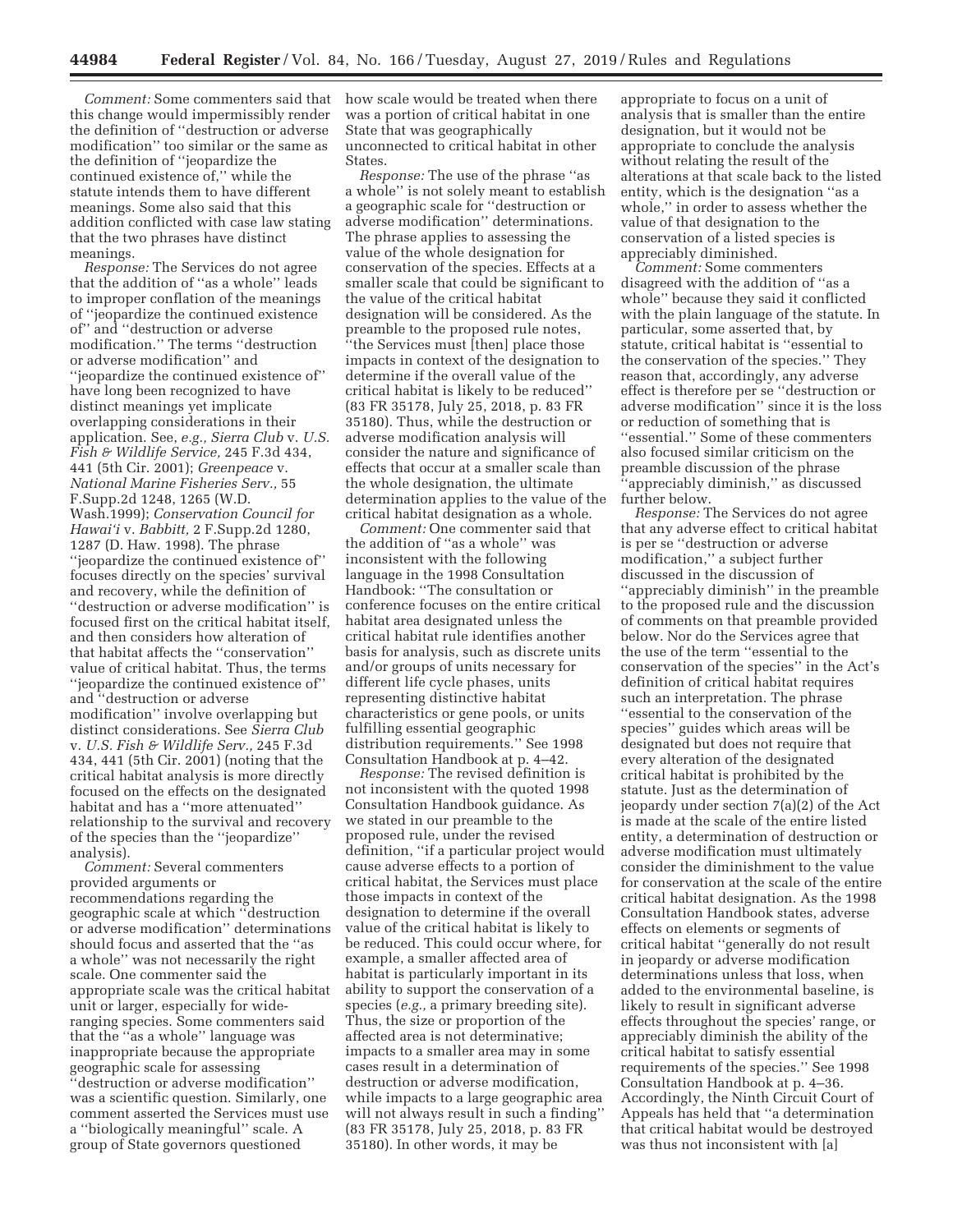finding of no 'adverse modification.' '' See also *Butte Envir. Council* v. *U.S. Army Corps of Eng'rs,* 620 F.3d 936, 947–48 (9th Cir. 2010).

## **Deletion of the Second Sentence**

*Comment:* Some commenters claimed that removal of the sentence was unnecessary, and that doing so would eliminate important guidance embedded in the definition for appropriate factors to consider in the destruction or adverse modification analysis. Some suggested removing the provision about ''preclusion or delay'' of features, while keeping the remainder. One commenter suggested keeping the second sentence and expanding it to include additional language about cumulative loss of habitat required for recruitment. However, other commenters agreed with removing the second sentence, saying it was duplicative of the content of the first sentence, was vague and confusing, or that it contained provisions that overstepped the Services' authority. One commenter stated that removal of the second sentence will help place the focus on whether or not a project would ''appreciably diminish'' the value of critical habitat as a whole for the conservation of the species.

*Response:* This revision was made because the second sentence of the definition adopted in the 2016 final rule (81 FR 7214; February 11, 2016) has caused controversy among the public and many stakeholders. The revised definition streamlines and simplifies the definition. We agree with the commenters who stated that the second sentence was unnecessary—it had attempted to elaborate upon meanings that are already included within the first sentence. We also agree with the commenters who said that removing the second sentence will appropriately focus attention on the operative first sentence, which states that in all cases, the analysis of destruction or adverse modification must address whether the proposed action will result in an ''alteration that appreciably diminishes the value of critical habitat as a whole for the conservation of a listed species.''

*Comment:* Some commenters were concerned that removal of the second sentence meant that the Services were stating that a destruction or adverse modification determination must always focus only on existing features, or that the Services intended to downplay the fact that some designated habitat may be governed by dynamic natural processes or be degraded and in need of improvement or restoration to recover a species. Such commenters also pointed out that species' habitat use and distribution can also be dynamic and

change over time. Some commenters similarly asserted that this change improperly downgraded the importance of unoccupied critical habitat for recovery or asserted that the revision showed the Services were lessening their commitment to habitat improvement and recovery efforts.

*Response:* As already noted, the deletion of the second sentence was meant to clarify and simplify the definition, but not to change the Services' current practice and interpretation regarding the applicability of the definition. Nor does the change mean that the recovery role of unoccupied critical habitat will not be considered in destruction or adverse modification determinations. As noted in the preamble to the proposed rule, the intended purpose of the language about precluding or delaying ''development of such features'' was to acknowledge ''that some important physical or biological features may not be present or are present in a suboptimal quantity or quality. This could occur where, for example, the habitat has been degraded by human activity or is part of an ecosystem adapted to a particular natural disturbance (*e.g.,* fire or flooding), which does not constantly occur but is likely to recur.'' See also 79 FR 27060, May 12, 2014, p. 27061. Nor do the revisions mean that the Services are lessening their commitment to programs and efforts designed to bring about improvements to critical habitat.

*Comment:* In contrast to commenters who opposed removing the second sentence, some commenters favored the removal of the second sentence because it would remove the phrase ''preclude or significantly delay development of such features.'' Some asserted this phrase was confusing or could lead to inconsistent or speculative application of the definition; others said that this phrase overstepped the Services' statutory authority and that ''destruction or adverse modification'' had to focus on existing features and could not be based on the conclusion that an action would ''preclude or significantly delay'' the development of such features. Some of these commenters also disputed language in the preamble of the proposed rule that they said indicated that the Services would improperly consider potential changes to critical habitat in making ''destruction or adverse modification'' determinations, rather than focusing solely on existing features.

*Response:* The Services agree that the second sentence was unnecessary and that its removal will simplify and clarify the definition. The Services agree that it is important in any destruction or

adverse modification assessment to focus on adverse effects to features that are currently present in the habitat, particularly where those features were the basis for its designation. However, as noted in the preamble to the proposed rule, there may also be circumstances where, within some areas of designated critical habitat at the time of consultation, ''some important physical or biological features may not be present or are present in a suboptimal quantity or quality. This could occur when, for example, the habitat has been degraded by human activity or is part of an ecosystem adapted to a particular natural disturbance (*e.g.,* fire or flooding), which does not constantly occur but is likely to recur'' (79 FR 27060, May 12, 2014, p. 27061). The extent to which the proposed action is anticipated to impact the development of such features is a relevant consideration for the Services' critical habitat analysis. The Services reaffirm their longstanding practice that any destruction or adverse modification determination must be grounded in the best scientific and commercial data available and should not be based upon speculation.

# Appreciably Diminish

In order to further clarify application of the definition of ''destruction or adverse modification,'' the preamble to the proposed rule discussed the term ''appreciably diminish.'' The proposed rule did not contain any revisions to regulatory text defining this phrase or changing how it is used in the regulations. The preamble discussion was thus not intended to provide a new or changed interpretation of the Act's requirements, but instead was intended to help clarify how the Services apply the term ''appreciably diminish'' and to discuss some alternative interpretations that the Services do not believe correctly reflect the requirements of the statute or the Services' regulations. Below is discussion of comments received on this proposed rule preamble discussion of ''appreciably diminish,'' as well as related comments on the preamble discussion of associated topics of ''baseline jeopardy'' and ''tipping point.''

*Comment:* A number of commenters expressed agreement with this section of the preamble, and the Services' interpretation that not every adverse effect to critical habitat constitutes ''destruction or adverse modification'' (and relatedly, that not every adverse effect to a species ''jeopardizes the continued existence of'' a listed species). Some commenters noted that this interpretation comports with case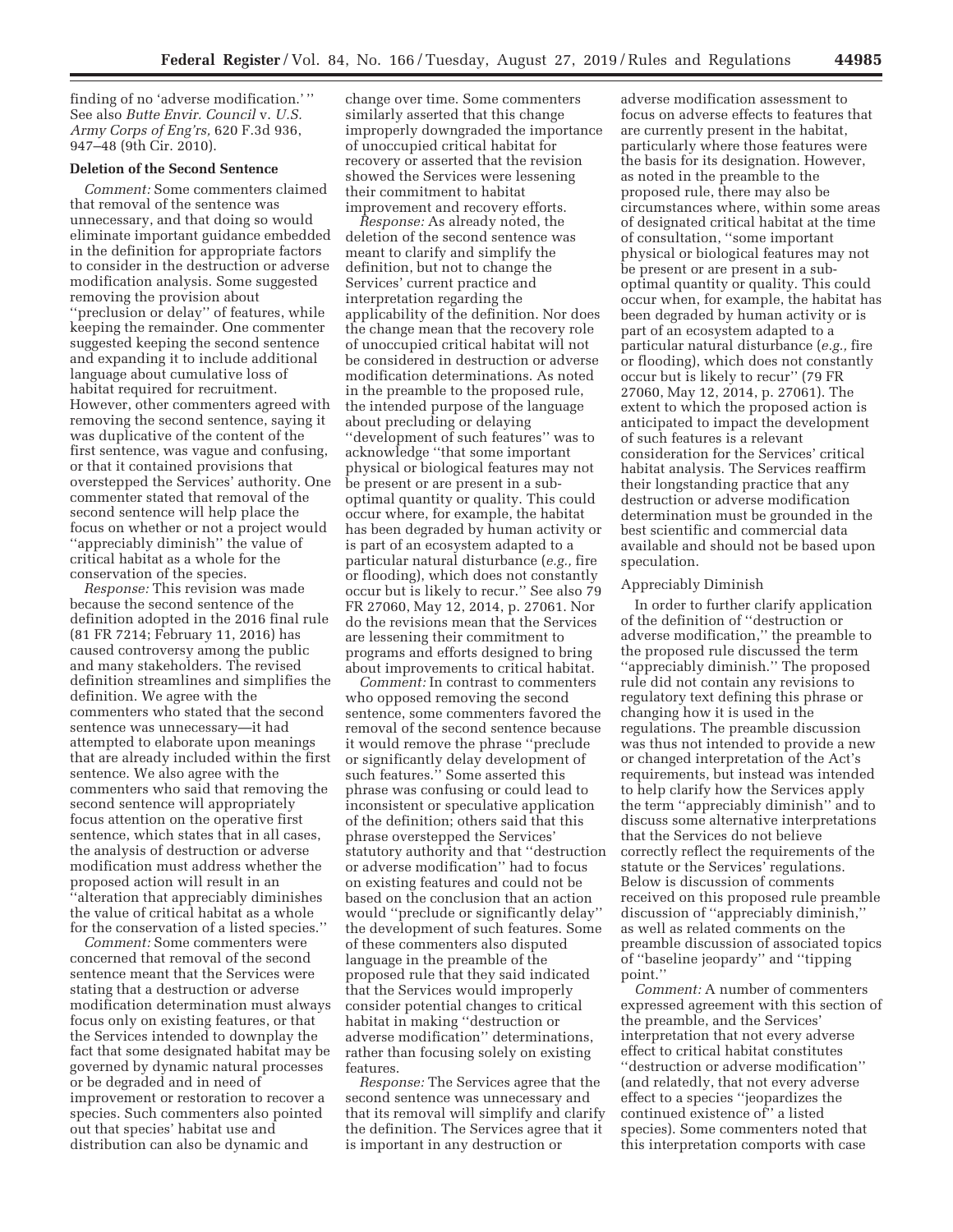law holding that a finding of adverse effects on critical habitat do not automatically require a determination of ''destruction or adverse modification,'' such as *Butte Env. Council,* 620 F.3d 936, 948 (9th Cir. 2010).

*Response:* We appreciate that these commenters found this preamble discussion helpful.

*Comment:* Some commenters criticized the preamble language as creating too broad of a standard. Those commenters asserted that the preamble language implied that any effect, as long as it could be measured, could trigger an adverse modification opinion. For example, one commenter asserted that the Services were lowering the standard so that ''any measurable or recognizable effect'' on critical habitat would be considered destruction or adverse modification.

*Response:* It was not our intention to imply, or state in any manner, that any effect on critical habitat that can be measured would amount to adverse modification of critical habitat. To the contrary, our experience with consultations has demonstrated that the vast majority of consultations that involved an action with adverse effects do not amount to a determination of adverse modification of critical habitat.

We believe some of the confusion expressed by these comments can be alleviated by providing more explanation of where in the consultation process the ''appreciably diminish'' concept comes into play. The consultation process sets up a multiplestage evaluation process of effects to critical habitat. The first inquiry—even before consultation begins—is whether any effect of an action ''may affect'' critical habitat. In order to determine if there is an effect, of course, it would have to be something that can be described or detected. The second consideration, then, would be whether that effect has an adverse effect on the critical habitat within the action area. To make that determination, the effect would need to be capable of being evaluated, in addition to being detected or described (see 1998 Consultation Handbook at pp. 3–12–3–13 (noting that "insignificant" effects will not even trigger formal consultation, and that at this step, the evaluation is made of whether a person would ''be able to meaningfully measure, detect, or evaluate'' the effects)). The finding that an effect is adverse at the action-area scale does not mean that it has met the section 7(a)(2) threshold of ''destruction or adverse modification''; rather, that is a determination that simply informs whether formal consultation is required at all. Therefore, an adverse effect is not,

by definition, the equivalent of ''destruction or adverse modification,'' and further examination of the effect is necessary. As noted above, courts have also endorsed this view; see, *e.g., Butte Envtl. Council* v. *U.S. Army Corps of Eng'rs,* 620 F.3d 936, 947–48 (9th Cir. 2010) (holding that ''a determination that critical habitat would be destroyed was thus not inconsistent with [a] finding of no 'adverse modification' '').

After effects are determined to be adverse at the action-area scale, they are analyzed with regard to the critical habitat as a whole. That is, the Services look at the adverse effects and evaluate their impacts when added to the environmental baseline and cumulative effects on the value of the critical habitat for the conservation of the species, taking into account the total and full extent as described in the designation, not just in the action area. It is at this point that the Services look to whether the effects diminish the role of the entire critical habitat designation. As discussed further above in our discussion of the phrase ''as a whole,'' the Services must place impacts to critical habitat into the context of the overall designation to determine if the overall value of the critical habitat is likely to be reduced.

Even if it is determined that the effects appear likely to diminish the value of the critical habitat, a determination of ''destruction or adverse modification'' requires more than adverse effects that can be measured and described. At this stage in the consultation's multi-staged evaluations, the Services will need to evaluate the adverse effects to determine if the adverse effects when added to the environmental baseline and cumulative effects will diminish the conservation value of the critical habitat in such a considerable way that the overall value of the entire critical habitat designation to the conservation of the species is appreciably diminished. It is only when adverse effects from a proposed action rise to this considerable level that the ultimate conclusion of ''destruction or adverse modification'' of critical habitat can be reached.

*Comment:* Several commenters suggest that in addition to defining ''destruction or adverse modification,'' the Services should adopt a new regulatory definition of ''appreciably diminish.'' For example, one comment suggests the definition should read ''means to cause a reasonably certain reduction or diminishment, beyond baseline conditions, that constitutes a considerable or material reduction in the likelihood of survival and recovery.''

*Response:* The Services believe our revised definition of ''destruction or adverse modification'' will be clearer than before, while retaining continuity by keeping important language from prior versions of the definition. We do not think the various proposed definitions for ''appreciably diminish'' would improve upon the ''destruction or adverse modification'' definition, and we conclude they would themselves introduce additional undefined, ambiguous terminology that would not likely improve the clarity of the definition or the consistency of its application.

*Comment:* Some commenters suggest the Services state in rule text or preamble that ''appreciably diminish'' should be defined as it was in the 1998 Consultation Handbook: ''to considerably reduce the capability of designated or proposed critical habitat to satisfy requirements essential to both the survival and recovery of a listed species.'' Some commenters further assert that the Services should disavow language in the 2016 final rule preamble (81 FR 7214; February 11, 2016) to the effect that ''considerably'' means ''worthy of consideration'' and that it applies where the Services ''can recognize or grasp the quality, significance, magnitude, or worth of the reduction in the value of'' critical habitat. They assert this language is too broad and gives the Services too much discretion or will cause the Services to find ''destruction or adverse modification'' in inappropriate circumstances. One commenter notes that some courts have affirmed the 1998 Consultation Handbook definition and held the term ''appreciably'' means ''considerable'' or ''material.'' See, *e.g., Pac. Coast Feds. of Fishermen's Assn's*  v. *Gutierrez,* 606 F. Supp. 2d 1195, 1209 (E.D. Cal. 2008); *Forest Guardians* v. *Veneman,* 392 F. Supp. 2d 1082, 1092 (D. Ariz. 2005).

*Response:* We believe the interpretation provided in our proposed rule preamble and as described above in detail is consistent with the guidance provided in the 1998 Consultation Handbook and the language used in the 2016 final rule (81 FR 7214; February 11, 2016). The preamble language in the draft rule did not seek to raise or lower the bar for making a finding of destruction or adverse modification. As with the 2016 definition and prior practice on the part of the Services, and as discussed above, destruction or adverse modification is more than a noticeable or measurable change. As we have detailed above, in order to trigger adverse modification, there must be an alteration that appreciably diminishes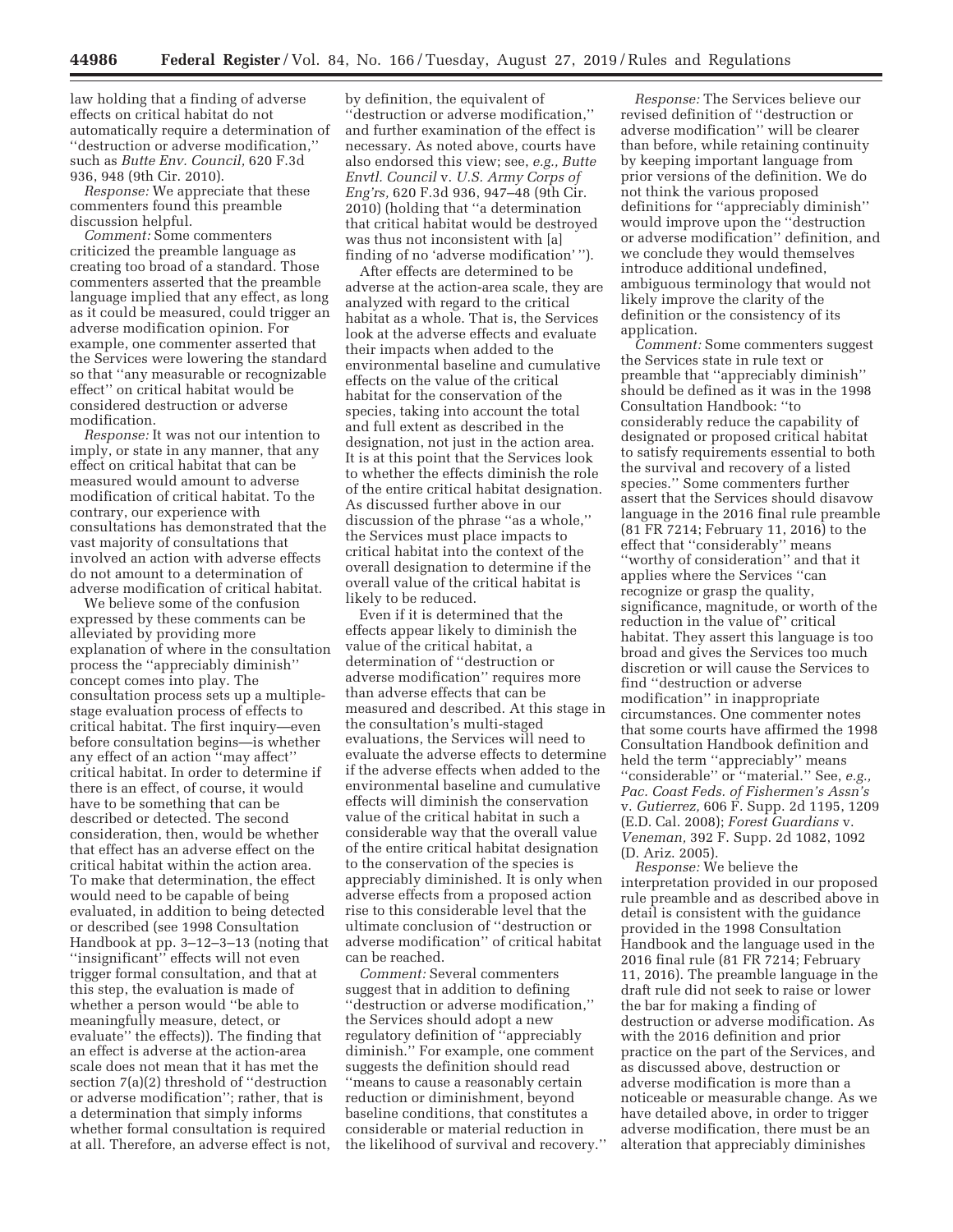the value of critical habitat as a whole for the conservation of a listed species.

*Comment:* Some comments sought for the Services to develop a more exact or quantifiable method of determining destruction or adverse modification. One commenter requested that the Services develop regulations setting forth quantifiable ''statistical tools appropriate for the attribute of interest'' to guide such determinations, based on ''defensible science that leads to reliable knowledge in quantifying the impacts of proposed or extant alterations related to habitat or populations of listed species.''

*Response:* Where appropriate, the Services use statistical and quantifiable methods to support determinations of ''destruction or adverse modification'' under the ''appreciably diminish'' standard, but the best scientific and commercial data available often does not support this degree of precision. As such, the Services are required to apply the statute and regulations, and reach a conclusion even where such data and methods are not available.

*Comment:* Some commenters asserted that the preamble discussion of ''appreciably diminish'' stated an interpretation that was inconsistent with the statute, insufficiently protective of critical habitat, and would make the bar too high for making findings of ''destruction or adverse modification.'' Many of these comments linked the ''appreciably diminish'' language in the preamble with the ''as a whole'' change to the first sentence of the definition and concluded that these operated together to raise the tolerance for incremental and cumulative losses that would over time degrade critical habitat and undermine conservation. Thus, some of these comments are also addressed above in the discussion of ''as a whole.'' These comments often also raise issues about the concepts of ''tipping point'' and ''baseline jeopardy'' addressed further below.

*Response:* Our preamble discussion does not raise or lower the bar for finding ''destruction or adverse modification.'' The Services believe that this discussion of ''appreciably diminish'' comports with prior guidance and with the statute.

#### Baseline Jeopardy and Tipping Point

As discussed in our proposed rule's preamble, the definitions of 'destruction or adverse modification'' and ''jeopardize the continued existence of'' both use the term ''appreciably,'' and the analysis must always consider whether impacts are ''appreciable,'' even where critical habitat or a species already faces severe threats prior to the action. We thus noted that the statute

and regulations do not contain any provisions under which a species should be found to be already (preaction) in an existing status of being ''in jeopardy'' ''in peril,'' or ''jeopardized'' by baseline conditions, such that any additional adverse impacts must be found to meet the regulatory standards for ''jeopardize the continued existence of'' or ''destruction or adverse modification.'' As we explained, the terms ''jeopardize the continued existence of'' and ''destruction or adverse modification'' are, in the plain language of section 7(a)(2), determinations that are made about the effects of Federal actions. They are not determinations made about the environmental baseline for the proposed action or about the pre-action condition of the species.

The proposed rule's preamble also explains the Services' view that, contrary to the implications of some court opinions and commenters, they are not, in making section 7(a)(2) determinations, required to identify a ''tipping point'' beyond which the species cannot recover from any additional adverse effect. Neither the Act nor our regulations state any requirement for the Services to identify a ''tipping point'' or recovery benchmark for making section 7(a)(2) determinations. Section 7(a)(2) provides the Services with discretion as to how it will determine whether the statutory prohibition on jeopardy or destruction or adverse modification is exceeded. We also noted that the state of science often does not allow the Services to identify a ''tipping point'' for many species.

*Comment:* Some commenters stated opposition to the Services' interpretation and said it would undermine conservation. In particular, many commenters asserted that some species are so imperiled or rare that they are in fact in a state of ''baseline jeopardy'' and cannot sustain any additional adverse effects. Such species, they asserted, should be considered to be in a state of ''baseline jeopardy'' or ''baseline peril.''

*Response:* The Services do not dispute that some listed species are more imperiled than others, and that for some very rare or very imperiled species, the amount of adverse effects to critical habitat or to the species itself that can occur without triggering a ''jeopardize'' or ''destruction or adverse modification'' determination may be small. However, the statute and regulations do not contain the phrase ''baseline jeopardy.'' Nor does the statute or its regulations recognize any state or status of ''baseline jeopardy.'' While the term ''jeopardy'' is sometimes

used as a shorthand, the statutory language is ''jeopardize the continued existence,'' and it applies prospectively to the effects of Federal actions, not to the pre-action status of the species. As we stated in our proposed rule preamble, ''[t]he terms 'jeopardize the continued existence of' and 'destruction or adverse modification' are, in the plain language of section 7(a)(2), determinations that are made about the effects of Federal agency actions. They are not determinations made about the environmental baseline or about the preaction condition of the species. Under the [Act], a listed species will have the status of 'threatened' or 'endangered,' and all threatened and endangered species by definition face threats to their continued existence'' (83 FR 35178, July 25, 2018, p. 83 FR at 35182). For the ''jeopardize'' determinations, as with the ''destruction or adverse modification'' determinations, a determination that there are likely to be adverse effects of a Federal action is the starting point of formal consultation. The Services are then obliged to consider the magnitude and significance of the effects they cause, when added to the environmental baseline and cumulative effects, and the status of the species or critical habitat, before making our section 7(a)(2) determination.

*Comment:* Some commenters asserted that it is not possible to rationally analyze whether an action jeopardizes a species without identifying a ''tipping point.''

*Response:* Different commenters, as well as prior court opinions, have offered varying interpretations of what the term ''tipping point'' means. For example, one commenter on the proposed rule says that ''[t]ipping points for species are when the environment degrades itself to where the population growth is too low to support a viable population.'' The Ninth Circuit Court of Appeals has described the concept as ''a tipping point beyond which the species cannot recover.'' See *Oceana, Inc.* v. *Nat'l Marine Fisheries Serv.,* 705 F. App'x 577, 580 (9th Cir. 2017); see also *Wild Fish Conservancy* v. *Salazar,* 628 F.3d 513, 527 (9th Cir. 2010) (referring to a ''tipping point precluding recovery''). Another Ninth Circuit case described the issue as one of determining ''at what point survival and recovery will be placed at risk'' (*Nat'l Wildlife Fed'n* v. *Nat'l Marine Fisheries Serv.,* 524 F.3d 917, 936 (9th Cir. 2008)), in order to avoid ''tipping a listed species too far into danger.'' *Id.* We disagree that a rational analysis of whether an action is likely to jeopardize a species necessarily requires identification of such a ''tipping point.''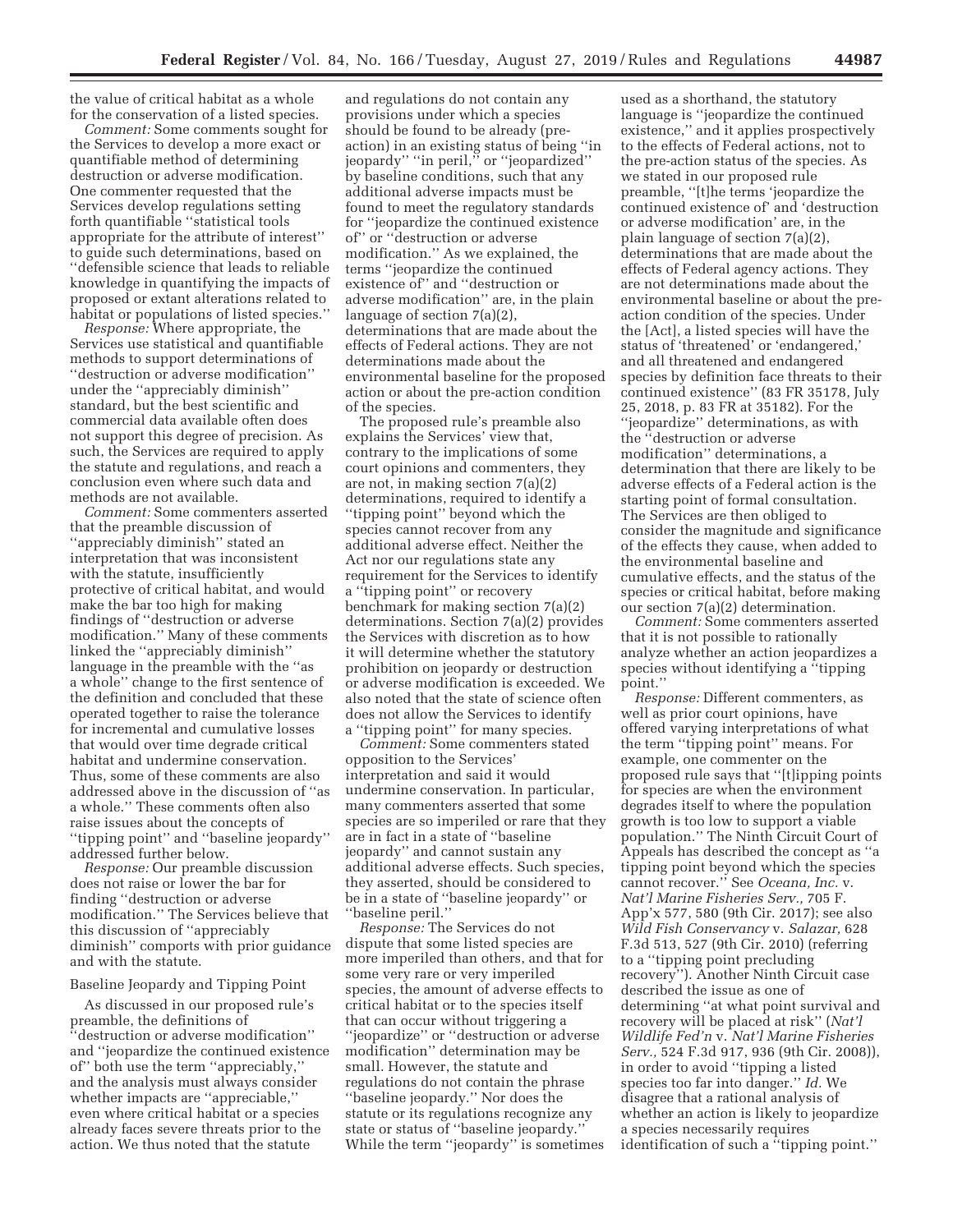The state of the science regarding the trends and population dynamics of a species may often not be robust enough to establish such tipping points with sufficient certainty or confidence, and the Services have successfully increased the abundance of some species from a very small population size (*e.g.,*  California condor). In addition, there are myriad variables that affect species viability, and it would not likely be the case that one could reduce the inquiry to a single ''tipping point.'' For example, species viability may be closely tied to abundance, reproductive rate or success, genetic diversity, immunity, food availability or food web changes, competition, habitat quality or quantity, mate availability, etc. In those cases, the attempt to define a tipping point could undermine the rationality of the determination, bind the Services to base their judgment on overly rigid criteria that give a misleading sense of exactitude, and unduly limit the ability to exercise best professional judgment and factor in the actual scientific uncertainties. The Services do not dispute that, in some cases, there could be a species that is so rare or imperiled that it reaches a point where there is little if any room left for it to tolerate additional adverse effects without being jeopardized by the action. But even in those cases, the Services would apply the necessary ''reduce appreciably'' standard to the ''jeopardize'' determination. The Services' final determination should be judged according to whether it reasonably applied the governing statutory and regulatory standards and used the best scientific and commercial data available. There is no de facto or automatic requirement that a reasonable conclusion must include an artificial requirement, ungrounded in the statute, to identify a ''tipping point.''

*Comment:* Some commenters asserted that the preamble, particularly with respect to ''tipping point'' and ''baseline jeopardy,'' was inconsistent with the interpretation stated in a 1981 ''Solicitor's opinion'' referenced as Appendix D to the 1998 Consultation Handbook. The commenters call attention to a statement in that memorandum describing how, when a succession of Federal actions may affect a species, ''the authorization of Federal projects may proceed until it is determined that further actions are likely to jeopardize the continued existence of a listed species or adversely modify its critical habitat.'' That memo further states that ''[i]t is this 'cushion' of natural resources which is available for allocation to [Federal] projects until

the utilization is such that any future use may be likely to jeopardize a listed species or adversely modify or destroy its critical habitat. At this point, any additional Federal activity in the area requiring a further consumption of resources would be precluded under section 7.'' Commenters assert that this language recognizes the existence of ''baseline jeopardy'' and/or recognizes that the Services must utilize the tipping point concept in performing a section 7(a)(2) analysis.

*Response:* The subject matter of the referenced memorandum was the treatment of cumulative effects. In any case, the guidance provided in that memorandum is not in conflict with the preamble discussion provided in the proposed rule on ''appreciably diminish,'' ''tipping point,'' and ''baseline jeopardy,'' or in conflict with the Services' long-standing interpretations stated in the recent proposed rule's preamble. The position of the Services is that there is nothing in the Act or its regulations, or necessitated under the standards of the Administrative Procedure Act, requiring that a section 7(a)(2) analysis quantify or identify a ''tipping point.''

### Definition of Director

*Comment:* Some commenters agreed with the proposed revised definition. One commenter expressed concern that revising the definition would require consultations to be finalized at the Services' Headquarters offices and result in delays. Another commenter suggested the definition make clear that any ''authorized representative'' of the Director meet the respective eligibility requirements for political appointment to the position of Assistant Administrator for Fisheries for NMFS and Director of FWS.

*Response:* While we understand the commenter's observation regarding occasional lapses in Senate-confirmed agency leadership, we are unaware of any actual issues related to either the existing or revised definition; therefore, we decline to make any additional changes. As stated in the proposed rule, the purpose of revising the definition is to clarify and simplify it, in accordance with the Act and the Services' current practice. The revised definition designates the head of both FWS and NMFS as the definitional Director under the Act section 7 interagency cooperation regulations. The change does not revise the current signature delegations of the Services in place that allow for signature of specified section 7 documents (*e.g.,* biological opinions and concurrence letters) at the regional

and field levels and will not increase the completion time for consultation.

#### Definition of Effects of the Action

The Services proposed to revise the definition of ''effects of the action'' in a manner that simplified the definition by collapsing the terms ''direct, ''indirect,'' interrelated,'' and ''interdependent'' and by applying a two-part test of ''but for'' and ''reasonably certain to occur.'' Related to this revised definition, we also proposed to make the definition of environmental baseline a stand-alone definition within § 402.02 and moved the instruction that the effects of the proposed action shall be added to the environmental baseline into the regulations guiding the Services' responsibilities in formal consultation in § 402.14(g). In addition, we proposed to add a new § 402.17 titled ''Other provisions'' and, within that new section, add a new provision titled ''Activities that are reasonably certain to occur'' in order to clarify the application of the ''reasonably certain to occur'' standard referenced in two specific contexts: activities caused by but not included as part of the proposed action, and activities under ''cumulative effects.'' As discussed above under Discussion of Changes from Proposed Rule, the Services received numerous comments on the proposed definition of ''effects of the action'' and the new provision at § 402.17(a) ''Activities that are reasonably certain to occur.'' We have adopted a final, revised definition of ''effects of the action'' and revised text at § 402.17(a) in response to those comments. Below, we summarize other comments received on the scope of the ''effects of the action'' and the proposed two-part test for effects of the action of ''but for'' and ''reasonably certain to occur'' and present our responses. We address changes to the environmental baseline definition in a separate discussion below.

#### Scope of Effects of the Action

*Comment:* Some commenters were concerned that removal of the terms "direct," "indirect," "interrelated," and ''interdependent'' would hamper discussions because those terms could no longer be used.

*Response:* The terms are not prohibited from use in discussion, as they can be useful when discussing the mode or pathway of the effects of an action or activity. However, as discussed above, elimination of these terms simplifies the definition of ''effects of the action'' and causes fewer concerns about parsing what label applies to each consequence. Now consequences caused by the proposed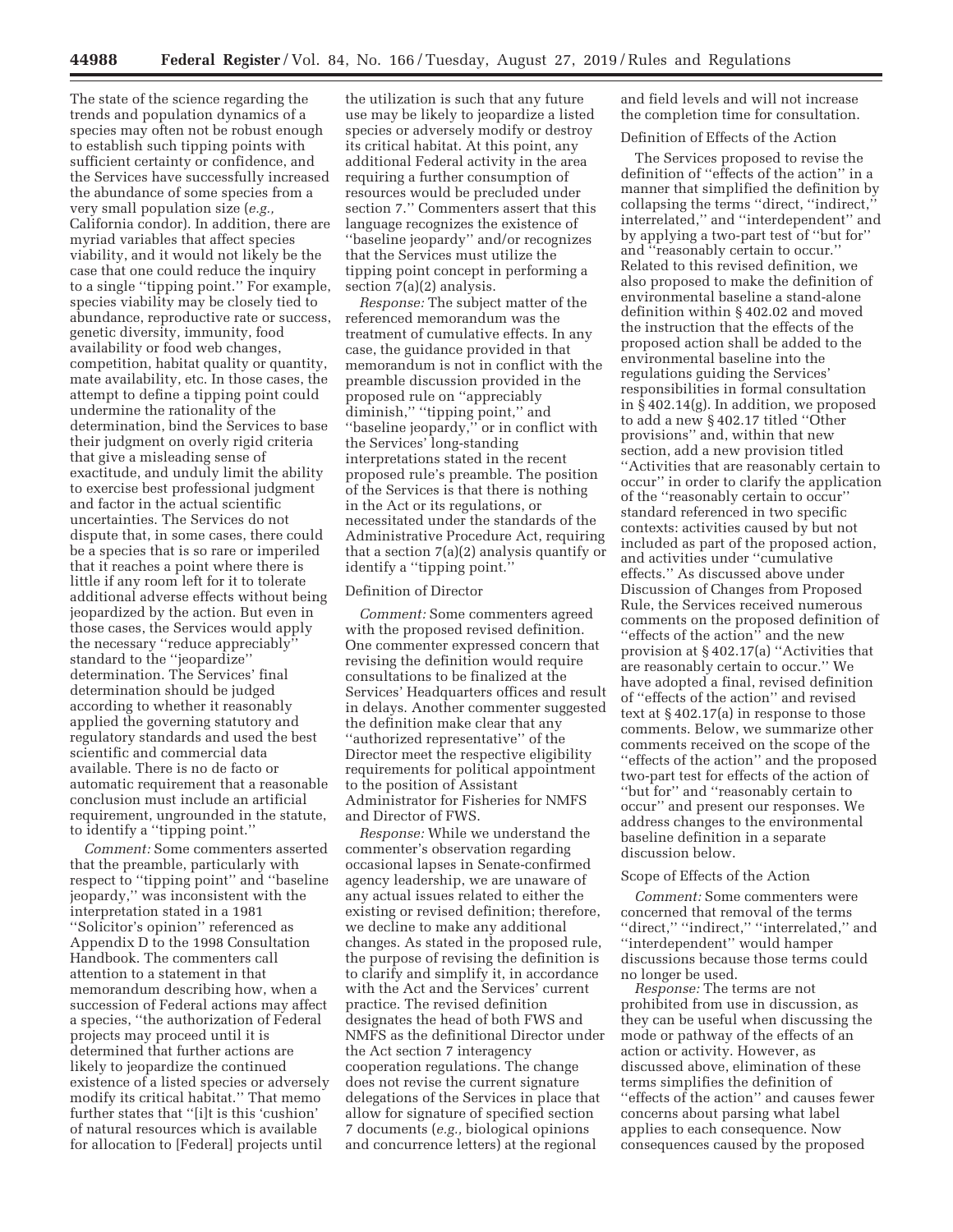action encompass all effects of the proposed action, including effects from what used to be referred to as ''direct'' and ''indirect'' effects and ''interrelated'' or ''interdependent'' activities.

*Comment:* A commenter questioned the ability of the proposed two-part test to capture the risks of low probability but high consequence impacts such as an oil spill and welcomed an explanation of this scenario.

*Response:* As discussed throughout this rule and in the proposed rule, the Service's overall approach to ''effects of the action'' has been retained. During consultation, the consequences of the Federal agency action are reviewed in light of specific facts and circumstances related to the proposed action. If appropriate, those effects are then considered in the effects of the action analysis. Therefore, the Services expect that scenarios such as that mentioned by the commenter will be subject to review just as they have been in current consultation practice.

*Comment:* One commenter believed that it is critical to clarify that consultation is focused on the actual effects of the agency action on listed species and designated critical habitat, and that those effects are to be differentiated from the environmental baseline. They recommended adding ''[e]ffects of the action shall be clearly differentiated from the environmental baseline'' to the definition of ''effects of the action.''

*Response:* The Services decline to make the suggested addition to the definition of ''effects of the action.'' In the proposed rule, the Services made clear that the ''environmental baseline'' is a separate consideration from the effects of the proposed Federal action by both proposing to separate the definition of the term into a standalone definition and by clarifying the instruction to add the effects of the action to the environmental baseline as part of amendments to the language at § 402.14(g). As discussed above, the Services also have added an additional sentence to the definition of environmental baseline to help further clarify when the consequences of certain ongoing agency facilities and activities fall within the environmental baseline and would therefore not be considered in ''effects of the action.''

*Comment:* A few commenters requested that if the distinction between non-Federal ''activities'' and ''effects'' is maintained, the background to the final rule should more clearly explain the purpose and meaning of the distinction, and that the Services should clarify that discretionary Federal actions currently characterized as ''interrelated and

interdependent'' remain subject to the consultation requirement.

*Response:* The Services are adopting a revised definition of effects of the action, as described above. The distinction between activities and effects (now ''consequences'') in this definition is intended to capture two aspects of the analysis of the ''effects of the action.'' First, a proposed Federal action may cause other associated or connected actions, which are referred to as other activities caused by the proposed action in the definition to differentiate them from the proposed Federal ''action.'' These activities would have been called ''interrelated'' or ''interdependent'' actions or ''indirect effects'' under the prior definition codified at § 402.02. In large part due to the three possible categories these activities could have fallen into, and the debates that regularly ensued while attempting to categorize them, we chose to collapse those three possible categories and ''direct effects'' into ''all consequences'' caused by the proposed action. Second, both the proposed action and the other activities caused by the proposed action may have physical, chemical, or biotic consequences on the listed species and critical habitat. Both the proposed action and other activities caused by the proposed action must be investigated to determine the physical, chemical, and biotic consequences. In the case of an activity that is caused by (but not part of) the proposed action, the two-part test must be examined twice once for the activity and then again for the consequences of that activity. Additionally, if Federal activities caused by the Federal agency action under consultation are identified, those additional activities should be ''combined in the consultation and a lead agency . . . determined for the overall consultation'' (1998 Consultation Handbook at p. 4–28).

*Comment:* One commenter argued that, by eliminating the language directing the Services to consider direct and indirect effects together with interrelated or interdependent actions, the Services have revised the language to account only for direct effects. They argue that this proposed revision is inconsistent with the intent of the Act and its scientific underpinnings, as it ignores the fact that many imperiled species face multiple threats that compound one another.

*Response:* The proposed definition of 'effects of the action" neither ignored the multiple threats facing listed species and critical habitats nor did it reduce all effects analysis only to the consideration of direct effects. The Services have adopted a revised, final

definition of ''effects of the action'' that clarifies that all of the consequences of a proposed action must be evaluated, and that the causation tests are applied to all effects of the proposed action. Contrary to the commenter's assertion, a complete assessment of the ''effects of the action'' would require, where appropriate, the consideration of multiple stressors and consequences resulting from any synergistic, or compounding factors. These consequences would then be added to the environmental baseline and cumulative effects per the provisions now found at § 402.14(g)(4).

*Comment:* One commenter suggested the final regulations explicitly recognize an obligation to consider ''spillover effects'': ''In some contexts, efforts to modify or condition an action in order to reduce the impacts of the activity may result in 'spillover effects' that, ultimately, result in more adverse impacts to the species. A 'spillover effect' is the unintended consequence that occurs when an action in one market results in a corollary effect in another market. For example, a closure of the Hawaii-based shallow-set longline fishery in the early 2000s was demonstrated to result in thousands of additional sea turtle interactions due to the replacement of market share by foreign fisheries that do not implement the same protected species measures as the U.S. fishery and consequently interact with many more turtles.''

*Response:* The purpose and obligation of section 7(a)(2) of the Act is that Federal agencies are required to insure their proposed actions are not likely to jeopardize listed species or destroy or adversely modify critical habitat. This obligation is directed solely at the Federal action and may not be abrogated because of the potential response of other agencies or entities engaged in the same or similar actions. In the case of proposed Federal actions, the consequences of the proposed action, such as the incidental capture of sea turtles in Hawaii-based longline fishing gear from the commenter's example, must be evaluated. Other consequences could possibly include such ''spillover effects'' if they meet the ''but for'' and ''reasonably certain to occur'' causation tests applied to consequences caused by the proposed action under the revised, final definition of effects of the action, but this would have to be determined on a case-by-case basis. Further, the effects of other actions such as those described in the example may already be included in the overall jeopardy analysis as part of the status of the species, environmental baseline, and/or cumulative effects.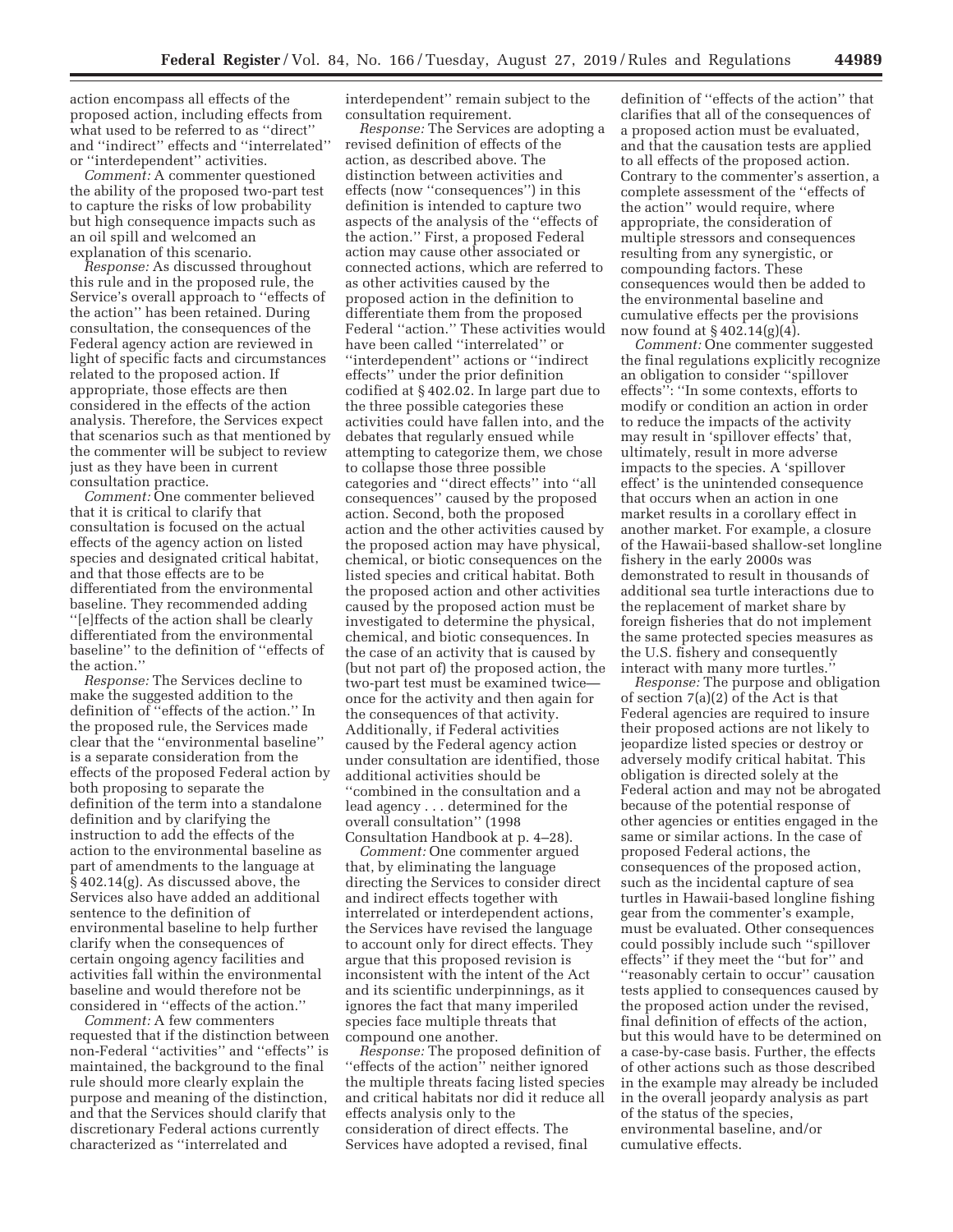*Comment:* A few commenters were concerned that we were proposing a different standard when evaluating the effects of ''harmful'' or ''beneficial'' actions or activities, or conversely, that we were not proposing a different standard when we should hold ''beneficial actions'' to a higher certainty standard given their importance in minimizing or offsetting the adverse effects of proposed actions.

*Response:* Commenters pointed to examples in case law or past projects where actions or measures to avoid, minimize, or offset the effects of agency actions were held to an expectation of ''specific or binding plans.'' While the Services appreciate the concern raised, the Services do not intend to hold beneficial activities or measures offsetting adverse effects to either a higher or lower standard than any other type of action or measure proposed by a Federal agency. Any type of action proposed by a Federal agency first receives a presumption that it will occur, but it must also be described in sufficient detail that FWS or NMFS can both understand the action and evaluate the effects of the action. Similarly, whether considered beneficial or adverse, the consequences of the various components of the Federal agency's action are governed by the same causation standard set forth in the definition of ''effects of the action.''

*Comment:* A few commenters suggested that the ''effects'' of the action should not include ''effects'' that an agency lacks the legal authority to lessen, offset, or prevent in taking the action.

*Response:* As we further discuss below under § 402.03, Applicability, the Services decline to limit the ''effects of the action'' to only those effects or activities over which the Federal agency exerts legal authority or control. As an initial matter, section 7 applies to actions in which there is discretionary Federal involvement or control (50 CFR 402.03). Once in consultation, all consequences caused by the proposed action, including the consequences of activities caused by the proposed action, must be considered under the Services' definition of ''effects of the action.'' These may include the consequences to the listed species or designated critical habitat from the activities of some party other than the Federal agency seeking consultation, provided those activities would not occur but for the proposed action under consultation, and both the activities and the consequences to the listed species or designated critical habitat are reasonably certain to occur. Where this causation standard is met, the action agency has a substantive duty

under the statute to ensure the effects of its discretionary action are not likely to jeopardize a listed species or destroy or adversely modify its critical habitat. We recognize that the Services and action agencies sometimes struggle with the concept of reviewing the consequences from other activities not under the action agency's control in a consultation. However, including all relevant consequences is not a fault assessment procedure; rather, it is the required analysis necessary for a Federal agency to comply with its substantive duties under section 7(a)(2). When the Services write an incidental take statement for a biological opinion, under section 7(b)(4)(iv) of the Act they can assign responsibility of specific terms and conditions of the incidental take statement to the federal agency, the applicant, or both. As the Supreme Court noted in *Home Builders,* ''*TVA* v*. Hill* thus supports the position . . . that the [Act]'s no-jeopardy mandate applies to *every* discretionary agency action *regardless* of the expense or burden its application might impose'' (551 U.S. at 671 [emphasis added]).

The legislative history of section 7 of the Act confirms the Services' position. In particular, *National Wildlife Federation* v. *Coleman,* 529 F.2d 359 (1976) is a case often cited to support the proposition that indirect effects outside the authority and jurisdiction of an action agency are a relevant consideration in determining if the agency action is likely to jeopardize a listed species or destroy or adversely modify its critical habitat. The Act's legislative history from 1979 indicates that Congress was fully aware of the *Coleman* decision when they changed the definition from ''does not jeopardize'' to ''is not likely to jeopardize.'' In fact, the House Conference Report 96–697 to the 1979 amendments specifically references the case. In referencing the relevant amendments to section 7, the Conference Report says, ''The conference report adopts the language of the house amendment to section 7(a) pertaining to consultation by federal agencies with the Fish and Wildlife Service and the National Marine Fisheries Service. The amendment, which would require all federal agencies to ensure that their actions are not likely to jeopardize endangered or threatened species or result in the adverse modification of critical habitat, brings the language of the statute into conformity with existing agency practice, and judicial decisions, such as the opinion in *National Wildlife* 

*Federation* v. *Coleman.* H.R. Conference Report 96–697 (1979).''

## "But for" Causation

*Comment:* Several commenters expressed concern that the proposed application of the ''but for'' test to the effects of the proposed action would result in a simplistic evaluation of effects that would miss important considerations of the consequences of multiple effects, synergistic effects, or other more complex pathways by which an action may affect listed species or critical habitat.

*Response:* As noted elsewhere, the Services have revised the definition of ''effects of the action'' to indicate that all consequences of the proposed action must be considered and to apply the two-part test of ''but for'' and ''reasonably certain to occur'' to all effects. This approach is, in application, consistent with the prior regulatory definition, and the Services accordingly anticipate the scope of their effects analyses will stay the same.

As with current practice, the Services intend to evaluate the appropriate pathways of causation specific to the action and its effects for the purposes of the assessment of impacts to the species and critical habitat. This is not a liability test but an assessment of the expected consequences of an action using, for example, well-founded, physical, chemical, and biotic principles that are relevant to Act consultations. For a consequence to be considered an effect of the action, it must have a causal relationship with the action or activity. ''But for'' causation does not impair the Services' inquiry into other complex scenarios. As we noted above, a complete assessment of the ''effects of the action'' would require, where appropriate, the consideration of multiple stressors and overlapping, synergistic, or contributing factors. All of these considerations are important in ecology, sufficiently captured in the application of the ''but for'' test, and routinely serve as the foundation for section 7(a)(2) analyses. In addition, these consequences would then be added to the environmental baseline, which along with cumulative effects, status of the species and critical habitat, are used to complete our section 7(a)(2) assessment.

*Comment:* A few commenters urged the Services to adopt a ''proximate cause'' standard as the appropriate standard for determining the effects of the action.

*Response:* Although the term ''proximate cause'' was used by several commenters, the term itself and its application to the determination of the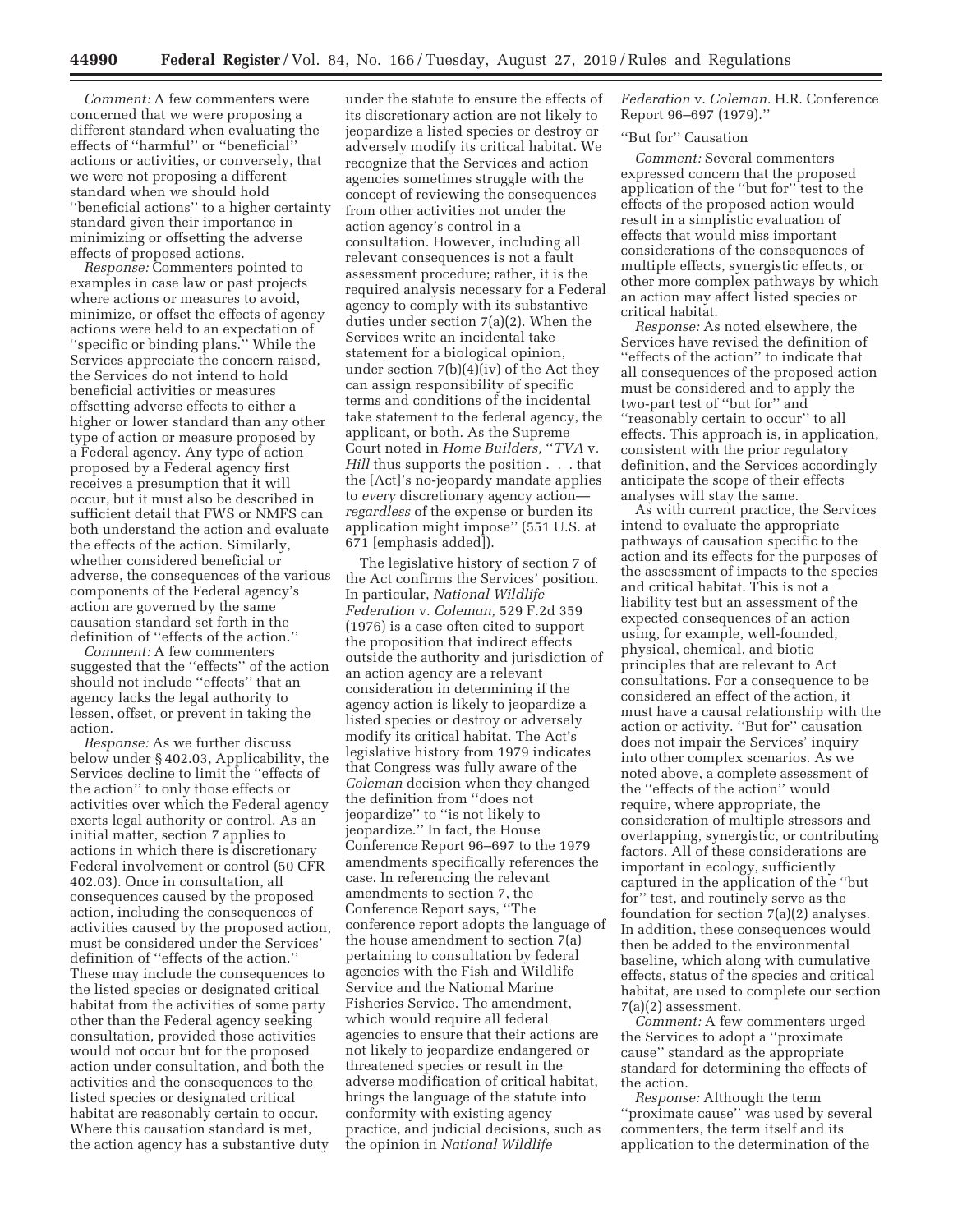effects of the action in the context of the Act generally was not defined by the commenters. There is no Federal standard definition for ''proximate cause,'' a term that developed through judicial decisions. Further, proximate cause can differ if used for assigning liability in criminal action as compared to civil tort matters, neither of which consideration is directly relevant in the section 7(a)(2) context of evaluating the anticipated effects of proposed Federal actions on listed species and critical habitat. With regard to use of proximate cause in an environmental context, in *Babbitt* v. *Sweet Home Chapter of Communities for a Great Oregon,* 515 U.S. 687 (1995), Justice O'Connor described proximate cause as ''introducing notions of foreseeability.'' Id. at 709. As set out below, the ''reasonably certain to occur'' test in our definition of ''effects of the action'' imparts similar limitations on causation as an explicit foreseeability test. Additionally, the ''but for'' causation standard is in essence a factual causation standard. The Services' test to determine the effects of the action, therefore, adopts analogous principles to those identified by courts for proximate causation.

*Comment:* Several commenters cited to National Environmental Policy Act (NEPA) case law, such as *Department of Transp.* v. *Public Citizen,* 541 U.S. 752 (2004) (''*Public Citizen*'') in support of their view of the proper scope of the analysis of the effects of the action and the use of proximate causation to determine those effects.

*Response:* The Services decline to adopt the sort of ''proximate cause'' standard in the context of section 7 of the Act that has been applied by courts in the NEPA context. A ''proximate cause'' standard has been invoked by courts in the NEPA context (for example, see *Public Citizen,* 541 U.S. at 767). We reviewed the relevant NEPA case law, including *Public Citizen,* and do not think it is determinative in the context of section 7(a)(2) of the Act. The Services concluded that the cases cited were focused on a different issue than what is required when determining the ''effects of the action.'' As the Eleventh Circuit noted in *Florida Key Deer* v. *Paulison,* 522 F.3d 1133 (11th Cir. 2008), *Public Citizen* ''stands for nothing more than the intuitive proposition that an agency cannot be held accountable for the effects of actions it has no discretion not to take.'' *Id.* at 1144. In addition, many of these cases emphasized that the NEPA and Act are not similar statutes and have different underlying policies and purposes. For example, in *Public* 

*Citizen,* the Supreme Court emphasized that NEPA's two purposes (to inform the decision-maker and engage the public) would not be served by analyzing those actions over which the action agency had no discretion. *Id.* at 767–68. We agree that the same is true for actions under the Act; that is, by regulation, the Act only applies to actions in which there is ''discretionary Federal involvement or control'' (50 CFR 402.03). See *National Ass'n of Home Builders* v. *Defenders of Wildlife,* 551 U.S. 644, 667 (U.S. 2007) (holding section 7(a)(2) applies to only discretionary Federal actions but distinguishing *Public Citizen* on the grounds that Act ''imposes a substantive (and not just a procedural) statutory requirement'').

With regard to that distinction, the cited cases point to the underlying policy differences between NEPA and the Act, with an emphasis on the affirmative burden on Federal action agencies with regard to endangered species. This is a significant distinction as the Supreme Court noted in *Metro. Edison Co.* v. *People Against Nuclear Energy,* 460 U.S. 766 (1983), ''courts must look to the underlying policies or legislative intent in order to draw a manageable line between those causal changes that may make an actor responsible for an effect and those that do not.'' *Id.* at 774 n. 7. The underlying policy of a statute and legislative intent must shape the causation nexus. In that regard, section 7(a)(2) of the Act imposes an affirmative and substantive duty on Federal agencies to avoid actions that are likely to jeopardize listed species or adversely modify/ destroy critical habitat. See *Home Builders,* 551 U.S. at 671 (''the [Act]'s no-jeopardy mandate applies to every discretionary agency action—regardless of the expense or burden its application might impose''). In light of the above, and the related reasons the Services discussed in rejecting a ''jurisdiction or control'' limit to the effects of discretionary agency actions, the Services decline to impose an additional proximate causation requirement applicable in the NEPA context for effects of the action under section 7(a)(2).

*Comment:* One commenter requested that the Services explain how the ''effects of the action'' assessment changes the consideration of ''indirect effects,'' which does not currently use "but for" causation.

*Response:* The original definition of ''indirect effects'' in regulation at § 402.02 refers to effects that are ''caused by'' the proposed action whereas the Services' 1998 Consultation

Handbook includes the phrase ''caused by or results from,'' both of which require an assessment of a causal connection between an action and an effect. The ''but for'' causation test in the revised, final definition of ''effects of the action'' is similar to ''caused by'' or ''caused by or results from'' in that both tests speak to a connection between the proposed action and the consequent results of that action, whether they be physical, chemical, or biotic consequences to the environment, the species, or critical habitat, or activities that would not occur but for the proposed action. Both tests require a determination of factual causation, and we do not anticipate a change in the Services' practice in applying ''but for'' causation to consequences once termed ''indirect effects'' compared to the regulatory term ''caused by.'' As we noted in the preamble of the proposed rule, ''[i]t has long been our practice that identification of direct and indirect effects as well as interrelated and interdependent activities is governed by the 'but for' standard of causation. Our [1998] Consultation Handbook states

. . . 'In determining whether the proposed action is reasonably likely to be the direct or indirect cause of incidental take, the Services use the simple causation principle: *i.e.,* 'but for' the implementation of the proposed action. . . .' ([1998] Consultation Handbook, page 4–47)'' (83 FR 35178, July 25, 2018, p. 83 FR 35183).

*Comment:* One commenter expressed concerns that the use of the ''but for'' test could result in a determination of ''effects'' that is over inclusive. They supported the retention of the current rules governing the ''effects of the action'' and advocated their application in conjunction with the multi-factor test for effects described in the 1998 Consultation Handbook. Conversely, one other commenter felt that the test was narrowing the scope and we should retain the term originally used in ''indirect effects,'' ''or result from'' in our 1998 Consultation Handbook definition—in other words ''effects or activities that are caused by or result from.''

*Response:* The Services requested comment whether the proposed definition altered the scope of the effects of the action. With the revisions we are making in this final rule and as discussed elsewhere in this rule, there will not be a shift in the scope of the effects we consider under our new definition of ''effects of the action,'' and, therefore, our analyses will be neither over nor under inclusive. Some of the commenters expressing concerns about over-inclusivity refer to a multi-factor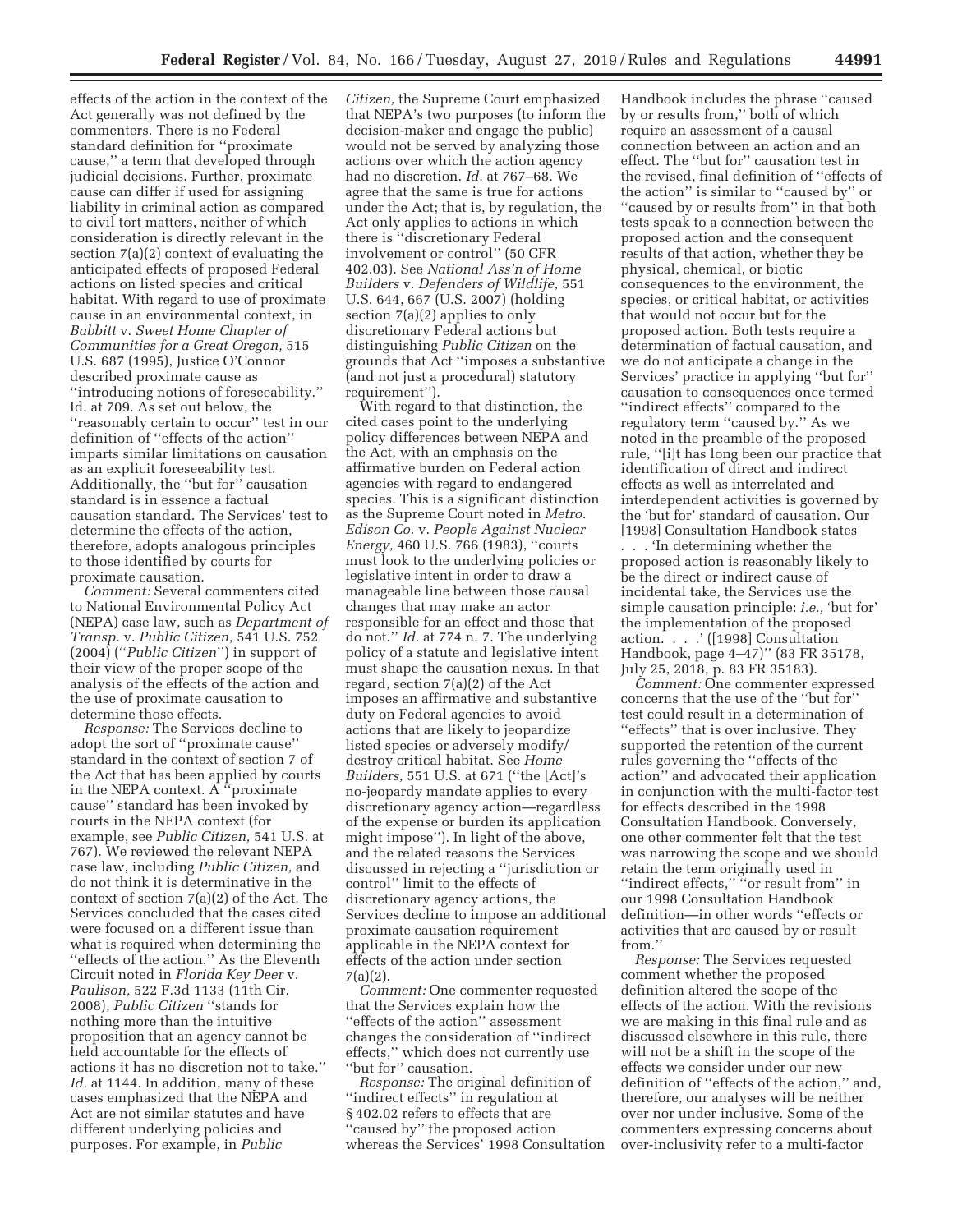test (pages 4–23 through 4–26 of the 1998 Consultation Handbook) for determining the effects of the action, but those factors are important to the consideration of the impact those effects will have on the species or critical habitat and not whether the effects or activity will occur. Those remain important considerations for the analysis of the effects of the action on listed species and critical habitat. Section 7(a)(2) consultation is required for all Federal actions with discretionary involvement or control that may affect listed species or critical habitat. Our assessment of the proposed and revised, final definition of ''effects of the action'' is that, generally, all of the effects previously considered will still be included in the scope of the ''effects of the action'' and that no other effects or activities not a direct or indirect effect of the proposed Federal action will be included. The improvements to the definition of ''effects of the action,'' including the explicit establishment of the two-part test for effects, is that the underlying support for the consequences and activities considered by the Services in the analysis will be guided by a clearer standard and, therefore, be more consistent and transparent. Nor do the Services find that the proposed or revised, final definition of ''effects of the action'' narrows the scope of the effects that would be considered. We have explicitly retained the same full range of effects to listed species or critical habitat from the proposed action as under our prior definition through the inclusion of ''all consequences'' of the proposed action in the revised, final definition.

#### ''Reasonably Certain to Occur''

*Comment:* Several commenters requested that we articulate a set of factors to apply in determining what effects are reasonably certain to occur from a proposed action.

*Response:* We agree with the commenters' suggestion. Please see our discussion of changes to § 402.17 under *Section 402.17—Other Provisions,*  above.

*Comment:* Some commenters suggested that the test for effects of the action should also include ''reasonably foreseeable'' as a means of further avoiding speculation or over inflation of the effects of an action or activities.

*Response:* The Services responded to similar comments in the preambles to the 1986 regulation (51 FR 19926, June 3, 1986, p. 51 FR 19932) and the 2008 regulation (73 FR 76272, December 16, 2008, p. 73 FR 76277). Again in this rule, we decline to make this change.

The Services view ''reasonably certain to occur'' to be a higher threshold than ''reasonably foreseeable,'' a term that is more in line with the scope of effects analysis under NEPA. As stated in the 1986 preamble, ''NEPA is procedural in nature, rather than substantive, which would warrant a more expanded review of . . . effects'' than the Act, which imposes ''a substantive prohibition'' (51 FR 19926, June 3, 1986, p. 51 FR 19933). The Act's prohibitions against Federal actions that are likely to jeopardize the continued existence of listed species or destroy or adversely modify critical habitat calls for a stricter standard than ''reasonably foreseeable.''

*Comment:* Some commenters requested that the Services elaborate on the factors to consider when determining whether an activity is reasonably certain to occur as part of the two-part test for effects of the action. Others provided proposals of appropriate factors or specificity that should be contained in such an assessment. These included: (1) The extent to which a prior action that is similar in scope, nature, magnitude, and location has caused a consequent action or activity to occur; (2) any existing plans for the initiation of an action or activity by the consulting action agency, the permit or license applicant or another related entity that is directly connected to, and dependent upon, implementation of the proposed action; and (3) the extent to which a potential action or activity has intervening or necessary economic, administrative, and legal requirements that are prerequisites for the action to be initiated and the level of certainty that can be attributed to the completion of such intervening or necessary steps. A few commenters suggested that the only factor should be whether the activity was ''definitely planned and concretely identifiable,'' while others suggested the only factor should be the use of the best scientific and commercial data available.

*Response:* Identifying activities that are ''reasonably certain to occur'' is one part of the two-part test when evaluating the consequences of a proposed Federal action. As discussed in the proposed rule, this two-part test identifies activities previously captured under ''indirect effects'' and ''interrelated and interdependent actions'' that are now included within ''all consequences'' caused by the proposed action. ''Reasonably certain to occur'' is also the current test in the identification of non-Federal activities that should be included as cumulative effects. Our intent with the proposed factors to consider was to provide a general, but not limiting, guideline to inform the

assessment. However, upon consideration of the comments and suggestions, the Services have revised the factors under § 402.17(a) to further elaborate on the factors related to the Service's past experience with identifying activities that are reasonably certain to occur as a result of a proposed action and the type of plans that would be indicative of an activity that is reasonably certain to occur. Suggestions to limit the consideration of activities that are reasonably certain to occur to only those that are ''definitely planned and concretely identifiable'' would inappropriately narrow the scope of our consideration of the effects of a proposed Federal action. For the factors we have identified, we also note that this list of factors is neither exhaustive nor a required minimum set of considerations.

Additionally, the Services have specified that the conclusion that an activity is reasonably certain to occur must be based on clear and substantial information, using the best scientific and commercial data available. We believe these revisions help clarify the potentially relevant factors and the standard the Services will apply to such queries, leading to more consistent and predictable administration of the Services' section 7(a)(2) responsibilities.

Further, nothing in the language of the § 402.17(a) provision conflicts with or prevents the Services from using the best scientific and commercial data available as we are required to do for section 7(a)(2) analyses. This information is quite relevant to our consideration of the factors as both scientific and commercial information can be the sources we draw upon for ''past experience,'' ''existing plans for that activity,'' and ''any remaining . . . requirements.'' In all instances, we will draw upon the best scientific and commercial data available to determine if, in light of the relevant factors and based on clear and substantial information, an activity is reasonably certain to occur.

*Comment:* A few commenters questioned how ''activities that are reasonably certain to occur'' are defined when the consultation is on national or large regional programs.

*Response:* Oftentimes, when a section 7(a)(2) consultation is performed at the level of a regional or national program, it is referred to as a programmatic consultation, as defined by the Services in the proposed rule, and the proposed action is referred to as a framework programmatic action from our 2015 rule revising incidental take statement regulations (80 FR 26832, May 11, 2015). In these instances, the ''but for''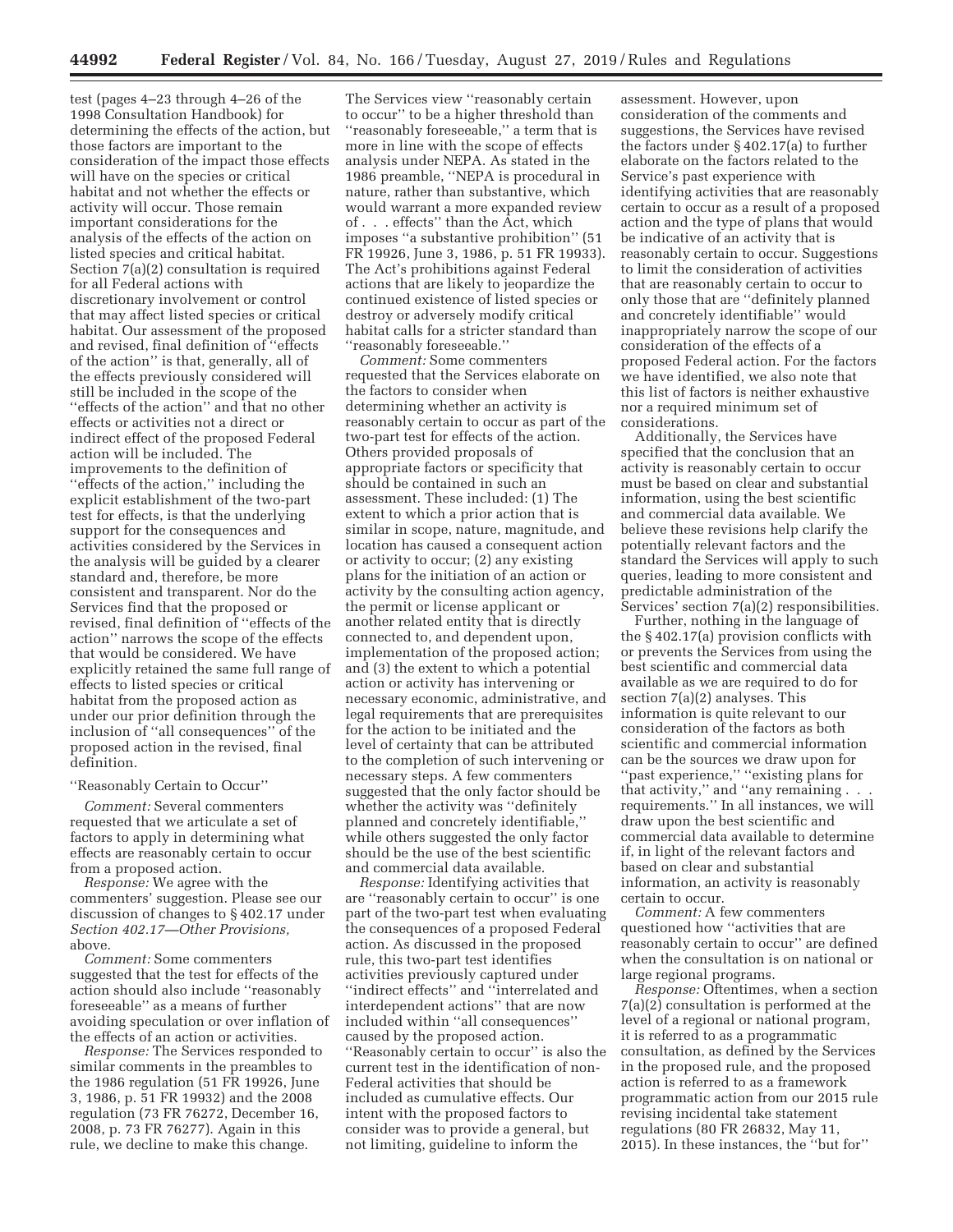and ''reasonably certain to occur'' parts of the test extend to the consequences that would be expected to occur under the program generally, but not to the specifics of actual projects that may receive future authorization under the program. Effects analyses at this more generalized level are necessary because the Federal agency often does not have specific information about the number, location, timing, frequency, precise methods, and intensity of the sitespecific actions or activities for their program.

We can expect that a program that authorizes bank stabilization, for example, will result in actions that stabilize riverbanks, streambanks, or even the banks of lakes and estuaries. However, we cannot, within those same bounds, reasonably describe the exact nature of the yet-to-be-permitted bank stabilization, its location, or timing. We are able to provide an informed effects analysis at the more generalized level, however, by analyzing the project design criteria, best management practices, standards and guidelines, and other provisions the program adopts to minimize the impact of future actions under the program. For example, best management practices such as required sediment control methods or stabilization material requirements provide the Services with an understanding of the possible scope of materials and methods that would be expected in any given project even if the specific timing, location, or extent of future unauthorized projects is unknown.

Alternatively, some Federal agencies may be able to provide somewhat more specific information on the numbers, timing, and location of activities under their plan or program. In those instances, we may have sufficient information not only to address the generalized nature of the program's effects but also the specific anticipated consequences that are reasonably certain to occur from specific actions that will be subsequently authorized under the program.

*Comment:* Several commenters questioned how ''reasonably certain to occur'' relates to the direct effects of a proposed action.

*Response:* As discussed above, we have revised the definition of ''effects of the action'' so that the reasonably certain to occur standard applies to all consequences caused by the proposed action, which include the effects formerly captured by ''direct'' and ''indirect'' effects and ''interrelated'' and ''interdependent'' activities.

*Comment:* Several commenters offered suggestions about the ''not speculative but does not have to be guaranteed'' range described by the Services when discussing the range of probability that could encompass ''reasonably certain to occur.'' Some suggested that the determination should settle on whether the effect or activity is ''probable'' or ''likely'' rather than merely ''possible,'' or whether there was ''clear and convincing evidence.'' However, other commenters felt the spectrum was not broad enough because we should consider effects or activities that were possible even if not likely in order to give the benefit of the doubt to the species.

*Response:* As discussed above, we have revised the regulatory text related to ''reasonably certain to occur'' in the definition of ''effects of the action'' and at § 402.17(a) and (b). Both for activities caused by the action under consultation and cumulative effects, the ''reasonably certain to occur'' determination must be based on clear and substantial information, using the best scientific and commercial data available. The information need not be dispositive, free from all uncertainty, or immune from disagreement to meet this standard. By clear and substantial, we mean that there must be a firm basis to support a conclusion that a consequence of an action is reasonably certain to occur. This term is not intended to require a certain numerical amount of data; rather, it is simply to illustrate that the determination of a consequence or activity to be reasonably certain to occur must be based on solid information and should not be based on speculation or conjecture. This added term also does not mean the nature of the information must support that a consequence or activity is guaranteed to occur.

The Services expect adopting this standard will allow for more predictable and consistent identification of activities that are considered reasonably certain and is consistent with the Act generally and section 7(a)(2) in particular. For similar reasons to those discussed below, we do not read the legislative history from the 1979 amendments to section 7 that included the phrase ''benefit of the doubt to the species'' to require a different outcome.

#### Definition of Environmental Baseline

The Services proposed to create a standalone definition of ''environmental baseline'' and move the instruction that the ''effects of the action'' are added to the ''environmental baseline'' into the regulations guiding the Services' responsibilities in formal consultation in § 402.14(g). In addition, we requested comment on potential revisions to the definition of ''environmental baseline''

as it relates to ongoing Federal actions, including a suggested revised definition of ''environmental baseline.''

As discussed above in Discussion of Changes from Proposed Rule, the Services received numerous comments on ''environmental baseline'' as it relates to the suggested definition and the treatment of ongoing Federal actions. As a result of the comments received and after further consideration, we have adopted a final, revised definition of ''environmental baseline.'' Below, we summarize the comments received on the definition of ''environmental baseline'' and the revisions to § 402.14(g), and we present our responses.

# Comments on the Environmental Baseline Definition

*Comment:* Many commenters supported the proposal to retain the existing wording of the definition of the environmental baseline, establishing it as a standalone definition under § 402.02, and including the instruction to add the effects of the action and the cumulative effects to the baseline in  $§402.14(g)(4)$ . They noted that this would preserve the environmental baseline as a separate and important consideration in the overall section 7(a)(2) analysis. A few commenters felt that this should result in less confusion about what aspects of an ongoing action or a continuation of what could be considered an ongoing action should be in the baseline or the effects of the action.

*Response:* The Services agree that these proposals would preserve the environmental baseline as a separate and important consideration in the overall section 7(a)(2) analysis and have adopted these proposals in the final rule. Further, although many commenters supported adoption of the existing language, other comments and the Services' experience with implementing the environmental baseline led us to add language to the final, adopted definition to clarify that the focus of the environmental baseline is on the condition of the species and critical habitat in the action area absent the consequences of the action under consultation. In addition, the adopted final, revised definition of the ''environmental baseline'' includes the following clarifying sentence: ''The consequences to listed species or designated critical habitat from ongoing agency activities or existing agency facilities that are not within the agency's discretion to modify are part of the environmental baseline.''

*Comment:* Several commenters provided their views on the role the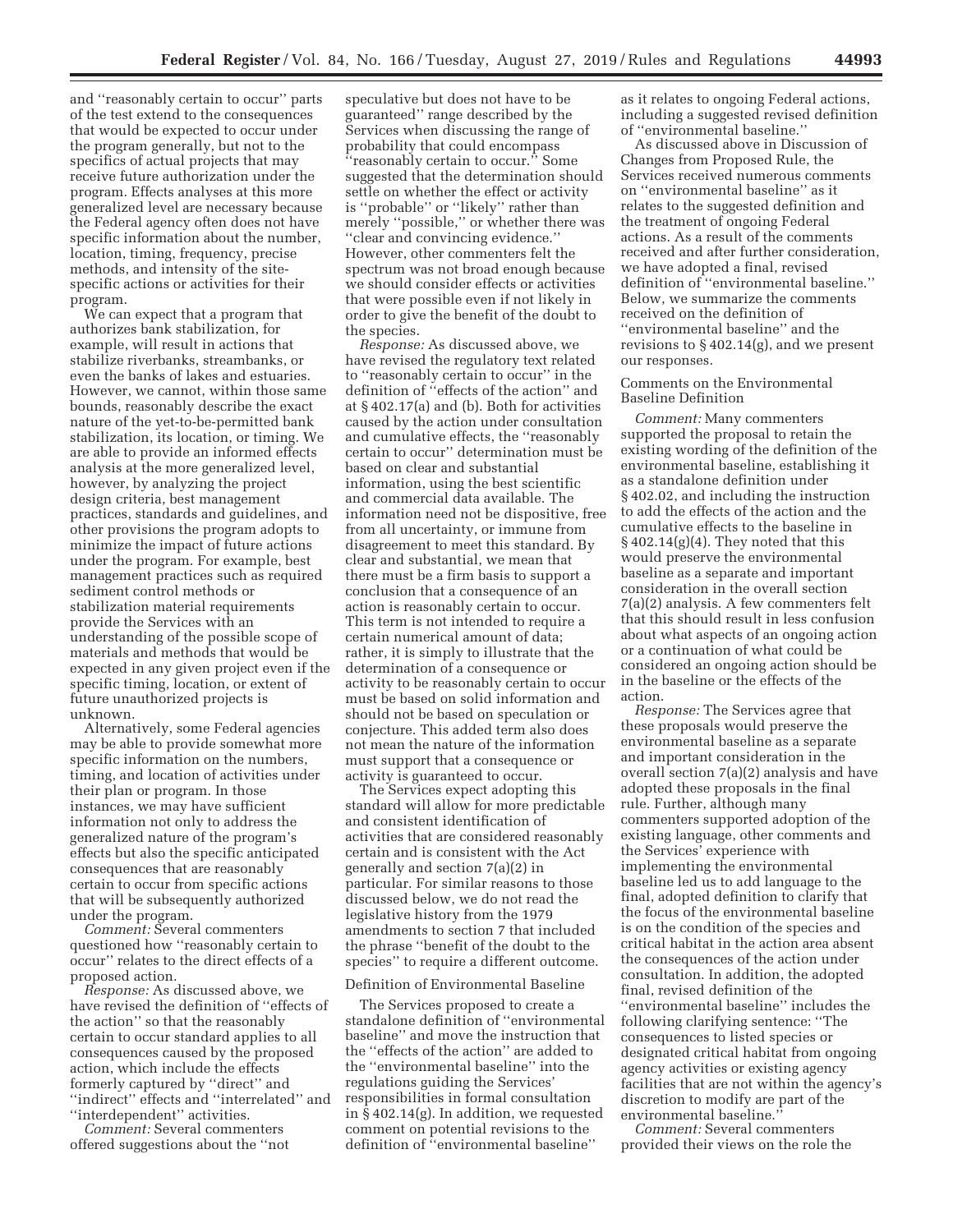separate assessments of the environmental baseline and the status of the species and critical habitat play in the overall jeopardy and adverse modification analysis and thereby argued that the environmental baseline was too narrow a construct. For example, one commenter suggested the Services eliminate the references to ''action area'' in the definitions of ''environmental baseline'' and ''cumulative effects.'' They stated that, by continuing to limit these definitions to effects in the action area, the Services call into question the validity of their jeopardy and destruction or adverse modification findings.

*Response:* The commenters appear to misunderstand how the various regulatory provisions (*e.g.,*  environmental baseline, status of the species and critical habitat, etc.) guide the Services' section 7(a)(2) analyses. The purpose of our section 7(a)(2) analyses is to determine if the action proposed to be authorized, funded, or carried out by a Federal agency is not likely to jeopardize the listed species and also not likely to destroy or adversely modify critical habitat designated for the conservation of listed species. In section 7(a)(2) analyses, we first consider the status of the species and critical habitat in order to describe the antecedent or preceding likelihood of survival and recovery of the listed species and value of critical habitat that may be affected by the proposed action. For a listed species, for example, this may be expressed in terms of the species' chances of survival and recovery or through discussion of the species' abundance, distribution, diversity, productivity, and factors influencing those characteristics. Following on the status assessment, the purpose of the environmental baseline is to describe, for the action area of the consultation, the condition of the portion of the listed species and critical habitat that will be exposed to the effects of the action. A significant body of scientific literature has established that, without understanding this antecedent condition, we cannot predict the expected responses of the species (at the individual or population level) or critical habitat (at the feature or area level) to the proposed action.

Ultimately, the environmental baseline is used to understand the consequences of an action by providing the context or background against which the action's effects will occur. Comparing alternative courses of action is not the purpose of the environmental baseline—the task is to determine only what is anticipated to occur as a result of what has been proposed. When

establishing the environmental baseline, the focus is on the past and present impacts that human activities and other factors (*e.g.,* environmental conditions, predators, prey availability) have had on the fitness of individuals and populations of the species and features or areas of critical habitat in the action area. For example, if we were to consult on pile-driving activities (*e.g.,* the installation of piles or poles into a substrate to support a structure such as a dock by hammering or vibrating the piles into place), the baseline is intended to describe the physiological and behavioral condition of an animal that will be exposed to the sound waves produced by pile driving. This condition is the product of that animal's life history, physiology, and environment and which predisposes the animal to a set reaction or range of reactions to the sound and pressure waves. Animals in good physiological condition may not be perturbed by the action, whereas animals in poor health or stressed by other natural or anthropogenic factors, may leave the area, stop feeding, or fail to reproduce. Numerous case studies in the scientific literature have examined the varying physiological and behavioral responses of individuals to perturbations given the animal's antecedent condition. Similarly, populations of animals respond differently given their abundance, distribution, productivity, and diversity in the action area. The effects of the action and cumulative effects are added to the environmental baseline to determine how (or if) the proposed action affects the fitness of individuals and populations or the function, quantity, or quality of critical habitat features and areas that are exposed to the action given that antecedent condition. Because action areas are often just a small portion of the overall critical habitat designation or contain only some of the individuals or populations that comprise the listed species, the Services must then evaluate whether these action area effects translate into meaningful changes in the numbers, reproduction, or distribution of the listed species or reductions in the functional value or role the affected critical habitat plays in the overall designated critical habitat. This information is then considered with the overall viability of the listed species and value of designated critical habitat to determine if the consequences of the proposed action are likely to appreciably reduce the species' likelihood of survival and recovery and appreciably diminish the value of critical habitat for the conservation of

the species. As we noted in the responses to comments on the revised definition of ''destruction or adverse modification,'' the size or proportion of the affected area of critical habitat is not determinative; impacts to a smaller area may in some cases result in a determination of destruction or adverse modification, while impacts to a large geographic area will not always result in such a finding. Similarly, when considering the effects of the action on the likelihood of survival and recovery of listed species, the key consideration is the antecedent status of the species and its vulnerability to further perturbation, not simply a measure of whether the number of individuals affected by the proposed action is "small" or "large."

*Comment:* Several commenters requested clarification of the term ''aggregate effects'' and how the Services conduct this analysis, given the proposal to revise ''effects of the action'' and  $\S 402.14(g)(2)$  and  $(4)$  and existing language in the 1998 Consultation Handbook at p. 4–33. This language states, ''The conclusion section presents the Services' opinion regarding whether the aggregate effects of the factors analyzed under 'environmental baseline,' 'effects of the action,' and 'cumulative effects' in the action area when viewed against the status of the species or critical habitat as listed or designated—are likely to jeopardize the continued existence of the species or result in destruction or adverse modification of critical habitat.'' Commenters were concerned that our proposed revisions would result in only assessing the additional effects of the proposed action and not the ''aggregate effects'' as they are presented in the 1998 Consultation Handbook.

*Response:* As we noted in the preamble to the proposed rule, our proposed revisions to § 402.14(g)(2) and (4) are intended to clarify the analytical steps the Services undertake in formulating its biological opinion: ''In summary, these analytical steps are: (1) Review all relevant information, (2) evaluate current status of the species and critical habitat and environmental baseline, (3) evaluate effects of the proposed action and cumulative effects, (4) add effects of the action and cumulative effects to the environmental baseline, and, in light of the status of the species and critical habitat, determine if the proposed action is likely to jeopardize listed species or result in the destruction or adverse modification of critical habitat'' (83 FR 35178, July 25, 2018, p. 83 FR 35186). These steps encompass the ''aggregate effects'' of adding the effects of the action to the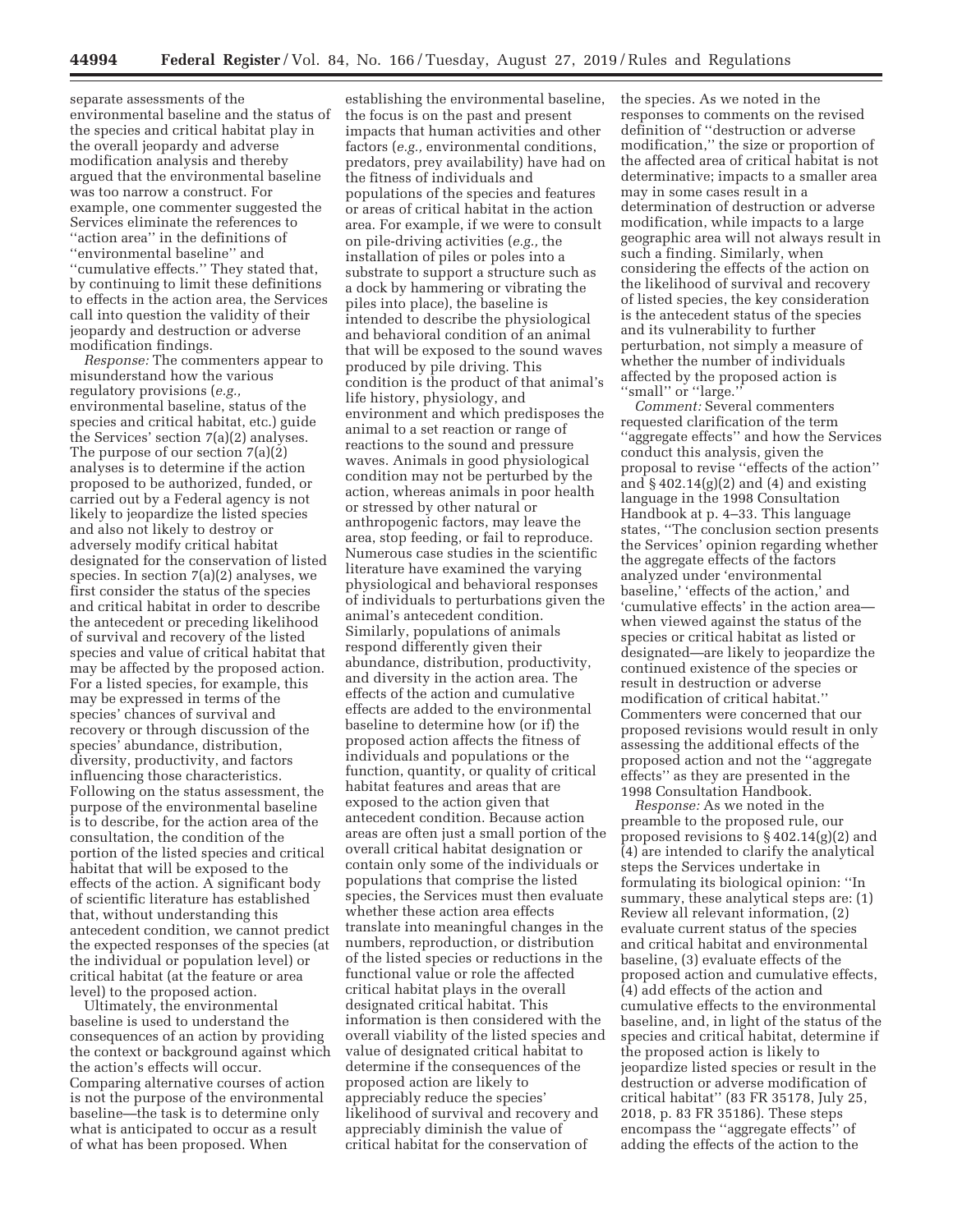environmental baseline, and then taken together with cumulative effects, considering those results in light of the status of the species and critical habitat. There is no change from current Service practice or the ''aggregate effects'' guidance in the 1998 Consultation Handbook.

*Comment:* One commenter noted that often there is not enough information available to quantify impacts in the baseline and that sometimes that quantification is needed to do the effects analysis. Another commenter argued for a scientific defensibility standard before putting effects into the environmental baseline for a species to avoid speculation about past impacts.

*Response:* The Services acknowledge that sometimes information about the impacts of the environmental baseline in a particular action area is sparse or lacking and that this can complicate our ability to analyze the effects of a proposed Federal action. Nevertheless, we are required to use the best scientific and commercial data available, or that can be obtained during consultation, in our assessments. The use of the ''best scientific and commercial data available'' is the required standard which both the Services and the Federal agency must meet.

*Comment:* Tribal commenters suggested adding the concept of tribal water rights to the definition of environmental baseline to ensure that effects are added to the Tribe's existing right rather than the other way around and also suggested that the baseline should be set to describe the time when the species and habitat were abundant to provide the context of the harms humans have caused and also include an assessment of the coming harms of climate change.

*Response:* Tribal water rights are important and may be relevant in determination of the environmental baseline. We are not changing the basic concept of the environmental baseline it will continue to be used as a tool to determine whether the effects of an action under consultation are or are not likely to jeopardize the continued existence of a species or destroy or adversely modify designated critical habitat. We will determine the appropriate baseline at the time of consultation and include those factors relevant to that particular consultation.

*Comment:* A few commenters questioned whether natural factors would be considered in the environmental baseline as those may also play a role in the status of the species and critical habitat, and also whether impacts to species and habitat due to climate change within and

outside of the action area would be considered.

*Response:* Although the definition of ''environmental baseline'' captures the impacts of anthropogenic activities in the past, the present, and future Federal projects that have already undergone consultation, a true discussion of the environmental baseline would be incomplete without a discussion of relevant natural factors or processes that inform the condition of the species or critical habitat in the action area. For example, natural processes such as fire and flood, or the natural erosion of sediments may play a key role in species productivity, or certain geographic features in an action area may affect the viability and connectedness of the individuals, populations, or habitat features.

Nothing in these regulations changes the manner in which the Services may consider climate change in our consultations. The depth of consideration of the effects of climate change on the species and critical habitat will vary from consultation to consultation based on the best scientific and commercial data available. The effects of climate change on the species or critical habitat (not related to effects of the action) within and outside the action area will be addressed, as appropriate, in the environmental baseline or status of the species, respectively.

*Comment:* Some commenters supported the suggested revised definition of ''environmental baseline'' that was presented in the preamble of the proposed rule. Those in support agreed with different treatment for ongoing (or pre-existing) actions or effects and felt that this would avoid overstatement or analysis of the effects of ongoing actions under consultation.

*Response:* As discussed above, the Services have revised the definition of environmental baseline, emphasizing that the baseline is the condition of the species and critical habitat in the action area without the consequences of the proposed action and adding a third sentence to explain that the consequences from ongoing agency activities or existing agency facilities that are not within the agency's discretion to modify will be included in the environmental baseline. The Services believe these revisions address the comments received and are consistent with the existing case law and the Services' current approach to this issue.

*Comment:* Some commenters suggested adopting the NEPA ''cumulative effects'' approach to capture the baseline instead of either the current definition or the proposed revision.

*Response:* The Services decline to adopt the NEPA definition because the NEPA term captures a different set of concepts.

*Comment:* Most commenters opposed to the alternative definition described in the preamble of the proposed rule were opposed on three bases: (1) That the ''state of the world'' is overly broad and ambiguous and should be replaced by ''action area'' or similar; (2) that the proposed approach was unlawful and contrary to established case law, and invites speculation about the conditions that would exist absent an action; and (3) that the proposed treatment of ''ongoing activities'' could have the effect of narrowing the appropriate scope of the effects analysis (and contrary to case law) while also ''grandfathering'' in harmful operations or activities that should be subject to section 7 analysis (for example, the U.S. Supreme Court has held that ''it is clear Congress foresaw that [section] 7 would, on occasion, require agencies to alter ongoing projects in order to fulfill the goals of the Act'' (*Tennessee Valley Authority* v. *Hill,* 437 U.S. 153, 186 (1978))).

*Response:* The Services agree that the phrase ''state of the world'' is broad. As discussed above, the Services have declined to include that wording, and we confirm that the scale of the environmental baseline is the action area. The concern by one commenter that harmful impacts would be grandfathered into the environmental baseline is addressed by clarification in the third sentence. That sentence clarifies that in circumstances where there are consequences to listed species or critical habitat from ongoing agency activities or existing agency facilities that are not within the agency's discretion to modify, those would be included and considered in the environmental baseline and as part of the overall aggregation of effects described in § 402.14(g). Regarding the reference to *TVA* v. *Hill,* the ongoing project in question was within the discretion of the action agency to modify, and thus our definition is consistent with the court's holding.

*Comment:* Several commenters suggested that creation of specific language or guidance in regulation to address those complex cases of ongoing actions would be a better approach rather than trying to apply one definition to all actions that undergo consultation.

*Response:* We have revised the definition of environmental baseline to address ongoing actions. Additionally,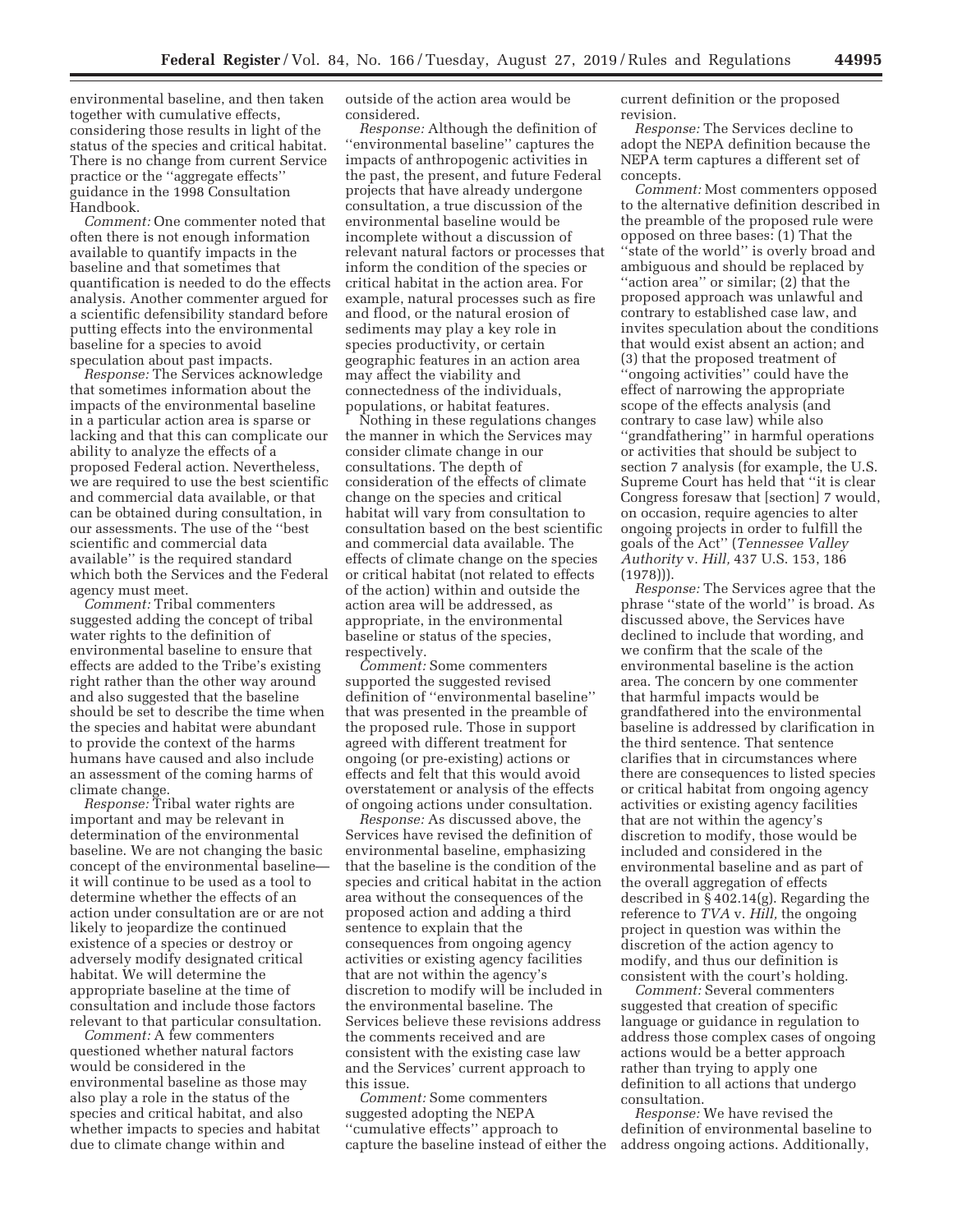the Services provide some basic discussion of the treatment of this issue earlier in this rule. In most instances, the resolution of ongoing agency activities or existing agency facilities will be a fact-based inquiry that turns on the circumstances of a particular consultation.

*Comment:* Some commenters argued against viewing any improvements in ongoing activities as ''beneficial'' and that they should be evaluated appropriately as ongoing adverse (albeit reduced) effects of an action and not through improper comparative or incremental analyses.

*Response:* The definition of environmental baseline does not alter the manner in which the effects of the action are characterized. As discussed earlier, per § 402.03, all discretionary actions are examined against the section 7(a)(2) standard, including beneficial and adverse effects. Consultation under the Act is conducted on the effects of the entire proposed action (all consequences caused by the proposed action). To further clarify, proposed actions for ongoing activities that incrementally improve conditions but still have adverse effects (*i.e.,* are not wholly beneficial) require formal consultation. As noted in the preceding response, the analysis of an action's effects is a fact-based, consultationspecific analysis.

*Comment:* Some commenters argued that ongoing operations or infrastructure should not be considered as part of the effects of the action even in the case of a new license or permit if those operations or infrastructure are unchanged and that only changes in operations or infrastructure would undergo effects analysis. In contrast, other commenters noted that operations are only considered ''ongoing'' until the valid permit period terminates.

*Response:* As discussed earlier, the new definition clarifies how to correctly differentiate between consequences belonging in the environmental baseline and of those of the proposed action in effects of the action for the situations described by the commenters.

*Comment:* A few commenters noted that the purpose of the environmental baseline is not to create a hypothetical environment in which certain features, projects, or events have, or have not, occurred. Those commenters assert that, in establishing the environmental baseline, the action agency and the Services are not picking and choosing facts, they are observing and recording data on the present conditions. They further assert that the environmental baseline should include both past and present effects of existing structures that

the Federal action agency has no discretion to modify and any impacts from their continued physical existence are not part of the proposed action, which is properly focused on future project operations.

*Response:* As discussed earlier, there are certain consequences from ongoing activities or existing facilities that, in and of themselves, would not be subject to the consultation on a particular proposed action. They are not ignored, however, as they may appropriately be included in discussions of baseline or status of the species or critical habitat. The Services' definition gives appropriate direction on recognizing those circumstances and identifying their consequences.

*Comment:* Several commenters expressed concern that it was difficult to provide informed public input absent any examples of the types of ongoing actions that the Services were intending to address with the suggested definition or the accompanying questions posed regarding the treatment of these challenging cases.

*Response:* As discussed earlier, the Services have added a third sentence to better clarify the issue of capturing the consequences of ongoing activities in the environmental baseline. This third sentence and our supporting example of the Federal dam and water operations provides the type of ''challenging case'' to which we referred in the preamble of the proposed rule.

#### Definition of Programmatic Consultation

We proposed to add a definition for the term ''programmatic consultation'' to codify a consultation technique that is being used with increasing frequency and to promote the use of programmatic consultations as effective tools that can improve both process efficiency and conservation in consultations. We received numerous comments on the proposed definition, several of which requested further clarification of the definition terms, scope, and geographic extent of activities and process for programmatic consultations. The discussion below contains the Services' responses to these comments.

*Comment:* Some commenters recommended the Services clarify the scope of activities, geographic extent, and coverage for multiple species that can be addressed in a programmatic consultation. Other commenters requested clarification that programmatic consultations are optional processes that can undergo both formal and informal consultations. A few commenters also provided suggestions regarding participation of applicants, multiple Federal agencies, and

information that can be used in the development of the program.

*Response:* Section 7 of the Act provides significant flexibility for Federal agency compliance with the Act, and various forms of programmatic consultations have been successfully implemented for many years now. This final regulation codifies that general practice and provides a definition that is not intended to identify every type of program or set of activities that may be consulted on programmatically. The programmatic consultation process offers great flexibility and can be strategically developed to address multiple listed species and multiple Federal agencies, including applicants as appropriate, for both informal and formal consultations.

While action agencies do have a duty to consult on programs that are considered agency actions that may affect a listed species or critical habitat, many types of programmatic consultation would be considered an optional form of section 7 compliance to, for example, address a collection of agency actions that would otherwise be subject to individual consultation. These optional types of programmatic consultation may be appropriate for a wide range of activities or a suite of programs.

*Comment:* Several commenters expressed concern about the scale at which programmatic consultations would occur. Some wanted to clarify that site-specific ''tiered'' evaluations were required to insure the same level of review for standard consultations, while another was concerned that only site-specific consultations would be completed without an overall ''holistic'' evaluation at the program level.

*Response:* As described in the proposed rule, and in the 2015 incidental take statement final rule (80 FR 26832, May 11, 2015), programmatic consultations may require section 7(a)(2) analyses at both the program level as well as at the tiered or stepdown, site-specific level to insure compliance with section 7(a)(2) of the Act. Regardless of the exact process required to complete the consultation for the proposed program activities, all consultations are required to fully satisfy section  $7(a)(2)$  of the Act. Programmatic consultations can be used to assess the effects of a program, plan, or set of activities as a whole. Depending on the type of programmatic consultation, site-specific consultations would be completed using the overarching analysis provided for in the programmatic consultation.

*Comment:* One commenter suggested the Services more clearly explain in the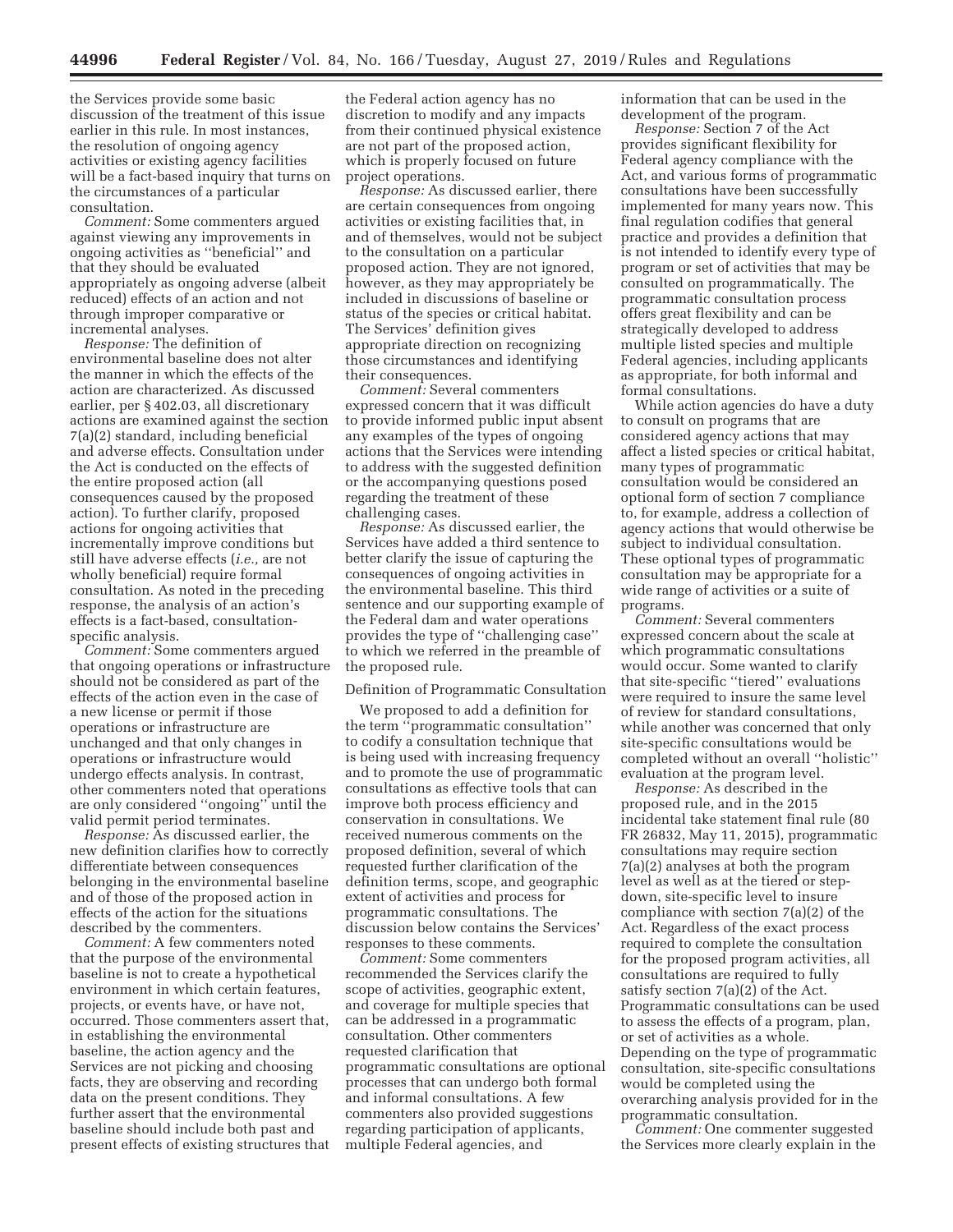preamble to the final rule how the terms ''framework programmatic action'' and ''mixed programmatic action'' relate to ''programmatic consultation.''

*Response:* As defined at § 402.02, ''framework programmatic action'' and ''mixed programmatic action'' refer to the way in which an agency's programmatic actions are structured. These definitions are applied specifically in the context of incidental take statements. The definition of ''programmatic consultation'' refers to a consultation addressing an action agency's multiple actions carried out through a program, region, or other basis. A consultation on either a mixed or framework programmatic action would be characterized as a programmatic consultation. As explained in the 2015 incidental take statement final rule (80 FR 26832, May 11, 2015), a framework programmatic action establishes a framework for the development of specific future actions but does not authorize any future actions and often does not have sufficient site-specific information relating to the project-specific actions that will proceed under the program, but still requires a programmatic consultation to meet the requirements of section 7(a)(2). As specific projects are developed in the future, they are subject to site-specific stepped-down, or tiered consultations where incidental take is addressed. Mixed programmatic actions generally are actions that have a mix of both a framework-level proposed action as well as site-specific proposed actions. Again, the entire mixed programmatic action requires a programmatic consultation, but in this situation, incidental take is addressed ''up front'' for the parts of those site-specific actions that are authorized in the mixed programmatic consultation, and stepped-down or tiered consultations are required for the future projects that are under the framework part of the proposed action.

### *Section 402.13—Deadline for Informal Consultation*

In the proposed rule, we requested public comment on several questions related to the need for and imposition of a deadline on the informal consultation process described within § 402.13. Specifically we asked: (1) Whether a deadline would be helpful in improving the timeliness of review; (2) the appropriate length for a deadline (if not 60 days); and (3) how to appropriately implement a deadline (*e.g.,* which portions of informal consultation the deadline should apply to [*e.g.,* technical assistance, response to requests for concurrence, etc.], when

informal consultation begins, and the ability to extend or ''pause the clock'' in certain circumstances, etc.).

Based upon the comments received and upon further consideration, the Services have revised the language within § 402.13 to provide a framework and timeline on a portion of informal consultation. The revised regulatory text for § 402.13 is described earlier in this final rule. Here we provide a summary of the comments we received and our responses.

*Comment:* Those commenters who supported the imposition of a deadline generally supported: (1) That the deadline applies to the concurrence request and response aspect of informal consultation, (2) that 60 days seems reasonable (and some suggested an internal or prior time period of 15–30 days for sufficiency review), and (3) that the deadline should be extendable by mutual agreement with the Federal agency and applicant (as appropriate). One commenter was concerned that a 60-day deadline would have the adverse consequence of making 60 days the new norm for concurrence responses rather than the current condition of generally 30 to 45 days.

*Response:* As described at § 402.13, informal consultation is an optional process that includes all discussions, correspondence, etc., between the Services and the Federal agency or the designated non-Federal representative, designed to assist the Federal agency in determining whether formal consultation or a conference is required. One aspect of the informal consultation process is the further option that, if a Federal agency has determined that their proposed action is not likely to adversely affect listed species or critical habitat, they may conclude their section 7(a)(2) consultation responsibility for that action with the written concurrence of the Services. It is this final aspect of the informal consultation process that has received the most scrutiny and concerns about timeliness and the ability of Federal agencies to proceed with actions that are not likely to adversely affect listed species or critical habitat. The Services specifically requested comment on this issue in the proposed rule, including whether to add a 60-day deadline, subject to extension by mutual consent, for informal consultations.

The Services have considered the comments provided on all sides of this issue. We have developed regulatory text that addresses many of the recommendations; others are addressed in these responses to comments but not within the regulatory text. In summary, the regulatory text applies a 60-day

deadline to the ''request for concurrence and Service's written response'' aspect of the overall informal consultation process originally described at § 402.13(a) and now moved to § 402.13(c). This new section has been revised to include the deadline for the concurrence process and the requirement on the Federal agency to provide sufficient information in their request for concurrence to support their determination of ''may affect, not likely to adversely affect'' for listed species and critical habitat in order to start the 60-day clock on the Service's written response. The new § 402.13(c)(2) also provides for the Service's ability to extend the timeline upon mutual agreement with the Federal agency and any applicant for up to an additional 60 days. As a result, the entire written request and concurrence process is allowed a total of 120 days from the Service's receipt of an adequate request for concurrence as described in § 402.13(c)(1).

The Services note that our ability to provide a written response is hampered if we do not receive an adequate request for concurrence. Ideally, the Services should be able to concur in the Federal action agency's well-supported conclusion without having to create unique supplemental substantive analyses. The more that the Services have to supplement the Federal action agencies' own analyses, the more time it will take the Services to determine whether they concur.

The revised regulation points to the types of information required to initiate formal consultation under § 402.14(c)(1) as indicative of the type of information that should be included in a request for concurrence. We also note in the preamble that the level of detail is likely less than that required to initiate formal consultation. Federal agencies, designated non-Federal representatives, and applicants preparing the request for concurrence should draw upon any technical assistance provided by the Services during informal consultation and provide the amount and type of information that is commensurate with the scope, scale, and complexity of the proposed action and its potential effects on listed species and critical habitat. The Services hope to gain efficiencies in avoiding unnecessary back and forth between the Services and Federal agency by describing the information required to obtain the Services' concurrence in the revised regulation. Federal agencies submitting requests for concurrence that contain this information allow the Services to adequately evaluate whether the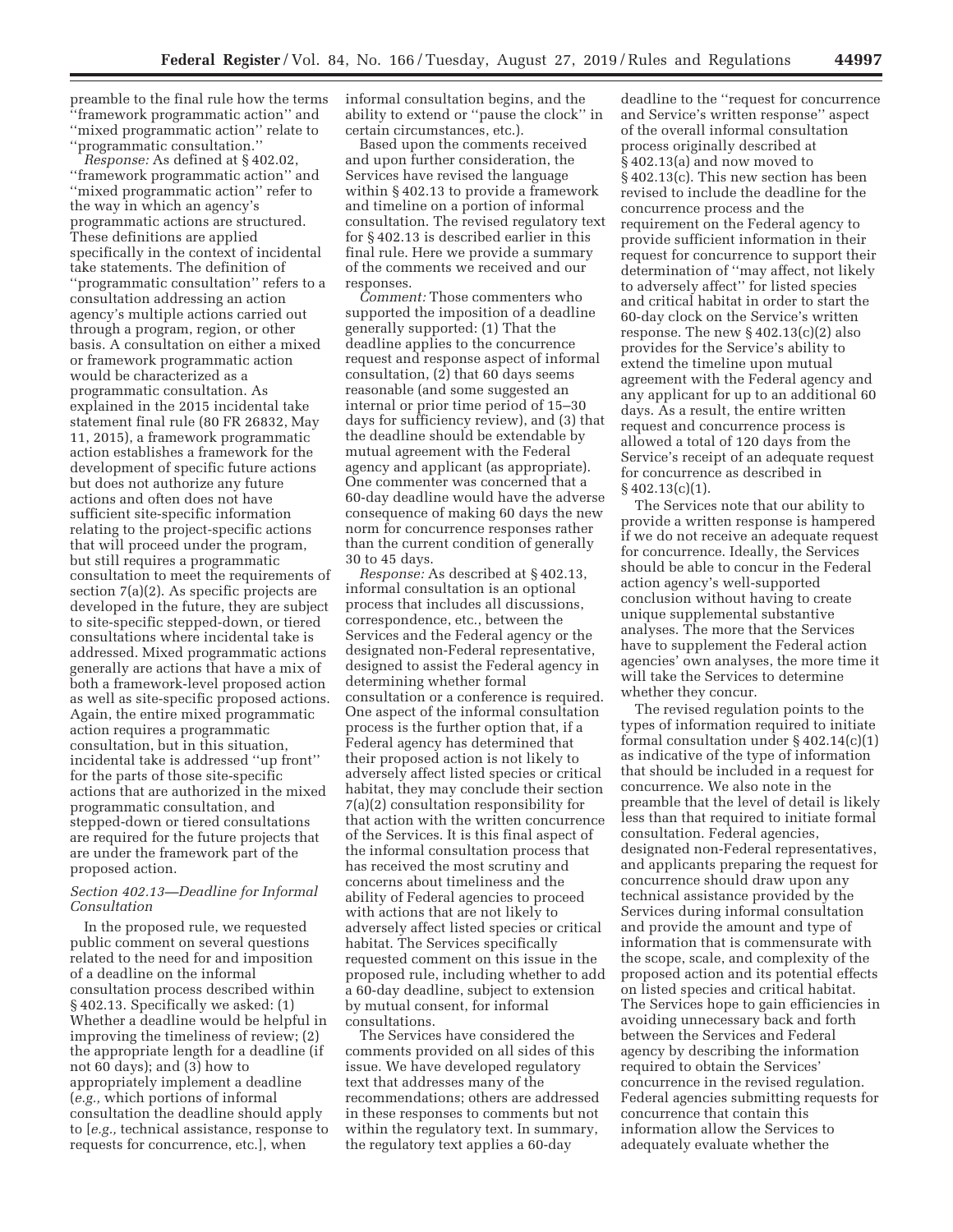concurrence is appropriate and readily meet the 60-day deadline.

Comments regarding a time period for ''sufficiency review'' are referring to the Service's review of the request for concurrence. This review is to determine if the information provided is sufficient for the Services to understand the Federal agency's action and analysis and to evaluate whether we can prepare a written response. Consistent with the approach for initiation of formal consultation, the Services have not included a specific regulatory timeline on any sufficiency review of the request for concurrence. Similar to some formal consultation initiation packages, some requests for concurrence may not initially meet the requirements. The Services are committed to providing review of these requests in a timely fashion to alert the Federal agency if more information is required to constitute an adequate request for concurrence. For formal consultations, the Services typically provide this type of sufficiency review within 30 days of receipt of the request for formal consultation and an accompanying initiation package. A similar timeframe will guide the Services' review of requests for concurrence as well.

Finally, while the revised regulation includes a 60-day deadline for the Service's written response to a request for concurrence, we allow this much time (and the option to extend) to accommodate the wide range in the type of Federal actions for which we receive requests for concurrence. We anticipate that those actions that can be responded to in less time than 60 days will still receive those quicker concurrence responses. We do not expect the revised regulation to result in an increase in numbers of concurrence requests such that our ability to respond within 60 days will be hindered. In those limited instances in which the Services need to extend the deadline for up to 60 additional days, the regulation requires the mutual consent of the Federal agency and any applicant involved in the consultation.

*Comment:* Those commenters opposed to the imposition of a deadline generally did so on one of two bases: (1) The data we present indicates that we generally complete concurrence requests in a timely fashion and so no deadline was necessary, or (2) a deadline could have the effect of truncating or hampering the ability of Federal agencies and the Services to conduct effective informal consultations generally.

*Response:* We have applied the timeline only to the request for concurrence aspect of the informal

consultation process. This preserves the ability of Federal agencies, applicants, non-Federal representatives, and the Services to conduct those discussions that form the heart of this optional process without a time constraint. Although the Services generally provide our response to requests for concurrence in a timely fashion, it seems prudent to include both a general timeline for concurrence request responses and an option for extending that timeline to provide certainty and consistency for Federal agencies and applicants planning and proposing actions. Additionally, as discussed above, by specifying the information to be included in a concurrence request, the Services also anticipate gaining additional efficiencies in the informal consultation process.

*Comment:* A few commenters were concerned that failure to achieve mutual consent for time extensions could force the Services to complete their response to a request for concurrence with limited or poor information on the action and its effects.

*Response:* The Services do not believe this concern will result in the outcome predicted by the commenters. Under the new § 402.13(c)(1), the timeframe for the Services' concurrence response only commences once the Services have the information necessary to evaluate the Federal agency's request for concurrence.

*Comment:* A few commenters advocated that a failure by the Services to respond to a request for concurrence within the established deadline should result in an assumed concurrence, so the Federal agency may proceed with their action.

*Response:* The Services decline to make this change. As adopted, the regulation requires the Services to provide their response within the specified timeframe. Additionally, the concurrence of the Services assures the Federal agency that it has appropriately complied with its responsibilities under section  $7(a)(2)$ .

*Comment:* Some commenters questioned the consequence of a nonconcurrence response from the Service—would formal consultation be automatically initiated? Others proposed that automatic initiation of formal consultation would be the preferred outcome.

*Response:* Formal consultation would not automatically be initiated. Typically, the next step if the Service does not concur with the Federal agency's determination of ''may affect, not likely to adversely affect'' would be either the Federal agency requesting formal consultation or the continuation

of informal consultation. Upon receipt of the Service's non-concurrence, there is still an opportunity for the Federal agency to further modify either their action or their supporting analysis in response to information outlined in the Service's response. Such modification could then result in a written concurrence from the Service. Further, the Services cannot automatically initiate formal consultation if we have not already received the information required at  $\S 402.14(c)(1)$  in the Federal agency's request for concurrence at the level of detail necessary to initiate formal consultation. While the information provided by the Federal agency will have satisfied the requirements of  $\S 402.13(c)(1)$  for informal consultation, which generally requires the same types of information as § 402.14(c)(1) for formal consultation, the Services decline to require that formal consultation be automatically initiated upon our non-concurrence, since we cannot assume that the information required to initiate formal consultation will have been received or even that formal consultation will be necessary.

*Comment:* A few commenters stated that imposition of a deadline for any aspect of informal consultation would increase the workload and time constraints on Service staff and that any imposed deadline should come with a commensurate increase in Service staff resources to meet such obligations.

*Response:* The Services do not anticipate either an increase in requests for concurrence or time constraints on staff. Currently, the Services are generally delivering concurrence request responses in a timely fashion, and the adopted regulation would allow for time extension requests for actions that require more time to review and respond.

## *Section 402.14—Formal Consultation— General—Including What Information is Needed To Initiate Formal Consultation and Considering Other Documents as Initiation Packages*

We proposed to revise § 402.14(c) to clarify what is necessary to initiate formal consultation. We also proposed to allow the Services to consider other documents as initiation packages, when they meet the requirements for initiating consultation. It is important to note the Services did not propose to require more information than existing practice; instead, we clarify in the regulations what is needed to initiate consultation in order to improve the consultation process. The Services adopt these proposed changes, and one nonsubstantive edit, in this final rule. We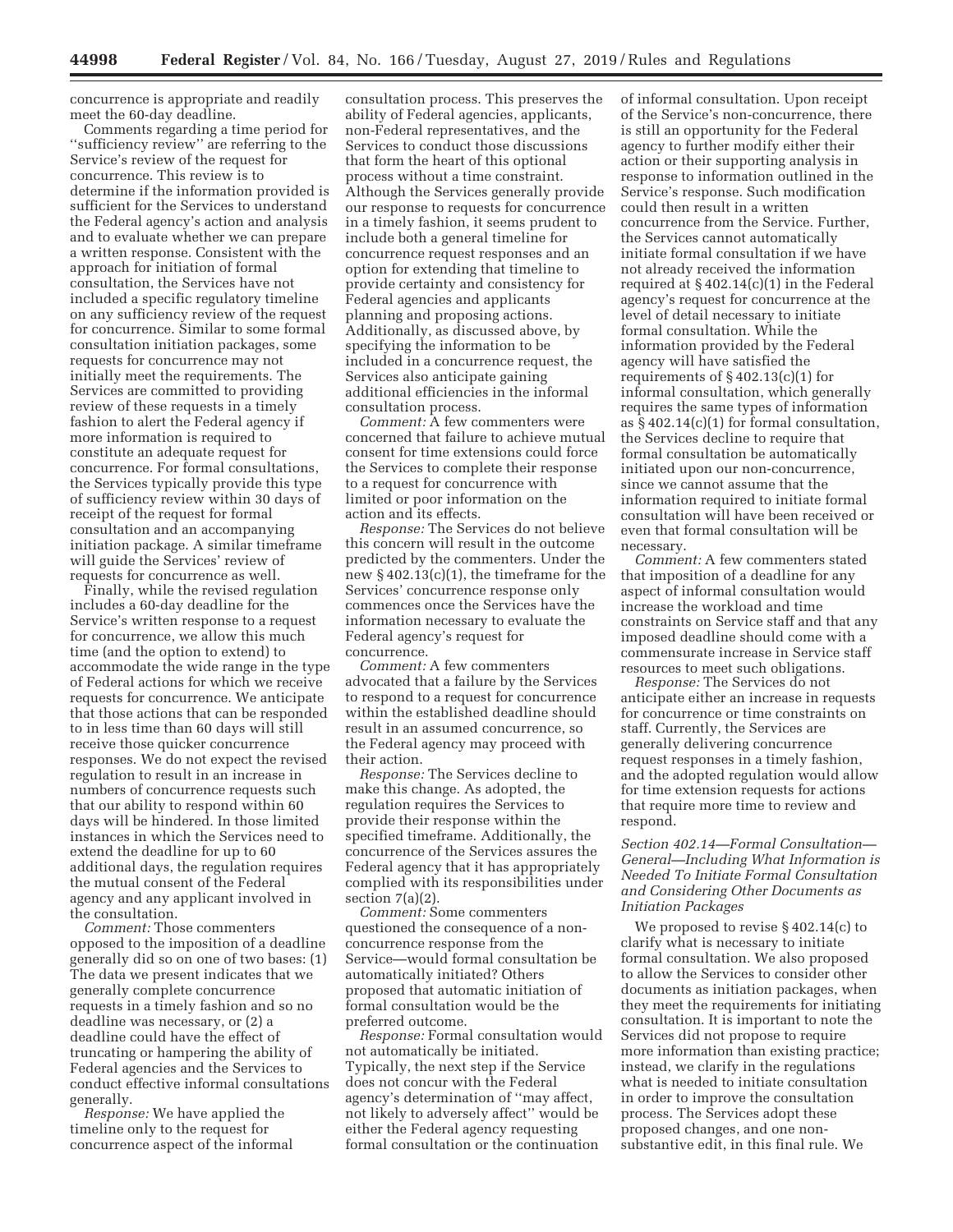summarize the comments received on these topics and our responses below.

*Comment:* Some commenters supported clarifying what is necessary to initiate the formal consultation process and the description of what is required in the initiation package. Those commenters said the proposed revisions, if implemented, could streamline the consultation process and reduce the need for extensive communications between the Federal agency and the Services to start the consultation process.

*Response:* The Services agree that clarifying what is necessary to initiate the formal consultation process and the description of what is required in the initiation package will help create efficiencies in the section 7 consultation process.

*Comment:* Commenters suggested clarifying the information to be submitted by an applicant to initiate formal consultation (*e.g.,* listing the categories of information required, increasing the use of data sources like GIS that meet appropriate standards, NEPA analyses, conservation work by landowners and agencies, Natural Resource Damage Assessment and Restoration Plans to support the initiation package).

*Response:* Applicants and designated non-Federal representatives may prepare or supply information required as part of the initiation package outlined at § 402.14(c)(1). These are the required elements necessary to initiate consultation. To be clear, this package is submitted to the Services by the Federal agency proposing the action and should also include the Federal agency's information and supporting analyses for the initiation package. As the Services stated in the proposed rule's preamble, in order to initiate formal consultation we will consider whatever appropriate information is provided as long as the information satisfies the requirements set forth in  $\S 402.14(c)(1)$ , including the types of information described by the commenters.

*Comment:* One commenter also suggested that the Services should include language in the final rule specifying that we can request additional information or documentation if an agency's initial submission is deemed inadequate.

*Response:* This proposed change is unnecessary. The Services already request Federal agencies and applicants provide information necessary to initiate consultation when it has not been provided or is unclear in the original initiation package. As discussed for informal consultation above, the Services typically provide this type of

sufficiency review within 30 days of receipt of the request for formal consultation and an accompanying initiation package. No further regulatory language is required to specify that we can request this information because initiation of formal consultation is predicated on provision of the required information as per  $\S 402.14(c)(1)$ . Further, as already provided by § 402.14(d) and (f), additional information may be needed or requested by the Services during the formal consultation, once it is initiated.

*Comment:* One commenter suggested that the Federal Energy Regulatory Commission's decision not to require a study under the Federal Power Act should not be construed as a failure to meet the information requirements to initiate consultation under the Act.

*Response:* In general, 50 CFR 402.14(d) provides that the Federal agency requesting formal consultation is required to provide the Service with the best scientific and commercial data available or which can be obtained during the consultation for an adequate review of the effects that an action may have upon listed species or critical habitat. The Federal Energy Regulatory Commission's decision whether or not to require a study under the Federal Power Act will generally occur before that Federal agency would request initiation of formal consultation. The requirements for information that the Federal agency must submit to the Service to initiate formal consultation are described at § 402.14(c)(1). The Service's determination of whether or not the Federal agency has provided sufficient information to meet the requirements to initiate formal consultation under § 402.14(c)(1) will depend on the specific information that the Federal agency submits and the specific circumstances for each request.

After formal consultation has been initiated, § 402.14(f) provides that the Service may request an extension of formal consultation and request that the Federal agency obtain additional data to determine how or to what extent the action may affect listed species or critical habitat. The Service's request for additional data after initiation of formal consultation is not to be construed as the Service's opinion that the Federal agency has failed to satisfy the information standard of section 7(a)(2) of the Act (or § 402.14(c)(1)). If the Federal agency does not agree to the request for extension of formal consultation, the Service will issue a biological opinion using the best scientific and commercial data available.

*Comment:* Commenters suggested that the Services should clarify that, upon the submittal of such information, formal consultation is initiated for purposes of starting the clock by which the deadline for completing consultation will be measured.

*Response:* The prior regulations at § 402.14(c) and (d), and the revision to § 402.14(c) in this rule, are clear that a request to initiate consultation shall include the list of information provided at  $\S$  402.14(c)(1) and use the best scientific and commercial data available. Requests received that meet these criteria constitute an ''initiation package'' and thus start the consultation ''clock.'' Incomplete requests do not constitute an ''initiation package'' and therefore the consultation ''clock'' does not begin until the information is received. No further regulatory language is needed.

*Comment:* One commenter suggested striking language implying that an additional information request by the Service under § 402.14(f) may impose a study-funding mandate or obligation upon an applicant or non-Federal party.

*Response:* The Services decline to change the language in § 402.14(f). This language provides that the Service may request additional information necessary to formulate the Service's biological opinion once formal consultation has been initiated. Section 402.14(f) further states that the responsibility for conducting and funding any studies belongs to the Federal agency and the applicant, not the Service. Because the ultimate responsibility to comply with section 7(a)(2) lies with the Federal agency and not the Service, this language clarifies that the Service is not responsible for conducting or funding the requested studies.

*Comment:* One commenter stated that the contents of recovery plans do not dictate the outcome of the section 7 consultation process.

*Response:* We agree that recovery plans do not dictate the outcome of a section 7 consultation. However, the Services believe it is appropriate to use relevant information and recommended actions and strategies found in recovery plans along with other identified best scientific and commercial data available as we consult with Federal agencies and applicants. We encourage Federal agencies and applicants to become familiar with recovery plans for species they may affect, as this can assist them in developing proposed actions that avoid, reduce, or offset adverse effects or propose actions that address recommended recovery actions.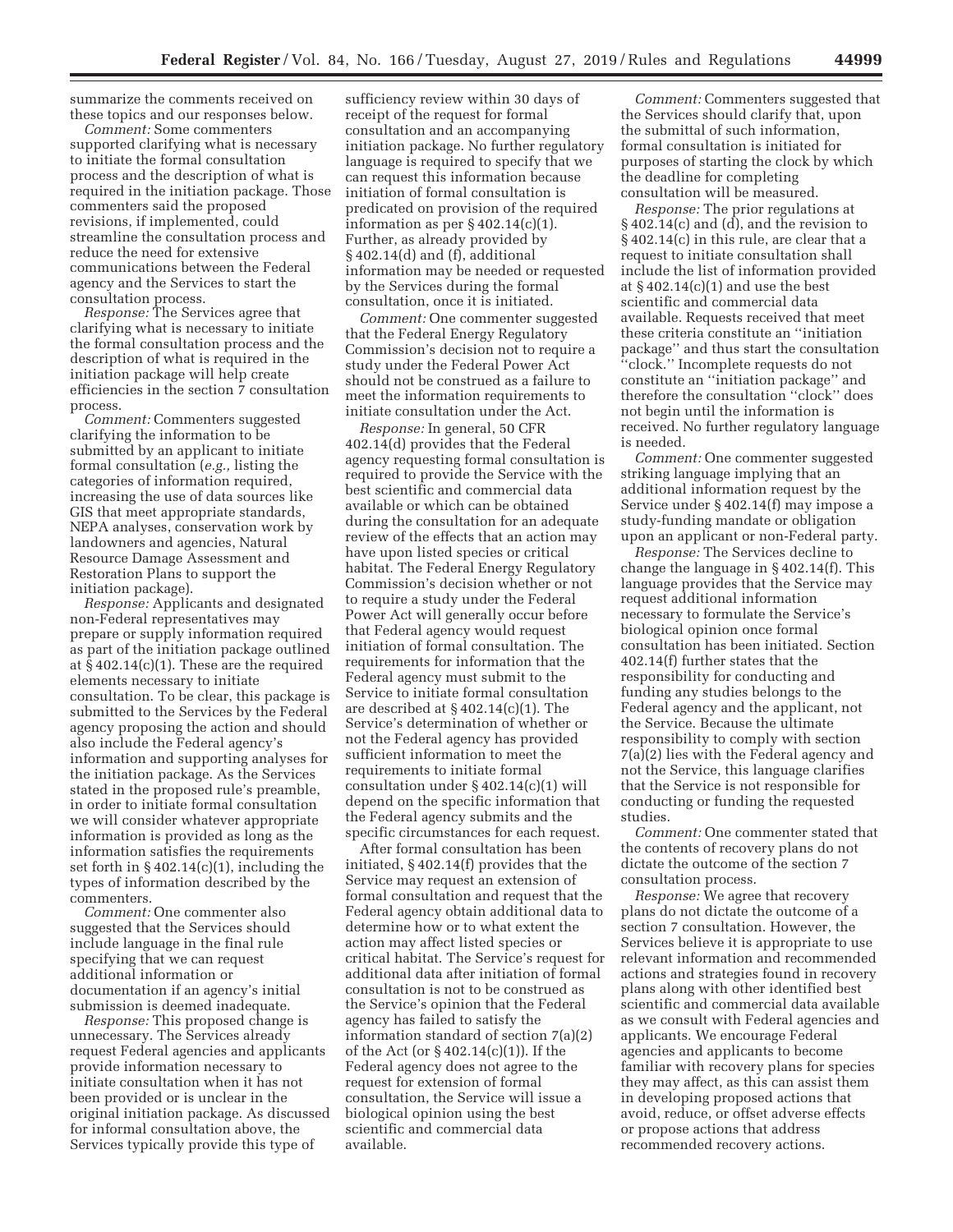*Comment:* One commenter suggested support for the proposed definition of programmatic consultation and the use of programmatic consultations and the addition to § 402.14(c)(4).

*Response:* As discussed above, the Services agree that increasing the use of programmatic consultations will increase efficiency, reduce costs, and still fulfill section 7(a)(2) responsibilities.

*Comment:* One commenter suggested that the Services should commit to a set timeframe for notifying the Federal agencies if the initiation package is complete for non-major construction activities (*e.g.,* 30 to 45 days should be sufficient).

*Response:* The 1998 Consultation Handbook already specifies that for formal consultation leading to the development of a biological opinion the Services should, within 30 days, acknowledge the receipt of the consultation package and advise if additional information necessary to initiate consultation is required. This is the same timeframe for the Services to respond to a Federal agency's biological assessment prepared for a major construction activity under § 402.12(j). For biological assessments, § 402.12(f) provides that ''the contents of a biological assessment are at the discretion of the Federal agency.'' This regulation continues to govern the Federal agency's responsibilities for the contents of a biological assessment; however, for purposes of initiation of formal consultation under § 402.14(c)(1), the Federal agency also is required to provide the specified information in  $\S 402.14(c)(1)$  consistent with the nature and scope of the action. Although § 402.12(j) allows that ''at the option of the Federal agency, formal consultation may be initiated under § 402.14(c) concurrently with the submission of the assessment,'' this language does not relieve the Federal agency of the requirement to submit a complete initiation package per § 402.14(c)(1), but does give the Federal agency the option to include such information along with the contents of their biological assessment.

*Comment:* One commenter stated that the Services have proposed a massive rewrite of  $§$  402.14(c) without explaining to the public the underlying rationale for any of the changes in any detail. Thus, the proposal fails to meet the basic requirements of the Administrative Procedure Act, is not rational, and is arbitrary and capricious.

*Response:* The Services disagree that the revisions to  $\S 402.14(c)$  are a massive rewrite of the section. As discussed in the preamble to the proposed rule, the

Services are not requiring more information than existing practice. The Services adopt the changes to § 402.14(c) based on years of experience implementing section 7 of the Act and believe that the revisions will provide clarity to the consultation process, increase efficiencies in the process, and meet Administrative Procedure Act requirements. The revisions to the language are based on the experiences of the Services and are intended to better describe the types of information required and the level of detail sufficient to initiate formal consultation. This rationale is explained in the preamble to the proposed regulations at 83 FR at 35186 (July 25, 2018).

*Comment:* One commenter suggested the Services not include  $§402.14(c)(1)(i)(A)$  (the purpose of the action) because they do not believe the purpose of the action is relevant to the consultation.

*Response:* The Services decline to remove the requirement for a description of the purpose of the action from the initiation package at § 402.14(c)(1). The purpose of the action is important for the Services to understand and most effectively consult with Federal agencies and applicants in a variety of ways. During consultation, an understanding of the intended purpose of the action assists the Services in shaping recommendations they may make to avoid, minimize, or offset the adverse effects of proposed actions. Further, the purpose of the action is an important consideration when determining what activities may be caused by the proposed Federal actions and for determining what effects may result in take of listed species that is incidental to the purpose of the proposed action. Finally, the definition of reasonable and prudent alternative at § 402.02 includes the requirement that the alternative ''can be implemented in a manner consistent with the intended purpose of the action.''

### *Section 402.14—Service Responsibilities—General*

We proposed to revise portions of § 402.14(g) that describe the Services' responsibilities during formal consultation. We proposed to clarify the analytical steps the Services undertake in formulating a biological opinion. In  $\S 402.14(g)(4)$ , we proposed to move the instruction that the effects of the action shall be added to the environmental baseline from the current definition of ''effects of the action'' to where this provision more logically fits with the rest of the analytical process. We have adopted these proposed changes in this final rule and provide the comments

received on these changes and our responses below.

*Comment:* One commenter requested that the Services revise  $\S 402.14(g)(4)$  to add text to reiterate the appropriate test for jeopardy as follows: ''Formulate its biological opinion as to whether the action, taken together with cumulative effects, is likely to jeopardize the continued existence of listed species by appreciably reducing the likelihood of both survival and recovery of the species, and not recovery alone, or result in the destruction or adverse modification of critical habitat.''

*Response:* The term ''jeopardize the continued existence'' is already defined in regulations at § 402.02. All subsequent uses of this terminology are referenced to that definition and thus no further clarification is needed in § 402.14(g)(4).

*Comment:* A couple of commenters suggested the Services clarify that nothing in the Act requires Service staff to utilize worst-case scenarios or unduly conservative modeling or assumptions.

*Response:* The commenters are correct that nothing in the Act specifically requires the Services to utilize a ''worstcase scenario'' or make unduly conservative modeling assumptions. The Act does require the use of the best scientific and commercial data available by all parties and obligates Federal agencies to insure their actions are not likely to jeopardize listed species or adversely modify critical habitat. The best scientific and commercial data available is not limited to peerreviewed, empirical, or quantitative data but may include the knowledge and expertise of Service staff, Federal action agency staff, applicants, and other experts, as appropriate, applied to the questions posed by the section 7(a)(2) analysis when information specific to an action's consequences or specific to species response or extinction risk is unavailable. Methods such as conceptual or quantitative models informed by the best available information and appropriate assumptions may be required to bridge information gaps in order to render the Services' opinion regarding the likelihood of jeopardy or adverse modification. Expert elicitation and structured decision-making approaches are other examples of approaches that may also be appropriate to address information gaps. In all instances, chosen scenarios or assumptions should be appropriate to assist the Federal agency in their obligation to insure their action is not likely to jeopardize listed species or adversely modify critical habitat.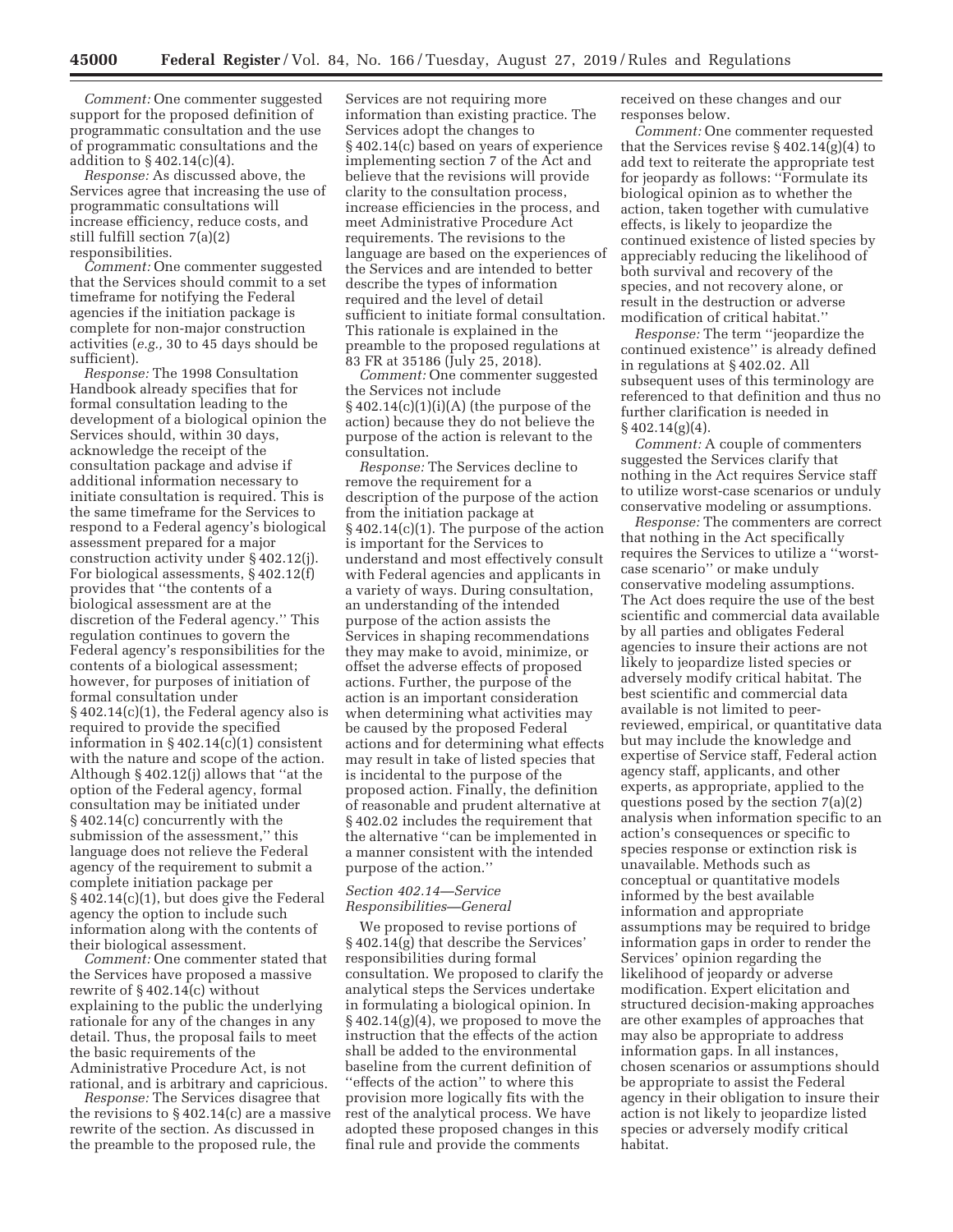*Comment:* Commenters support expanded opportunities for participation by States, applicants, and designated non-Federal representatives in the section 7(a)(2) consultation process, including the review of the underlying data and scientific analyses being considered and greater input into any potential jeopardy or adverse modification finding, the development of reasonable and prudent alternatives and minimization measures, and all parts of the draft biological opinion.

*Response:* The Services already involve designated non-Federal representatives and applicants during key points of the consultation development process and will continue to do so as appropriate. Federal action agencies are best positioned to engage and encourage the involvement of applicants and designated non-Federal representatives in the review of draft biological opinions. The consultation process is intended to assist the Federal action agency in meeting its section 7(a)(2) obligations under the Act. Applicants and designated non-Federal representatives play an important role in this process. States may be engaged by Federal action agencies and applicants during the development of the proposed actions and supporting analyses.

*Comment:* One commenter suggested that the Federal agency or applicants be involved in the development of ''Reasonable Prudent Measures'' and/or ''Terms and Conditions'' as needed to ensure they are implementable and do not require major alterations of the proposed action of a plan or project in terms of design, location, scope, and results.

*Response:* The Services already involve Federal action agencies and applicants during key points of the consultation development process and will continue to do so as appropriate. Federal action agencies are best positioned to engage and encourage the involvement of applicants and designated non-Federal representatives in the review of draft biological opinions, including draft incidental take statements.

*Comment:* One commenter requested that when proposed actions have the potential to affect tribal rights or interests, formal consultation section pursuant to § 402.14(l)(3) should require disclosure of all information to affected tribes, adherence to policies regarding consultation with Native American governments, and an analysis of how the action or reasonable and prudent alternatives comport with the conservation necessity standards embodied in Secretarial Order 3206,

NOAA Procedures for Government-to-Government Consultation with Federally Recognized Indian Tribes and Alaska Native Corporations, and the FWS Native American Policy.

*Response:* As discussed above, the Services will continue to comply with Secretarial Order 3206, NOAA Procedures, and the FWS Native American Policy and other applicable tribal policies as we implement our section 7 responsibilities.

*Comment:* One commenter supports the codification that the Services will give ''appropriate consideration to any beneficial actions as proposed or taken by the Federal agency or applicant, including any actions taken prior to the initiation of the consultation.''

*Response:* Most of the quoted language, with the exception of ''as proposed,'' is already included in § 402.14(g)(8) and has been retained in the revisions to that provision. This final rule codifies the language the commenter supported.

*Comment:* One commenter suggested that the definition of a programmatic consultation should be modified to ''clarify that the Services may utilize programmatic consultations and initiate concurrent consultations for multiple similar agency actions.''

*Response:* The adopted definition of programmatic consultation already encompasses the commenters' request, making the proposed change unnecessary. As discussed above, programmatic consultations are flexible consultation tools that may be developed based on the circumstances of the proposed action and the Federal agency(ies) involved.

*Comment:* One commenter suggested that the consultation ''clock'' should start at the point the submission of a written request for formal consultation is transmitted to the Service with a certification that it has transmitted to the Service all of the relevant and available information upon which the action agency's request for consultation and opinion has been made.

*Response:* The Federal agency is obligated to provide the information necessary to initiate formal consultation. It is the Services' responsibility to determine that we have sufficient information to initiate formal consultation. The adopted language at § 402.14(c)(1) defines the information necessary to initiate formal consultation. We adopt this list to clarify and reduce confusion about the necessary information and create greater efficiencies in the section 7 consultation process. Starting the ''clock'' at the point suggested by the commenter truncates the time necessary to obtain

needed information if it was not in fact provided, reduces the ability of the Services to adequately coordinate with the Federal agency, non-Federal representative and/or applicant, and could actually lengthen the consultation process because of the need on the part of the Services to request additional information during consultation.

*Comment:* One commenter suggested that the Services have not clarified the language pursuant to formal consultations (§ 402.14) and that measures intended to avoid, minimize, or offset effects of an action are not required elements of an ''initiation package'' submitted by a Federal agency for the consultation.

*Response:* Consistent with the Services' existing consultation approaches, we are adopting revisions to § 402.14(c) to ensure that a Federal agency submits an adequate description of the proposed action, including available information about any measures intended to avoid, minimize, or offset effects of the proposed action. The request for a description of measures to avoid, minimize, or offset project impacts applies in those cases where these types of measures are included by the Federal agency or applicant as part of the proposed action and is not intended to require these types of measures for all proposed actions. Provided the Federal agency submits the information required by § 402.14(c)(1), the Services will take into consideration the effects of the action as proposed, both beneficial and adverse.

*Section 402.14(g)(4)—Service Responsibilities—Clarifying the Analytical Steps by Which the Services Integrate and Synthesize Their Analyses To Reach Jeopardy and Adverse Modification Determinations* 

In  $\S 402.14(g)(4)$ , we proposed revisions to better reflect the manner in which the Services integrate and synthesize their analyses of effects of the action with cumulative effects, the environmental baseline, and status of the species and critical habitat to reach our jeopardy and adverse modification determinations. This proposed change reflects the Services' existing approach, and we adopt those proposed changes in this final rule. The comments and our responses on those changes are below.

*Comment:* Some commenters supported the proposed language at § 402.14(g)(4) because it allows other agencies and the public to understand the process, and the expectations, when biological opinions are being developed.

*Response:* The Services agree that the proposed language at § 402.14(g)(4) will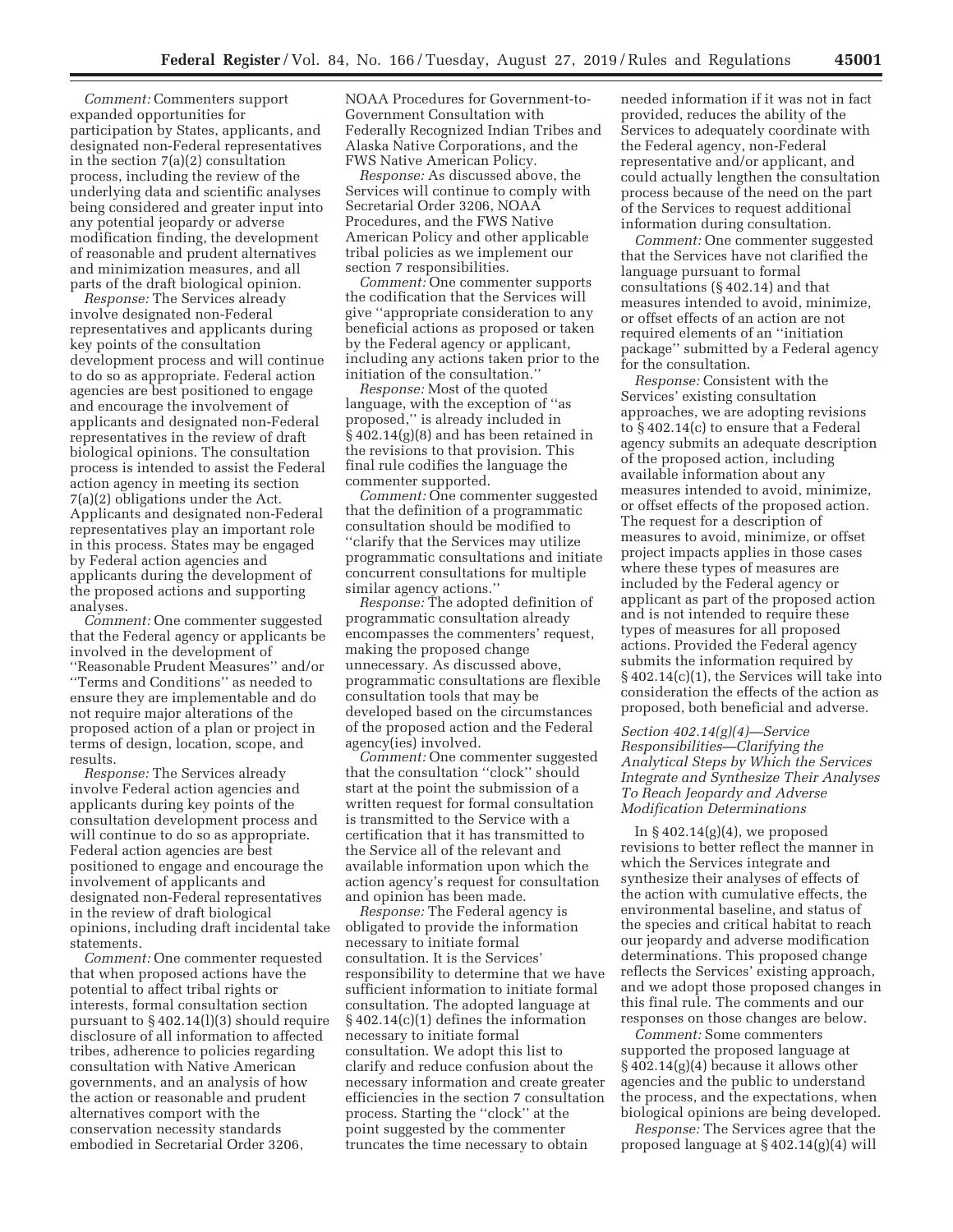clarify and support gains in efficiencies in the section 7 consultation process.

*Comment:* Commenters stated that § 402.14(g) does not explain the meaning of the phrase "current status of the listed species or critical habitat'' in relationship to how we assess jeopardy and destruction/adverse modification of critical habitat.

*Response:* The adopted regulations are not intended to change the manner in which the Services use the status of the listed species or critical habitat when completing its jeopardy and destruction/adverse modification analyses. Further discussion on how we use the current status of listed species and critical habitat can be found in the Services' 1998 Consultation Handbook, especially Chapter 4—Formal Consultation.

*Comment:* One commenter urges the Services to clarify that the final rule does not require any increase in the level of detail provided in the initiation package.

*Response:* The Services' adopted regulatory text at § 402.14(c)(1) clarifies what type of information is necessary to initiate the formal consultation process. Although we have added language to describe the level of detail needed to initiate consultation, this level of detail has not changed from the expectations of the preceding § 402.14(c) regulations and should be commensurate with the scope of the proposed action and the effects of the action.

*Comment:* One commenter suggested that § 402.14(g) should include consideration and deference to tribal management plans to protect listed species.

*Response:* Consistent with Secretarial Order 3206, including Appendix Section 3(c), the Services provide timely notification to affected tribes when the Services are aware that a proposed Federal agency action subject to formal consultation may affect tribal interests. Among other things, the Services facilitate the use of the best scientific and commercial data available by soliciting information, traditional knowledge, and comments from, and utilize the expertise of, affected Tribes. The Services also encourage the Federal agency to involve affected Tribes in the consultation process, which may involve consideration of tribal management plans to protect listed species and to consider such plans in the formulation of reasonable and prudent alternatives.

*Comment:* One commenter believed that  $\S 402.14(g)(4)$  should be clarified to reflect that it is the responsibility of a project proponent under section 7(a)(2) of the Act to avoid or offset prohibited

effects associated with the incremental impact of the proposed action that is the subject of consultation.

*Response:* Section 402.14(g)(4) describes the final step in the Services' analytical approach in evaluating a proposed action. Requiring every proposed action to avoid or offset the incremental impact of the proposed action would be inconsistent with the applicable standards for determining jeopardy and destruction or adverse modification under the Act.

Clarifications to  $\S 402.14(g)(8)$  Regarding Whether and How the Service Should Consider Measures Included in a Proposed Action That Are Intended To Avoid, Minimize, or Offset Adverse Effects to Listed Species or Critical Habitat

We proposed clarifications to § 402.14(g)(8) regarding whether and how the Services should consider measures included in a proposed action that are intended to avoid, minimize, or offset adverse effects to listed species or critical habitat. Federal agencies often include these types of measures as part of the proposed action. However, the Services' reliance on a Federal agency's commitment that the measures will actually occur as proposed has been repeatedly questioned in court. The resulting judicial decisions have created confusion regarding what level of certainty is required to demonstrate that a measure will in fact be implemented before the Services can consider it in a biological opinion. In particular, the Ninth Circuit has held that even an expressed sincere commitment by a Federal agency or applicant to implement future improvements to benefit a species must be rejected absent ''specific and binding plans'' with ''a clear, definite commitment of resources for future improvements.'' *Nat'l Wildlife Fed'n* v. *Nat'l Marine Fisheries Serv.,*  524 F.3d 917, 935–36 (9th Cir. 2008). To address this issue, we are proceeding with the revisions to  $\S 402.14(g)(8)$ , including the changes described in Discussion of Changes from Proposed Rule, above. We summarize the comments and provide our responses on the changes to  $\S 402.14(g)(8)$  below.

*Comment:* Some commenters opposed the changes and recommended that the text be modified in the final rule to specify that the action agency and/or applicant must establish specific plans and/or resource commitments to ensure that the conservation measures are implemented. In their view, if the proponent agency expects credit for proposing beneficial actions, then there must be additional assurance that those actions will take place. Some

commenters stated the proposal was irrational and inconsistent with case law, including Ninth Circuit precedent in *Nat'l Wildlife Fed'n* v. *Nat'l Marine Fisheries Serv.,* 524 F.3d 917 (9th Cir. 2008), and will add further confusion to the case law on the issue.

*Response:* We disagree with the commenters' recommendation to create a heightened standard of documentation, such as requiring binding plans or clear resource commitments, before the Services can consider the effects of measures included in a proposed action to avoid, minimize, or offset adverse effects. The revisions to § 402.14(g)(8) are intended to address situations where a Federal agency includes measures to avoid, minimize, or offset adverse effects to species and/or critical habitat as part of the proposed action they submit to the Services for consultation, or where such measures are included as part of a reasonable and prudent alternative.

Section 7 of the Act places obligations on Federal agencies to insure that any action they authorize, fund, or carry out is not likely to jeopardize the continued existence of a listed species or result in the destruction or adverse modification of critical habitat. A Federal agency fulfils this substantive obligation ''in consultation with'' and ''with the assistance of'' the Services. In situations where an adverse effect to listed species or critical habitat is likely, the consultation with the Services results in a biological opinion that sets forth the Services' opinion detailing how the agency action affects the species or its critical habitat. Ultimately, after the Services render an opinion, the Federal agency must still determine how to proceed with its action in a manner that is consistent with avoiding jeopardy and destruction or adverse modification. Thus, the Act leaves the final responsibility for compliance with section 7(a)(2)'s substantive requirements with the Federal action agencies, not the Services.

Our regulatory revisions are consistent with the statutory scheme by recognizing that the Federal agencies authorizing, funding, and carrying out the action are in the best position to determine whether measures they propose to undertake, or adopt as part of a reasonable and prudent alternative, are sufficiently certain to occur. Put simply, if the commitment to implement a measure is clearly presented to the Services as part of the proposed action consistent with  $\S$  402.14(c)(1), then the Services will provide our opinion on the effects of the action if implemented as proposed.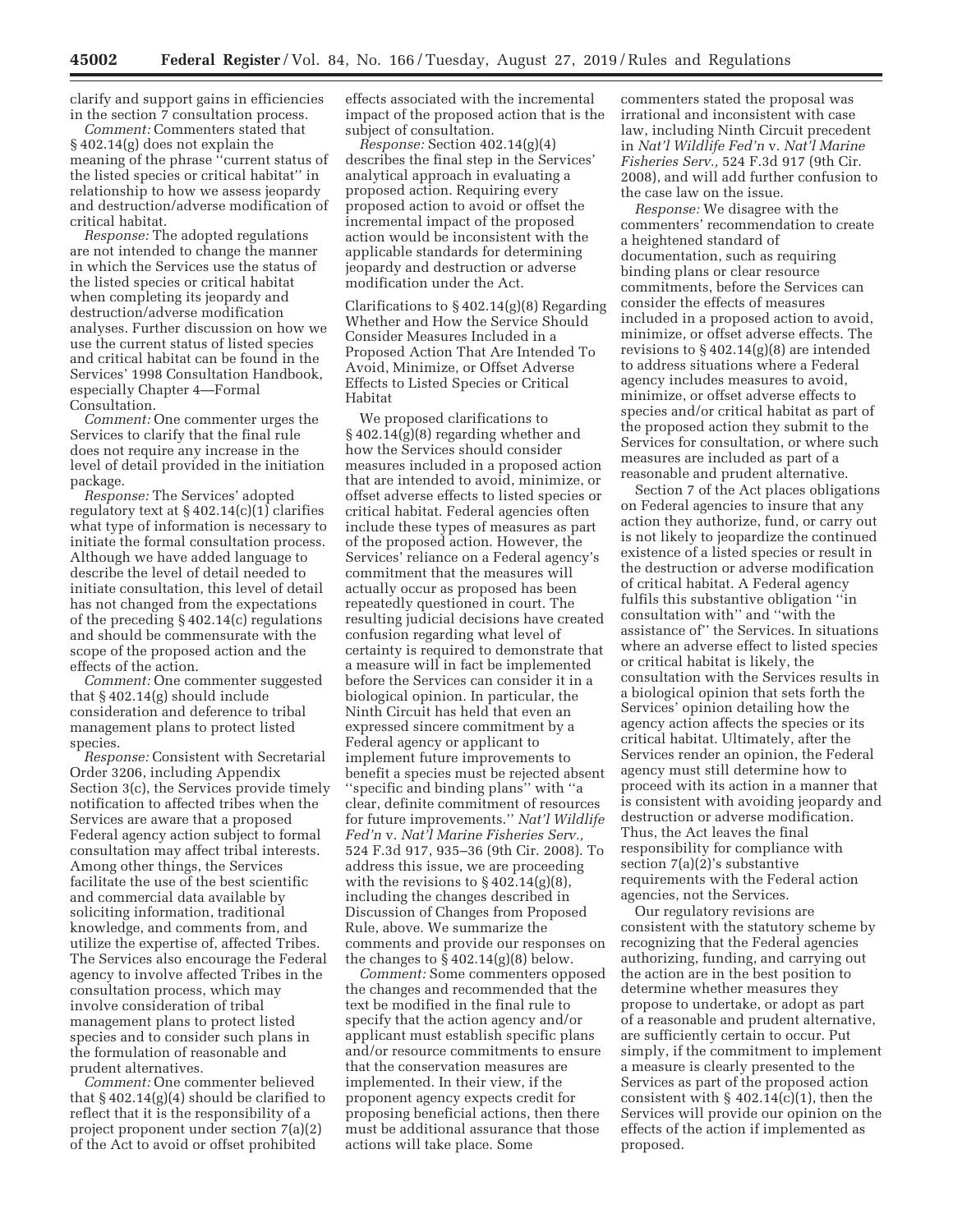We do not interpret the statutory phrases ''in consultation with'' and 'with the assistance of" to require the Services to ignore beneficial effects of measures included in the proposed action to avoid, minimize, or offset adverse effects unless action agencies meet some heightened bar of documentation regarding their commitment. To the contrary, we interpret the Act as requiring the Services to consider the effects of the proposed action in its entirety, including aspects of the proposed action with adverse or beneficial effects.

Some courts have inappropriately conflated the Services' role with that of the action agency by concluding the Services cannot lawfully consider measures proposed to avoid, minimize, or offset adverse effects unless we second guess the intent and veracity of an action agency's commitments. The resulting case law has led to confusion. For instance, the Ninth Circuit has held that even an expressed sincere commitment by a Federal agency or applicant to implement future improvements to benefit a species must be rejected absent ''specific and binding plans'' with ''a clear, definite commitment of resources for future improvements.'' *Nat'l Wildlife Fed'n* v. *Nat'l Marine Fisheries Serv.,* 524 F.3d 917, 935–36 (9th Cir. 2008). More recently the Ninth Circuit held that its ''precedents require an agency to identify and guarantee'' measures to avoid, minimize, or offset adverse effects only to the extent the measures ''target certain or existing negative effects'' of the proposed action. *Defs. of Wildlife* v. *Zinke,* 856 F.3d 1248, 1258 (9th Cir. 2017). In some cases, courts have also stated that ''mitigation measures supporting a biological opinion's no-jeopardy conclusion must be 'reasonably specific, certain to occur, and capable of implementation; they must be subject to deadlines or otherwise-enforceable obligations; and most important, they must address the threats to the species in a way that satisfies the jeopardy and adverse modification standards.' *Ctr. for Biological Diversity* v. *Rumsfeld,* 198 F.Supp.2d 1139, 1152 (D.Ariz. 2002) (citing *Sierra Club* v. *Marsh,* 816 F.2d 1376 (9th Cir. 1987)).'' *Klamath-Siskiyou Wildlands Ctr.* v. *Nat'l Oceanic & Atmospheric Admin.,* 99 F. Supp. 3d 1033, 1055 (N.D. Cal. 2015). However, the Ninth Circuit has also indicated that the question of whether measures to avoid, minimize, or offset adverse effects are sufficiently enforceable turns on whether or not the measures are included in the proposed action,

concluding that ''[i]f [the measures] are part of the project design, the [Act]'s sequential, interlocking procedural provisions ensure recourse if the parties do not honor or enforce the agreement, and so ensure the protection of listed species.'' *Ctr. for Biological Diversity* v. *U.S. Bureau of Land Mgmt.,* 698 F.3d 1101, 1115 (9th Cir. 2012). We disagree with the commenter that the regulatory revisions to  $\S 402.14(g)(8)$  will add to the confusion of the current case law on the subject. Instead, we believe it will resolve confusion by explaining our interpretation of the statute.

The regulatory change to  $§402.14(g)(8)$  is to make it clear that, just like aspects of the proposed action with adverse effects, the Services are not required to obtain binding plans or other such documentation prior to being able to lawfully evaluate the effects of an action as proposed, including any measures included in the proposed action that would avoid, minimize, or offset adverse effects. However, the Services are also moving forward with revisions to  $\S$  402.14(c)(1). Those revisions require a Federal agency seeking to initiate formal consultation to provide a description of the proposed action, including any measures intended to avoid, minimize, or offset effects of the proposed action. If the description of proposed measures fails to include the level of detail necessary for the Services to understand the action and evaluate its effects to listed species or critical habitat, then the Services will be unable to take into account those effects when developing our biological opinion. To avoid confusion and reinforce that an appropriate level of specificity regarding the description of measures included in the proposed action may be necessary to provide sufficient detail to assess the effects of the action on listed species and critical habitat, the Services eliminated the reference to ''specific'' plans in our final revisions to § 402.14(g)(8). The Services do not intend to hold these actions to either a higher or lower standard than any other type of action or measure proposed by a Federal agency. Any type of action proposed by a Federal agency receives a presumption that it will occur, but it must also be described in sufficient detail that the Services can both understand the action and evaluate its adverse effects and beneficial effects.

The Services also retain the discretion to advise Federal agencies about all aspects of measures proposed to avoid, minimize, or offset adverse effects to assist them in making an informed determination regarding compliance with section 7 and to assist in achieving the greatest conservation benefit.

Moreover, the Services retain the discretion to develop reasonable and prudent measures and associated terms and conditions related to implementation of the proposed action, including the proposed conservation measures, if appropriate (*e.g.,* minimizes the impact of the incidental take and is consistent with  $\S 402.14(i)(2)$ . Therefore, the revisions to § 402.14(g)(8) in this final rule do not undermine the Services' ability to provide consultation and assistance to Federal agencies related to measures proposed to avoid, minimize, or offset adverse effects. Rather, the revisions merely clarify that Federal agencies seeking to engage in section 7 consultation with the Services are in the best position to define the action being proposed and ultimately comply with section 7's substantive mandate to avoid jeopardy and destruction or adverse modification.

*Comment:* Some commenters stated that there are examples of projects where resource impacts occurred, but that years later, measures to offset those adverse effects had not been implemented. According to some commenters, history provides numerous examples of action agencies (or the Services themselves in the development of reasonable and prudent alternatives): (1) Promising more than they could deliver in order to alleviate the harmful effects of a proposed action; and/or (2) making optimistic assumptions about the efficacy of the measures that fall far short of what's needed to avoid jeopardy. Therefore, some commenters believed the Services should require that all measures proposed to avoid, minimize, or offset adverse effects demonstrate clear and binding plans with financial assurances.

*Response:* As described above, the regulatory revisions in § 402.14(g)(8) are consistent with the statutory text and retain the Federal action agencies' substantive duty to insure that their actions are not likely to jeopardize the continued existence of listed species or result in destruction or adverse modification of designated critical habitat. An action agency that fails to implement the measures proposed to avoid, minimize, or offset adverse effects risks violating the substantive provisions of the Act, engaging in conduct prohibited by section 9, and increasing its vulnerability to enforcement action by the Services or citizen suits under section 11(g) of the Act. This is particularly true if reinitiation of consultation was required based on the failure to implement a proposed measure and the Federal agency fails to reinitiate consultation. For instance, our regulations at § 402.16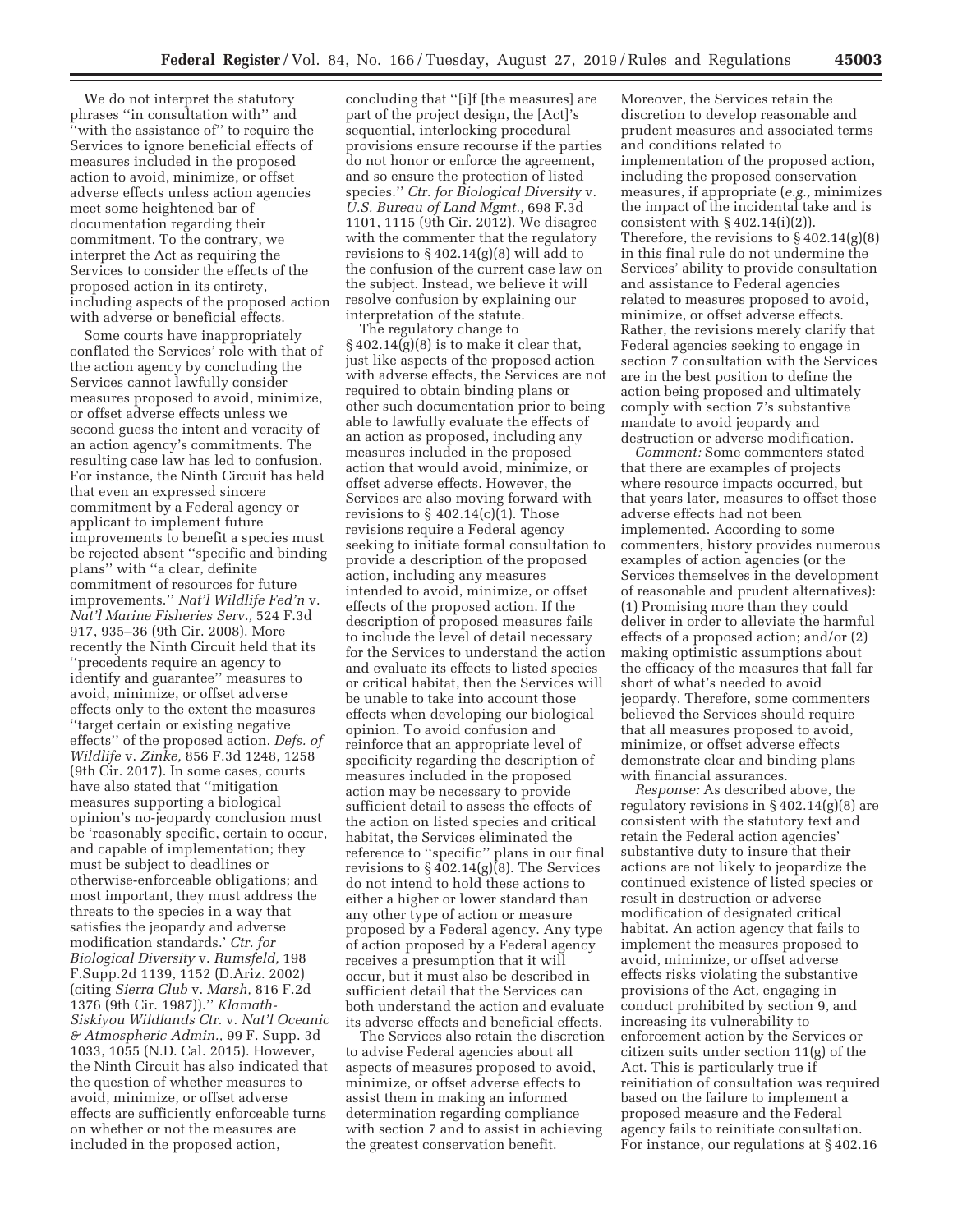require reinitiation of consultation if the amount or extent of take specified in the incidental take statement is exceeded, if new information reveals effects of the action that may affect listed species or critical habitat in a manner or to an extent not previously considered, and if the action is subsequently modified in a manner that causes an effect to listed species or critical habitat that was not considered in the biological opinion. Failure to implement a measure proposed to avoid, minimize, or offset adverse effects could implicate those reinitiation triggers. Accordingly, we do not believe the revisions will encourage promises of implementing measures to avoid, minimize, or offset adverse effects that are unrealistic or unachievable.

Regarding the potential for overly optimistic assumptions about the efficacy of measures included in the proposed action to avoid, minimize, or offset adverse effects, nothing in this rule alters the requirement under the Act to use the best scientific and commercial data available when the Services evaluate the effects of a proposed action, including measures proposed to avoid, minimize, or offset adverse effects. This rule also requires Federal agencies to submit information about the measures being proposed to avoid, minimize, or offset adverse effects  $(S402.14(c)(1))$  at a level of detail sufficient for the Services to understand the action and evaluate the effects of the action. Thus, we anticipate that, if anything, this rule will improve the availability and quality of information that the Services can use to evaluate the efficacy of proposed actions, including measures proposed to avoid, minimize, or offset adverse effects.

*Comment:* Some commenters stated support for the proposed changes and said the proposed text would incentivize Federal agencies and project proponents to develop measures to avoid, minimize, or offset adverse effects and may result in greater conservation. Other commenters noted that the applicant and Federal action agency are in the best position to determine the scope of the proposed action and what avoidance, minimization, or other measures can be implemented during the duration of the project, and those measures will be supported by the ''best scientific and commercial data available.'' Some commenters agreed that the proposed changes help to clarify that the Services are not required seek ''binding'' plans or a clear and definite commitment of resources before measures included in a proposed action can be considered by the Services.

*Response:* The Services appreciate the comments. We believe the regulatory changes will, under certain circumstances, encourage Federal agencies and applicants to commit to implementing measures intended to avoid, minimize, or offset adverse effects. We also agree that the applicant and Federal action agency are in the best position to evaluate what commitments can be made as part of the proposed action. Section 7 consultations will continue to be based upon the best scientific and commercial data available.

*Comment:* Some commenters asserted that the Services should require specific steps of Federal agencies before considering the effects of measures proposed to avoid, minimize, or offset adverse effects, including: (1) Having those actions included in the actual project description in NEPA documents or the biological assessment; (2) having the Federal agency determine the actions are within their authority; (3) requiring signed agreements between the agency and other cooperators if there is off-site restoration; and (4) having a reinitiation of consultation clause if the actions are not implemented. Other commenters felt that the Services should determine that the plan to avoid, minimize or offset the effects of a proposed action is credible, that the plan for funding such measures is reasonable, and that there are no known obstacles that may keep the measures from being carried out. Some stated that measures to offset adverse effects should outline the amount and type of measures that will be carried out and what mechanism will be used to satisfy the commitment (*e.g.,*  conservation bank). If applicants will be undertaking the measure directly, one commenter believed the Services should approve the final plan, and it should be attached or included by reference. One commenter also stated that all plans should take into account established agency guidance on the use of conservation banks and offsetting losses of aquatic resources.

*Response:* We decline to alter our proposed regulatory text in the manner suggested on these issues for a variety of reasons. First, this rule modifies § 402.14(c) to require information about measures included in a proposed action to avoid, minimize, or offset adverse effects as a prerequisite to initiating formal consultation. Therefore, there is no need to specify that the description of those measures also be included in the project design description in a NEPA document or biological assessment, although we anticipate such measures would also be described in

those documents. Similarly, the information required by § 402.14(c) will be sufficient to address the commenter's point about needing information about the type, amount, and mechanisms by which measures will be carried out. In our experience, a Federal agency also would not include a measure as part of its proposed action if it lacked authority to do so, and we do not need additional regulatory provisions to address that concern. Regarding signed agreements with cooperators if off-site measures are involved, the Federal agency proposing the action is responsible for determining the appropriate nature and timing of agreements with cooperators. Finally, our regulations already specify the triggers for reinitiation. Those triggers are adequate to require reinitiation in circumstances where measures are not implemented as proposed and where the failure to implement would alter the effects to listed species or critical habitat. As described elsewhere in our responses to comments, the Services decline to add additional steps, such as the need for a Service-approved plan or additional documentation prior to the Services' evaluation of the action as proposed. We acknowledge agency guidance on measures intended to avoid, minimize, or offset adverse effects can be useful for numerous reasons and could help inform a Federal agency or applicant regarding best practices for ensuring the success of proposed measures, but we decline to require the use of specific agency guidance on measures to avoid, minimize, or offset adverse effects, which can vary over time.

*Comment:* Some commenters were concerned that the Services have few resources dedicated to compliance monitoring and that a Federal agency's failure to complete the action as proposed cannot adequately be considered through reinitiation of consultation. Reinitiation would not ensure that implementation of the action up until the point at which the agency determines it will not implement a measure avoids jeopardy. The second option mentioned, complying with an incidental take statement, would provide no assurance that the measure is implemented, unless it is actually included as a reasonable and prudent measure as part of the incidental take statement. Another commenter stated the proposal in essence means the Services are not required to police the Federal agency, which could provoke conflict among and between the Services and agencies and require the expenditure of additional resources by agencies apart from the Service.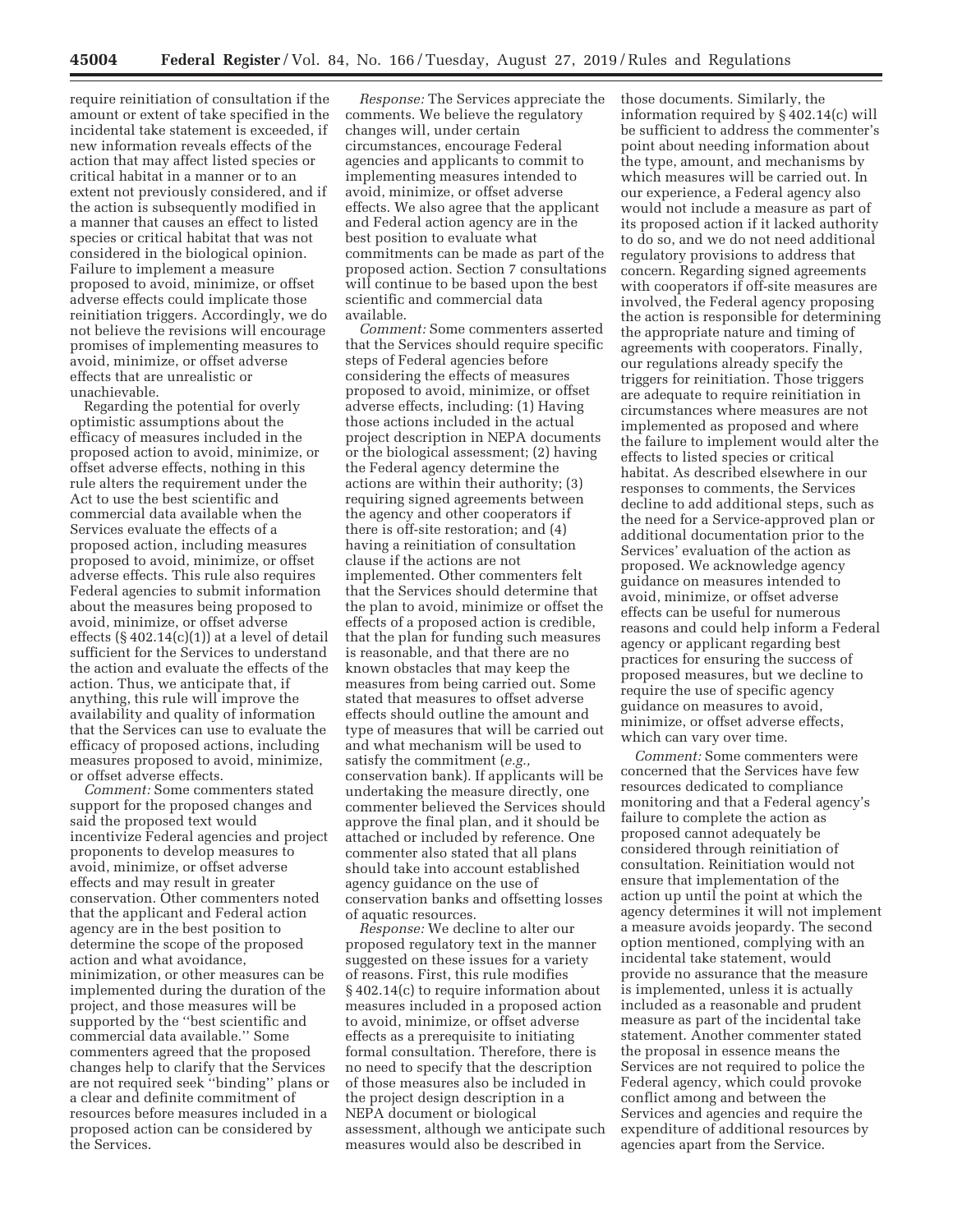*Response:* Nothing in this final rule reduces the Services' resources available for compliance monitoring or reduces the Services' ability to require monitoring and reporting requirements as part of an incidental take statement. The Services regularly impose monitoring and implementation reporting requirements to validate that the effects of a proposed action are consistent with what was analyzed in the biological opinion, and we intend for that practice to continue. Therefore, the final rule will not interject new elements that might provoke conflict among and between the Services and Federal agencies.

As described above, an action agency that fails to implement the measures proposed to avoid, minimize, or offset adverse effects risks violating the substantive provisions of the Act, engaging in conduct prohibited by section 9, and increasing its vulnerability to enforcement action by the Services or citizen suits under section 11(g) of the Act. This is particularly true if reinitiation of consultation was required based on the failure to implement a proposed measure and the Federal agency fails to reinitiate consultation.

We disagree with the commenter that reinitiation of consultation fails to ensure that implementation of the action avoids jeopardy up until the point at which the agency determines it will be unable to implement a measure intended to avoid, minimize, or offset adverse effects. When the Services consider the effects of proposed actions on listed species and critical habitat, that process includes a consideration of the timing and scope of activities that will be implemented. If a proposed action later changes due to measures not being carried out, the adverse effects up until that point must still avoid jeopardy and destruction or adverse modification. Therefore, we believe reinitiation is an appropriate response in the event an action is subsequently modified in a manner that has effects to species or critical habitat that were not previously considered. Once consultation is reinitiated, an action agency must not make irreversible or irretrievable commitments of resources that will foreclose the formulation of reasonable and prudent alternatives, and the substantive duty to avoid jeopardizing listed species and destroying or adversely modifying critical habitat remains. If adverse effects have occurred, those will be taken into account in the reinitiated consultation and the formulation of reasonable and prudent alternatives if necessary. Given the action agencies'

substantive obligations under section 7, we do not anticipate our proposed changes to  $\S 402.14(g)(8)$  will result in measures intended to avoid, minimize, or offset adverse effects being proposed with deceptive intentions.

With regard to the incidental take statement, the Services must make a determination on what reasonable and prudent measures are necessary or appropriate to minimize the impact of take on a case-by-case basis. It would be inappropriate to determine what reasonable and prudent measures and implementing terms and conditions are necessary or appropriate, including reporting requirements to monitor progress, before the Services evaluate the effects of a particular proposed action.

*Comment:* One commenter stated that if the Services are not required to obtain proof of ''specific and binding plans'' for implementation of minimization measures it would undermine the credibility of effects determinations and complicate the identification of the environmental baseline in future consultations, to the potential disadvantage of future project proponents. Other commenters felt that as a result of this proposed change, there will likely be situations in which the Services make decisions about the adverse impacts of an agency action based on incomplete information with no assurance the beneficial action will occur or create any benefit to species or habitat to offset adverse impacts.

*Response:* We disagree that the regulatory revisions will undermine the credibility of effects determinations. These regulations do not alter the requirement for Federal agencies and the Services to use the best scientific and commercial data available. As described above, the information needed to initiate consultation now includes a requirement to describe any measures included to avoid, minimize, or offset adverse effects. Thus, the Services will not be evaluating the effects of proposed actions with insufficient information. We do not interpret the Act as requiring a heightened standard of assurances, beyond a sincere commitment and inclusion of a proposed measure as part of the action under consultation, before the Services can lawfully evaluate the effects of the action.

The revisions to  $§ 402.14(g)(8)$  also will not complicate the identification of the environmental baseline to the disadvantage of future project proponents. The relevant portions of the environmental baseline definition are unchanged in this final rule and will continue to take into account the past

and present impacts of all Federal, State, or private actions and other human activities in the action area, the anticipated impacts of all proposed Federal projects in the action area that have already undergone formal or early section 7 consultation, and the impact of State or private actions that are contemporaneous with the consultation in process. In any circumstance where a proposed action is subsequently modified and results in effects not previously considered, reinitiation of consultation would likely be required and would be accounted for in the environmental baseline of future consultations as appropriate.

*Comment:* One commenter remained concerned that, even with the proposed clarification, the Services may continue to exclude from consideration conservation measures that are funded by the applicant but undertaken by another entity or conducted by a related party. The commenter therefore requested that the proposed regulatory text in 50 CFR 402.14(g)(8) be further modified to state that ". . . the Service will use the best scientific and commercial data available and will give appropriate consideration to any beneficial actions as proposed, or taken, funded or otherwise sponsored by the Federal agency, applicant, or related party, including any actions taken prior to the initiation of consultation. Measures included in the proposed action or a reasonable and prudent alternative that are intended to avoid, minimize, or offset the effects of an action are considered like other portions of the action regardless of their geographic proximity to the proposed action, and do not require any additional demonstration of specific binding plans or a clear, definite commitment of resources.''

*Response:* We appreciate the comment but decline to adopt regulatory language that would categorically expand the scope of beneficial actions due ''appropriate consideration'' under § 402.14(g)(8) to include actions by ''related parties.'' Such a regulatory change is unnecessary. Beneficial actions taken or proposed in consultation by any entity are considered by the Services when developing its biological opinion by being included in the environmental baseline, cumulative effects, or the effects of the action under consultation, as appropriate.

We also decline to categorically include revisions that would expand the scope of measures that would be ''considered like other portions of the action'' to include those actions ''regardless of their geographic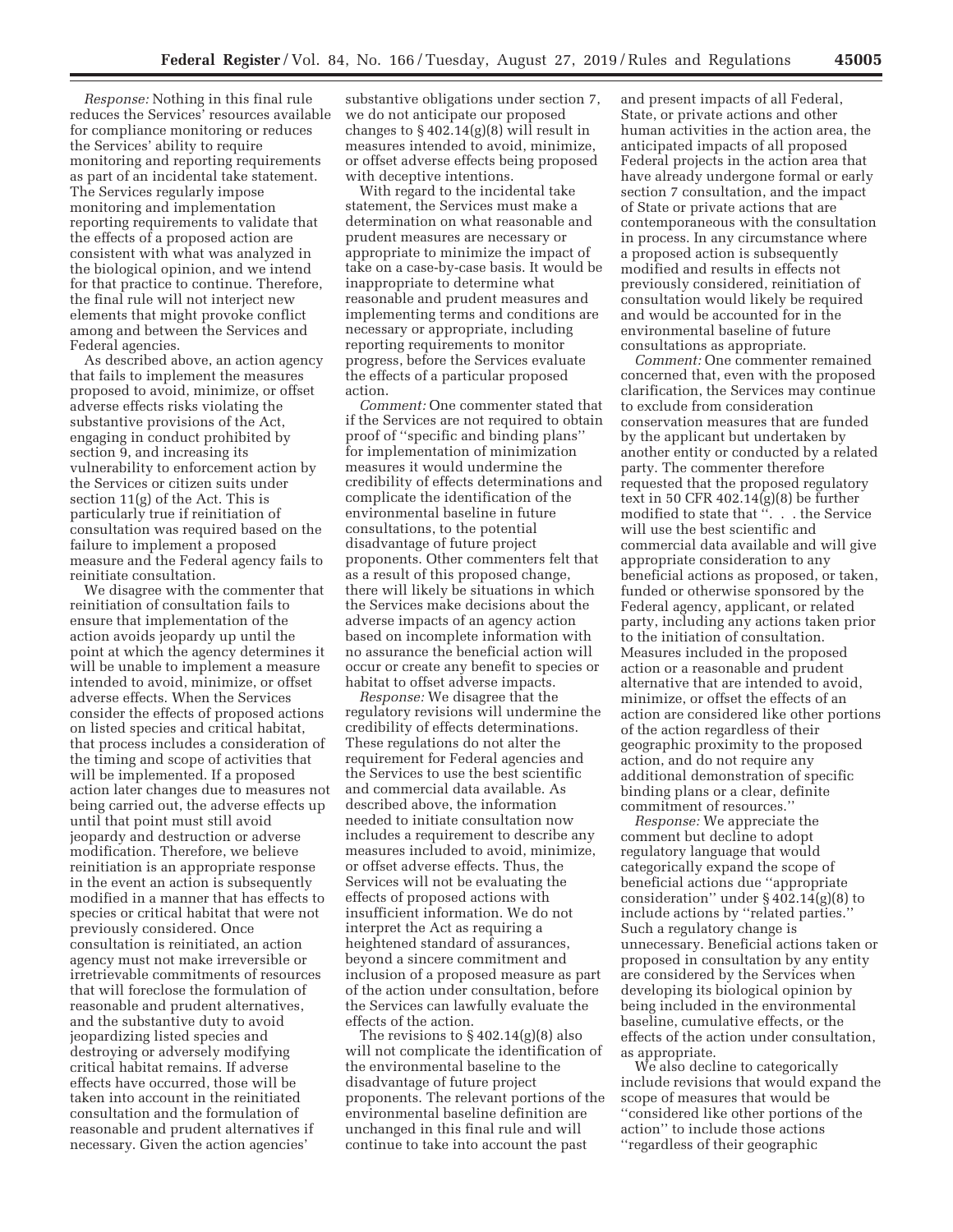proximity to the proposed action.'' If a proposed measure is not within the geographic proximity of the other components of the proposed action, but would nonetheless have effects to listed species or critical habitat, then the action area would include the area affected by the proposed offsite measures and the effects to listed species and critical habitat would be considered during consultation to the extent they are relevant. No regulatory change is needed for that to occur.

In addition, from a critical habitat perspective, insertion of the phrase ''regardless of their geographic proximity to the proposed action'' would be inappropriate because measures implemented outside critical habitat would often not offset the effects of the Federal action on that critical habitat. This is because critical habitat is a specifically designated area that identifies those areas of habitat believed to be essential to the species' conservation.

*Comment:* One commenter stated concerns about requiring the information necessary to initiate formal consultation to include ''the specific components of the action and how they will be carried out.'' With respect to beneficial actions, this provision is likely too restrictive.

*Response:* We appreciate the commenter's concern but decline to alter the scope of information necessary to initial formal consultation pursuant to  $\S$  402.14(c)(1). We continue to acknowledge, like we stated in the proposed rule, that there may be situations where a Federal agency may propose a suite or program of measures that will be implemented over time. The future components of the proposed action often have some uncertainty with regard to the specific details of projects that will be implemented. Nevertheless, a Federal agency or applicant may be fully capable of committing to specific levels and types of actions (*e.g.,* habitat restoration) and specific populations or species that will be the focus of the effort. If the Federal agency provides information in sufficient detail for the Services to meaningfully evaluate the effects of measures proposed to avoid, minimize, or offset adverse effects, the Services will consider the effects of the proposed measures as part of the action during a consultation. We believe the information requirements contained in § 402.14(c)(1) will help provide the necessary detail to evaluate the effects of measures proposed to avoid, minimize, or offset adverse effects.

*Comment:* Some commenters stated that the Act requires all Federal agencies to ''insure'' their actions will

avoid jeopardy and destruction or adverse modification of critical habitat. Mere promises of future benefits to species and their habitat in order to offset present adverse impacts does not meet this ''insure'' standard, which Congress characterized as the ''institutionalization of caution.''

*Response:* As described in the responses to comments above, this final rule does not alter the obligation for Federal agencies to ''insure'' their actions are not likely to jeopardize listed species or destroy or adversely modify critical habitat. The Services will continue to consult with, and provide assistance to, Federal agencies in their compliance with their requirements under section 7, but the Services are not required by the Act to obtain a specific demonstration of the binding nature of a Federal agencies' commitments prior to evaluating the effect of those commitments and providing our biological opinion. If a measure proposed to avoid, minimize, or offset adverse effects is essential for avoiding jeopardy or destruction or adverse modification, then implementation of that measure must occur at a time when the biological benefits to the species and/or habitat are occurring in a temporal sequence such that adverse effects cannot first result in jeopardy, but then subsequently be remediated to avoid jeopardy. Accordingly, the Services do not rely on promises of future actions to offset present adverse effects in a manner that would be inconsistent with Federal agencies ensuring that their actions are consistent with the substantive requirements of section 7.

*Comment:* One commenter stated the proposed change is a confusing false equivalency that reduces the ability of the Services to evaluate the likely impact of the action by obscuring whether measures will in fact take place. A preferable alternative would be to clarify, when some action ambiguity is warranted, that consultation can still be completed as long as avoidance, minimization, and offsetting commitments are made for each contingency.

*Response:* We disagree that allowing for ambiguity and creating alternative contingency requirements is a preferable way for the Services to evaluate the effects of a proposed action. We consult on the action as proposed by the Federal agency and will only consider the effects of measures intended to avoid, minimize, or offset adverse effects if presented with sufficient information to meaningfully evaluate the effects of the action.

*Comment:* One commenter stated that measures to avoid, minimize, or offset adverse effects impose additional costs and burdens on an agency or applicant undertaking a project. Whereas the project proponent wants to engage in the main action, it is undertaking the other measures only to avoid a jeopardy conclusion for the main action. In the commenter's view, the Services cannot rationally ignore this plain difference in the motivations for the main action and those intended to offset the harms of that action.

*Response:* If a Federal agency or applicant proposes measures to avoid, minimize, or offset adverse effects as part of its proposed action because it is necessary to avoid jeopardy, we believe the motivations for undertaking the measure, such as the need to avoid violations of the Act, are clear. We decline to probe the subjective motivations and second guess the commitments contained in an action under consultation, because doing so is unnecessary to fulfill the Services' role under the Act.

*Comment:* One commenter stated the Services' proposed changes would render the Services unable to even raise concerns about the likelihood of implementation of beneficial effects of measures proposed to avoid, minimize, or offset adverse effects when they evaluate a proposed action to determine whether it will jeopardize the continued existence of a species or destroy or adversely modify critical habitat. Some commenters asserted the proposed rule provides the ''benefit of the doubt'' to Federal action agencies' promises to implement beneficial measures as part of the action and creates an irrational double standard for evaluating the effects of the action such that Federal beneficial proposals enjoy a favorable presumption in the Services' analysis, but harmful effects and activities must meet a more rigorous test before they will be considered.

*Response:* We disagree that the changes would render the Services unable to raise concerns with Federal agencies with respect to measures proposed to avoid, minimize, or offset adverse effects. As described above, the Services retain the discretion to advise Federal agencies about all aspects of their proposed action to assist them in making an informed determination regarding compliance with section 7 and in achieving the greatest conservation benefit. However, the Federal agency is ultimately responsible for describing its proposed action and providing the information required by  $§$  402.14(c)(1). If the Federal agency provides information in sufficient detail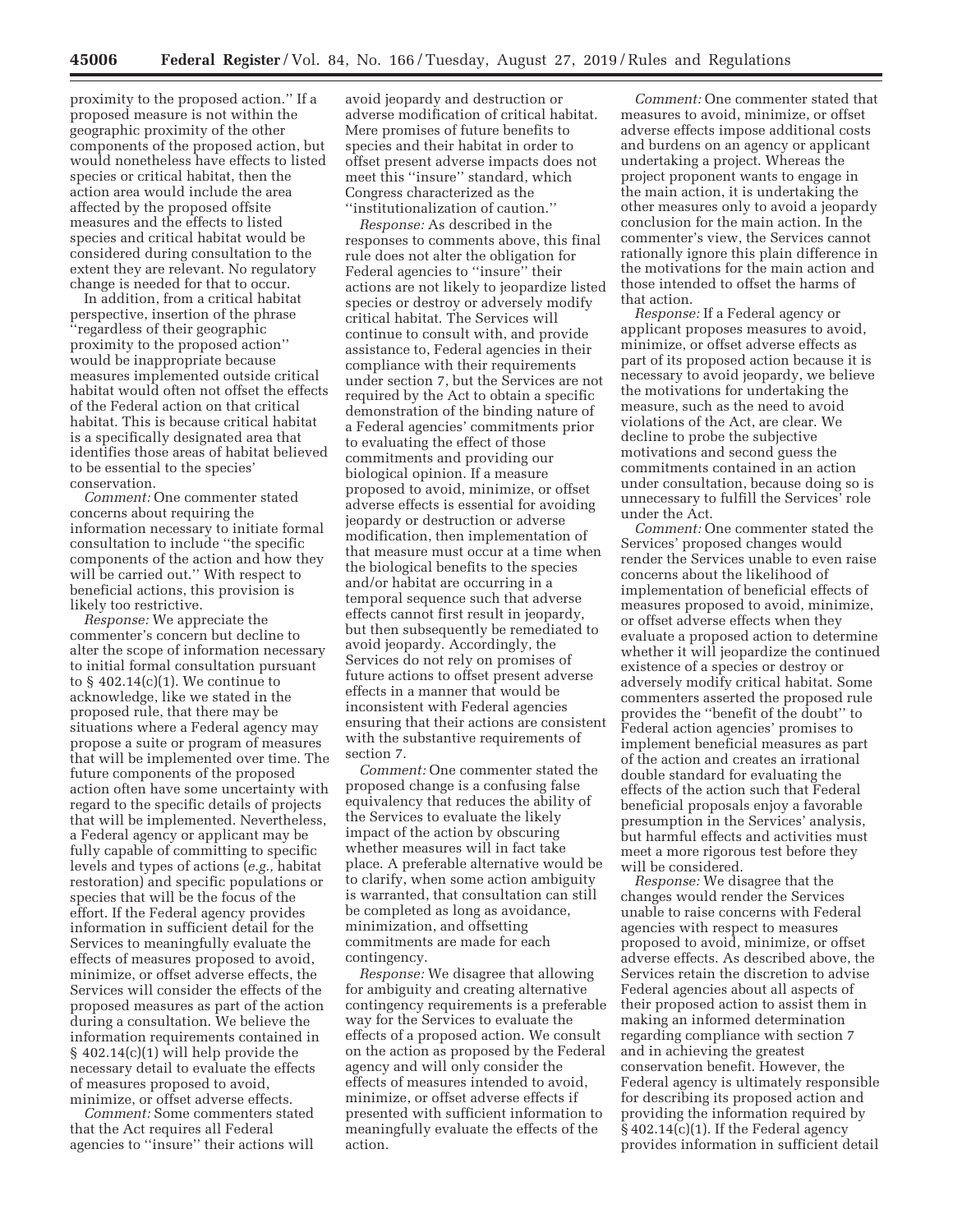for the Services to meaningfully evaluate the effects of measures proposed to avoid, minimize, or offset adverse effects, the Services will consider the effects of the proposed measures during a consultation. Once consultation is initiated, the Services apply the same definition of ''effects of the action'' adopted in this final rule both to the portions of the action with adverse effects and those portions of the proposed action intended to avoid, minimize, or offset adverse effects. Accordingly, the Services will evaluate all consequences of all portions of the proposed action that would not occur ''but for'' the proposed action and are reasonably certain to occur as effects of the action. Therefore, the changes to § 402.14(g)(8) do not create an irrational double standard. To the contrary, the changes eliminate a double standard such that all aspects of the proposed action are treated the same by assuming the action will be implemented as proposed in its entirety. In other words, the proposed avoidance, minimization or offsetting measures will not be forced to meet a heightened threshold but will instead be held to the same standard as the portions of the proposed action likely to result in adverse effects.

We disagree that the changes adopted in this final rule are inconsistent with the Act because they fail to provide the ''benefit of the doubt to the species.'' That phrase originated in a Conference Report that accompanied the 1979 amendments to the Act. Relevant to section 7, those amendments changed the statutory text at section 7(a)(2) from ''will not jeopardize'' to the current wording of ''is not likely to jeopardize.'' The Conference Report explained that the change in the statutory language was necessary to prevent the Services from having to issue jeopardy determinations whenever an action agency could not ''guarantee with certainty'' that their action would not jeopardize listed species. The Conference Report sought to explain that this change in language would not have a negative impact on species: ''This language continues to give the benefit of the doubt to the species, and it would continue to place the burden on the action agency to demonstrate to the consulting agency that its action will not violate Section 7(a)(2).'' H. Conf. Rep. No. 96–697, 96th Cong., 1st. Sess. 12, reprinted in [1979] U.S. Code Cong. & Ad. News, 2572, 2576. The use of the words ''benefit of the doubt to the species'' in the Conference Report appears intended to provide reassurance that the statutory language, as amended, would remain protective of the species. At most, the

language seems to indicate that the statutory language ''is not likely to jeopardize'' continues to provide protections to listed species by requiring action agencies to insure that their actions are not likely to jeopardize listed species. We do not believe that the Conference Report language or the Act requires the Services to establish a more demanding standard of documentation to demonstrate that measures included in a proposed action to avoid, minimize, or offset adverse effects will in fact be implemented. This rule does not change any statutory requirements found in section 7(a)(2) of the Act, and the Services will continue to utilize the best scientific and commercial data available when evaluating the efficacy of measures proposed to avoid, minimize, or offset adverse effects.

*Comment:* One commenter stated that, if the determination that an action's impacts will not jeopardize a species relies on the implementation of conservation measures, those measures must be planned and funded.

*Response:* We agree that if the Services determine that a measure intended to avoid, minimize, or offset adverse effects is necessary to avoid jeopardy, then it is critical for the measure to be achievable and be carried out if the adverse effects of the action are also occurring. Ultimately, however, the Federal agency proposing to take the action is in the best position to determine what planning and funding is necessary to ensure that their substantive duties under section 7 are satisfied. As discussed above, the Services retain the discretion during consultation to assist the action agencies in developing or improving the effectiveness of measures proposed to avoid, minimize, or offset adverse effects and ensuring the greatest chance of success. Moreover, the Services retain the discretion to develop reasonable and prudent alternatives or reasonable and prudent measures and associated terms and conditions if doing so would be appropriate.

#### *Section 402.14(h)—Biological Opinions*

We proposed to add new paragraphs  $(h)(3)$  and  $(4)$  to the current  $\S 402.14(h)$ to allow the Services to adopt all or part of a Federal agency's initiation package in its biological opinion. Additionally, we proposed to allow the Services to adopt all or part of their own analyses and findings that are required to issue a permit under section 10(a) of the Act in its biological opinion. We are proceeding with those proposed changes, as well as the changes described under Discussion of Changes from Proposed Rule above. We

summarize the comments and provide our responses on this topic below related to revisions to § 402.14(h) below.

*Comment:* We received numerous comments supporting the ability of the Services to adopt various internal or other Federal agency documents including their initiation package or the documents associated with the Services' section 10 documents because they believe this proposal would avoid unnecessary duplication of documents, streamline the consultation process, and codify existing practice. Other commenters were supportive but also recommended that an applicant's documents prepared pursuant to section 10 of the Act and tribal documents should be able to be adopted in the Service's biological opinion.

*Response:* We believe that this proposal will codify existing practice and further encourage a collaborative process between the Services, Federal agencies, and applicants that will streamline the consultation process by eliminating duplication of analyses or documents whenever appropriate. We agree with commenters that appropriate analyses and documents from both tribes (*e.g.,* tribal wildlife management plans or resource management plan) and applicants' section 10 Habitat Conservation Plans are eligible for adoption by the Services into their biological opinion.

*Comment:* Some commenters raised concern that adopting section 10 Habitat Conservation Plan analyses or documents was inappropriate because there are different standards in the two sections of the Act.

*Response:* The intent of the proposed rule is to provide flexibility to adopt in a biological opinion, after appropriate review, relevant parts of internal analyses or documents prepared to support issuance of a section 10 permit. This could include the project description, site-specific species information and environmental baseline data, proposed conservation measures, analyses of effects, etc., all of which may be appropriate for use in Service determinations pursuant to both sections 7 and 10 of the Act.

*Comment:* Several commenters were critical of the proposed rule, asserting that adoption of non-Service analyses or documents in a biological opinion would be an abdication of our responsibilities to conduct independent, science-based analyses and that only the Services possessed the requisite expertise to perform these analyses.

*Response:* The Services' proposal is not to indiscriminately adopt analyses or documents from non-Service sources, but to adopt these analyses only after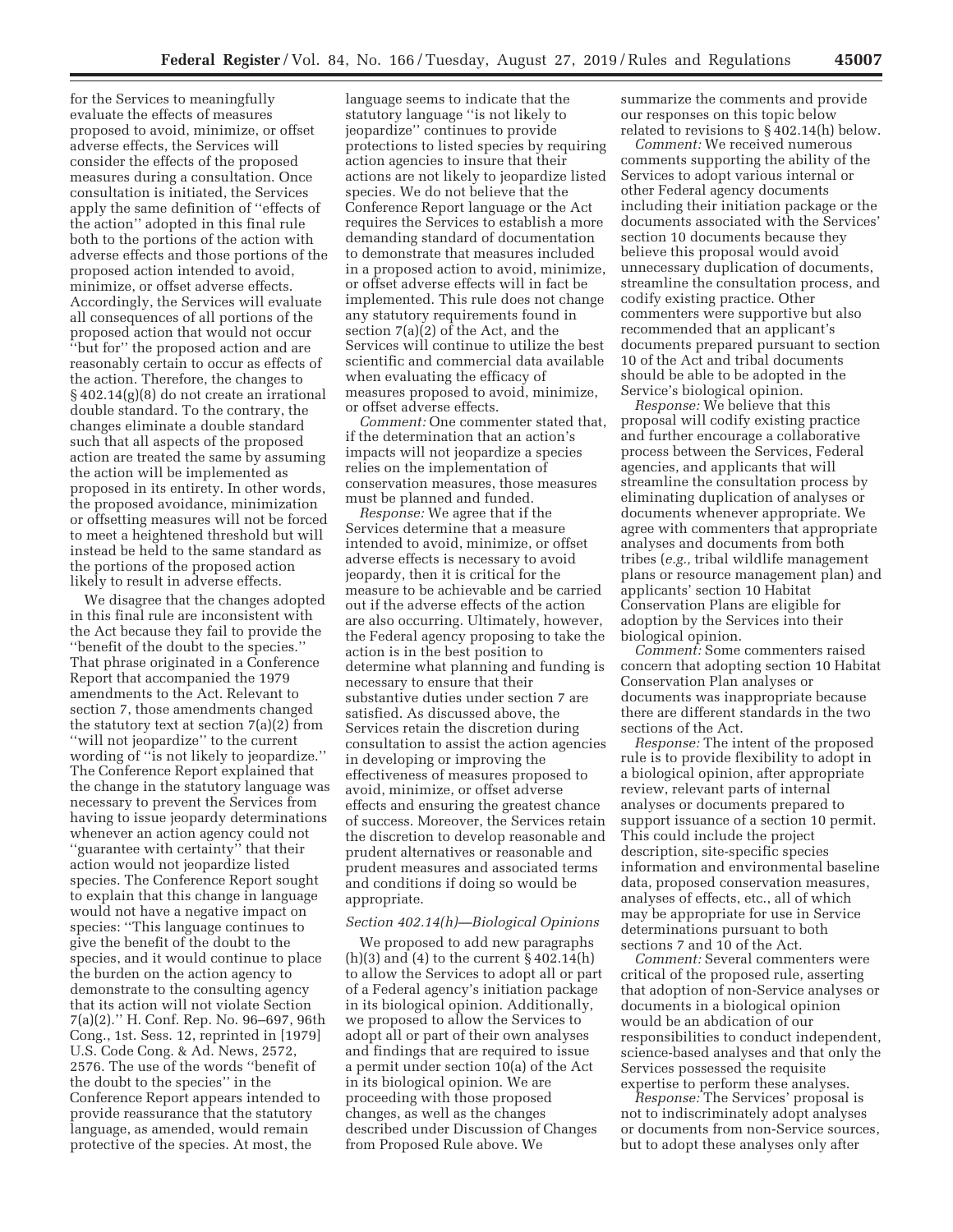our independent, science-based evaluation of existing analyses or documents that meet our regulatory and scientific standards. The intent is to avoid needless duplication of analyses and documents that meet our standards, including the use of the best scientific and commercial data available. In some situations, the analyses or documents may need to be revised to merit inclusion in our biological opinions, but even those situations will make the consultation process more efficient and streamlined. For example, it is a common practice for the Services to adopt portions of biological assessments and initiation packages in their biological opinions. The codification of this practice creates a more collaborative process and incentive for Federal agencies and section 10 applicants to produce high-quality analyses and documents that are suitable for inclusion in biological opinions, which streamlines the timeframe for completion of the consultation process.

*Comment:* One commenter expressed concern that the proposed adoption process might shift the burden to the Federal agency and extend the timeline for completion of consultation.

*Response:* The Services disagree. Federal agencies currently have the responsibility under § 402.14(c) to provide the information required to initiate consultation and to use the best scientific and commercial data available. The adoption process does not affect that responsibility. The Services' adoption of internal and non-Service analyses and documents is intended to streamline and reduce the overall consultation timeline.

## *Section 402.14(l)—Expedited Consultation*

We proposed to add a new provision titled ''Expedited consultations'' at § 402.14(l) to offer opportunities to streamline consultation, particularly for actions that have minimal adverse effects or predictable effects based on previous consultation experience. We adopt the new § 402.14(l) in this final rule and summarize the comments received and our responses below.

*Comment:* Several commenters supported the proposed process for expedited consultations as it would promote conservation and recovery, increase efficiencies, reduce permitting delays, and generally streamline the consultation process.

*Response:* The Services agree with these comments that the proposed expedited consultation provision will benefit species and habitats by promoting conservation and recovery

through improved efficiencies in the section 7 consultation process.

*Comment:* Several commenters were concerned that consultations undergoing the expedited process would have reduced oversight and not allow for a thorough analysis of the potential effects of a Federal agency's proposed action and therefore may not meet the standards required under section 7(a)(2) of the Act. Another commenter indicated that the proposed expedited consultation process could provide some benefits. However, the commenter raised concerns that the ability to evaluate a project on a specific basis would be missed, and this provision would open the door for blanket permissions to proceed on particular projects that could be detrimental to species, especially if there are new or specific impacts to species in time and place despite the project being similar to others.

*Response:* The expedited consultation provision is an optional process that is intended to streamline the consultation process for those projects that have minimal adverse impact but still require a biological opinion and incidental take statement and for projects where the effects are either known or are predictable and unlikely to cause jeopardy or destruction or adverse modification. Many of these projects historically have been completed under the routine formal consultation process and statutory timeframes. This provision is intended to expedite the timelines of the formal consultation process for Federal actions while still requiring the same information and analysis standards as the normal process. Based upon the nature and scope of the projects expected to undergo this expedited process, expedited timelines will still allow for the appropriate level of review and oversight by the Services that meet the standards and requirements of the section 7 consultation process under the Act.

*Comment:* Several commenters indicated they support this provision for an expedited consultation process. However, they requested additional clarification on when this type of consultation would be appropriate or examples of specific parameters such as time required for a proposed Federal action to undergo this expedited consultation process. A few commenters also asked for clarification on how this process differs from the programmatic consultation process.

*Response:* A key element for successful implementation of this process is mutual agreement between the Service and Federal agency (and

applicant when applicable). The mutual agreement will contain the specific parameters necessary to complete each step of the process, such as the completion of a biological opinion. Discussions between the Service and Federal agency (and applicant when applicable) will identify what projects could undergo this process. An example of an expedited consultation process that has been utilized by Services and land management agencies for many years is the streamlining agreement for western Federal lands (*https:// www.fs.fed.us/r6/icbemp/esa/ TrainingTools.htm*). The streamlining agreement adopts an interagency team process that frontloads much of the consultation and leads to the issuance of biological opinions within 60 days. The streamlining agreement illustrates the types of efficiencies the Services hope to gain with the adoption of the expedited consultation provision. The expedited consultation provision is an optional process that is intended to streamline the consultation process, similar to other mechanisms such as programmatic consultations. However, this process differs from programmatic consultations primarily because it is expected to be completed entirely in an expedited timeframe resulting from familiarity with the type of project being proposed and its known or predictable effects on species. Additionally, this process may differ from a programmatic consultation in that many programmatic consultations often require lengthy time for technical assistance, agreements on conservation measures, and completion of the biological opinion in the initial phases of the consultation process, with efficiencies and streamlining achieved later on once individual projects are reviewed and appended or covered under the completed programmatic biological opinion. The Services nevertheless anticipate that, if appropriate, a programmatic consultation could proceed under the expedited consultation process.

*Comment:* A few commenters indicated the proposed revisions for an expedited consultation approach may be unnecessary and unrealistic given current staffing and funding constraints of the Service(s), reducing their ability to meet expedited timelines. Additionally, one of these commenters also was concerned that the proposed changes to the definition of Director could cause additional delays if these types of consultations would all have to be signed at the U.S. Fish and Wildlife Service headquarters in Washington, DC, defeating the purpose of completion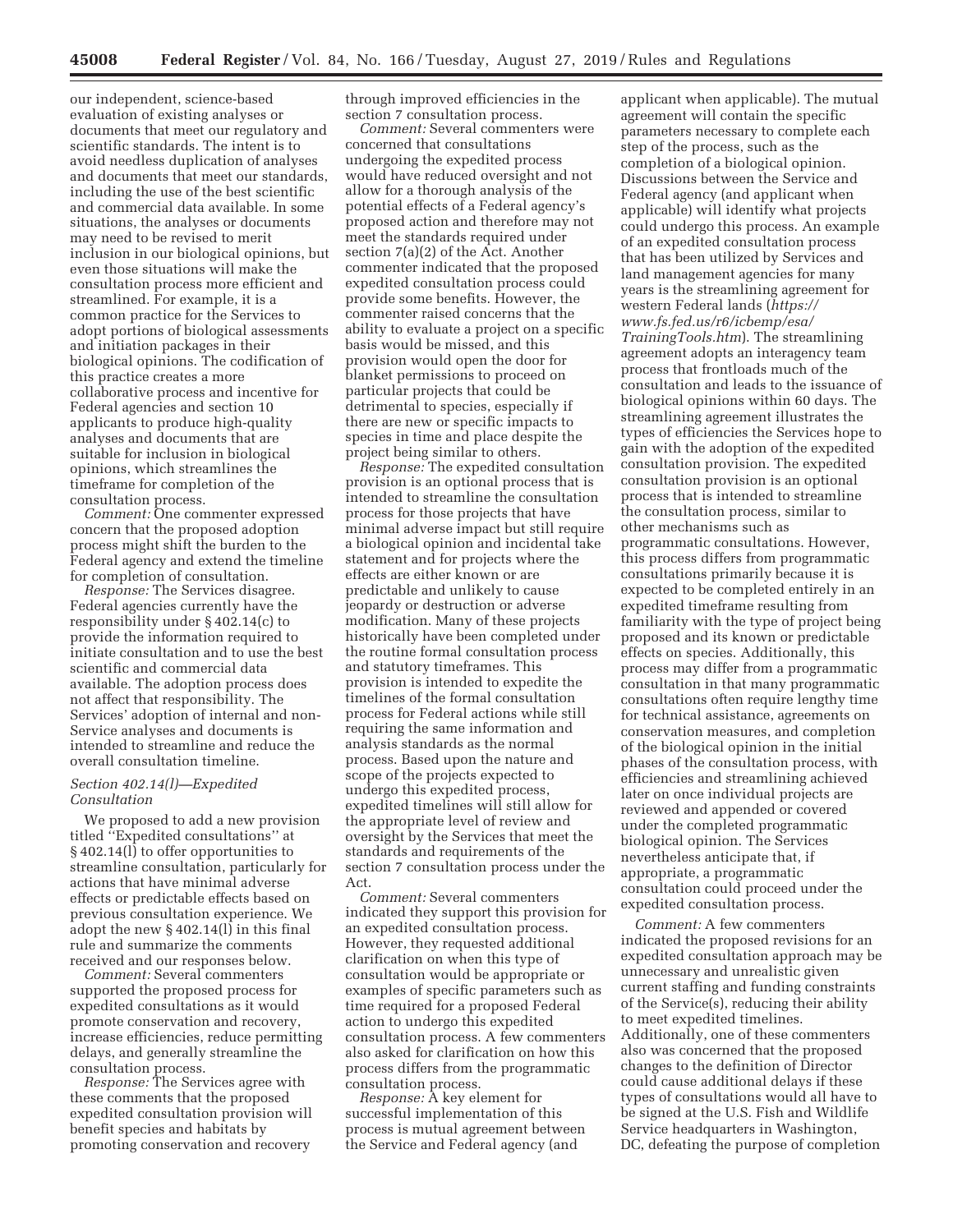of formal consultation under an expedited timeline.

*Response:* The Services do not anticipate an increase in constraints on staff or resources. The expedited consultation provision is anticipated to improve efficiencies by reducing the amount of time staff would need to spend completing consultations for projects undergoing this process. By decreasing the amount of time spent on these types of consultations, it is anticipated more staff time and resources would be available for completion of projects undergoing more complex or lengthy consultation processes.

As discussed above, the revision to the definition for Director is intended to designate the head of both FWS and NMFS as the definitional Director under the section 7(a)(2) interagency cooperation regulations. The change does not revise the current signature delegations of the Services in place that allow for signature of specified section 7 documents (*e.g.,* biological opinions and concurrence letters) at the regional level and will not increase the completion time for consultation.

*Comment:* One commenter recommended that this expedited consultation process only be undertaken for projects that are entirely beneficial to species and habitats.

*Response:* The Services agree that many projects that are beneficial for species and habitats could undergo an expedited consultation process. Such projects may have some anticipated temporary adverse effects to listed species and their habitat, but often are predictable, and, therefore, these projects could be good candidates for the expedited consultation process. However, the Services do not agree that the expedited consultation provision should be limited to only these types of beneficial actions. Other actions that meet the requirements of the provision could also benefit from an expedited process while still ensuring full compliance with the Act.

*Comment:* A few commenters opposed the proposed provision for expedited consultations since the Services generally complete consultations within the established statutory deadlines.

*Response:* The Services strive to complete consultations within the established statutory deadlines, but continue to identify ways to improve efficiencies. The proposed new provision for expedited consultations is another streamlining mechanism intended to improve efficiencies in the section 7(a)(2) consultation process for the Services, Federal agencies, and their applicants while ensuring full compliance with the responsibilities of section 7.

## *Section 402.16—Reinitiation of Consultation*

The Services proposed to revise the title of section 402.16 to remove the term ''formal'' in order to recognize long standing practice between the Services and Federal agencies that reinitiation of section 7(a)(2) consultation also applies to the written concurrences that complete the section 7(a)(2) process under § 402.13 *Informal Consultation.*  We are proceeding with that revision to § 402.16 and also further revising the text at § 402.16(c) to clarify the connection of the reinitiation criteria to the written concurrence process. This latter revision is described above in this final rule. We received several comments on this section, and those comments and our responses to the public comment received on the proposal to codify that reinitiation of consultation applies to the informal consultation written concurrence process are here provided.

The Services also proposed to amend § 402.16 to address issues arising under the Ninth Circuit's decision in *Cottonwood Environmental Law Center*  v*. U.S. Forest Service,* 789 F.3d 1075 (9th Cir. 20016) *cert. denied,* 137 S. Ct. 293 (2016). We proposed to add a new paragraph (b) to clarify that the duty to reinitiate consultation does not apply to an existing programmatic land plan prepared pursuant to FLPMA, 43 U.S.C. 1701 *et seq.,* or NFMA, 16 U.S.C. 1600 *et seq.,* when a new species is listed or new critical habitat is designated. We proposed to narrow § 402.16 to exclude those two types of plans that have no immediate on-the-ground effects. This exclusion is in contrast to specific onthe-ground actions that implement the plan and that are subject to their own section 7 consultations if those actions may affect listed species or critical habitat. Thus, the proposed regulation also restated our position that, while a completed land management plan prepared pursuant to FLPMA or NFMA does not require reinitiation upon the listing of new species or critical habitat, any on-the-ground subsequent actions taken pursuant to the plan must be subject to a separate section 7 consultation if those actions may affect the newly listed species or newly designated critical habitat.

In addition to seeking comment on the proposed revision to § 402.16, we sought comments on whether to exempt other types of programmatic land or water management plans in addition to those prepared pursuant to FLPMA and

NFMA from the requirement to reinitiate consultation when a new species is listed or critical habitat designated. We also requested comment on the proposed revision in light of the recently enacted Wildfire Suppression Funding and Forest Management Activities Act, H.R. 1625, Division O, which was included in the Omnibus Appropriations bill for fiscal year 2018.

*Comment:* Some commenters agreed that the proposed changes would align our regulations with current practice and court decisions. Some commenters expressed concern that we were expanding the requirements for reinitiation or expanding the circumstances in which reinitiation is required. One commenter suggested we clarify when reinitiation is needed by establishing ''clear standards for determining what project changes warrant a re-evaluation of previously approved environmental documentation (*i.e.,* what constitutes a material change).''

*Response:* The proposed changes do not alter the requirement that the Federal agency retain discretionary involvement and control for reinitiation to apply. Nor does the proposal change or expand the scope of reinitiation triggers for section 7(a)(2) consultation. A material change relevant to section 7(a)(2) consultations on an action is captured in the reinitiation trigger at § 402.16(c): ''[i]f the identified action is subsequently modified in a manner that causes an effect to the listed species or critical habitat that was not considered. . . .'' These standards for reinitiation of consultation are straightforward, and the Services do not plan further clarification in the regulatory text on this point. However, the Services are further revising § 402.16(c) to make clear that this trigger for reinitiation of consultation applies to the written request for concurrence and our response.

Informal consultation is an optional process in which a Federal agency may determine, with the Services' concurrence, that formal consultation is not necessary because the action is not likely to adversely affect listed species and critical habitat. In these cases, the relevant reinitiation triggers still apply to the action as long as the agency retains discretionary involvement or control over the action. For example, if the action is changed or new information reveals effects to listed species or critical habitat may occur in a manner not previously considered, then reinitiation of consultation is warranted. This could occur where a permitted activity proceeds in a manner different than originally proposed, or if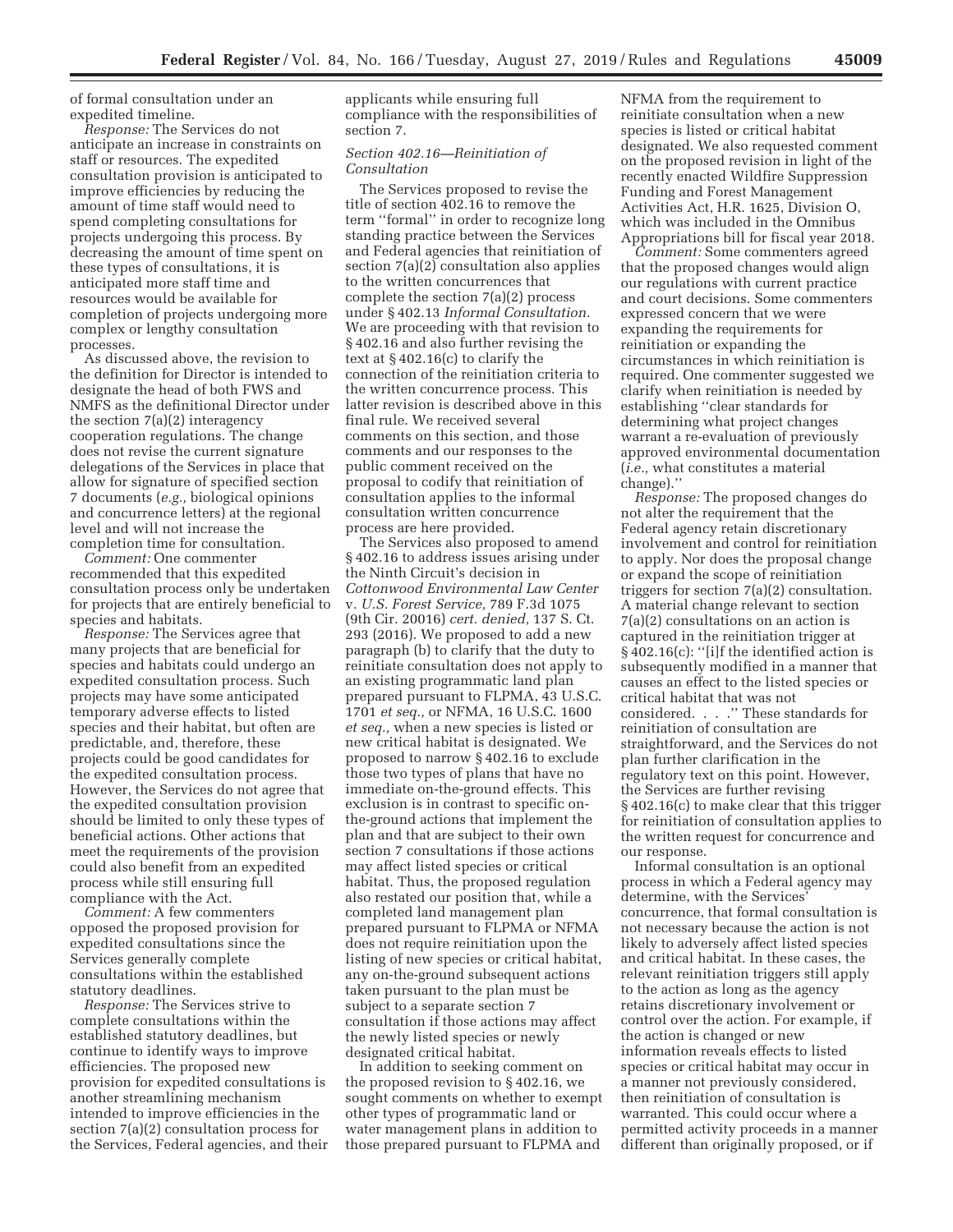new scientific or commercial information indicates that the permitted activities or effects flowing from those activities have different or greater impacts on the critical habitat or species than originally evaluated during the informal consultation process.

*Comment:* Several commenters urged the Services to extend the exemption from reinitiation when a new species is listed or critical habitat designated to all programmatic plans, including water management plans, other types of programmatic land management plans such as comprehensive conservation plans prepared for National Wildlife Refuges, and other types of integrated activity plans.

*Response:* At this time, we have decided to limit only those approved land management plans prepared pursuant to FLPMA or NFMA from reinitiation when a new species is listed or critical habitat designated.

*Comment:* One commenter was concerned the reinitiation exemption would apply to other U.S. Forest Service (USFS) plans, such as travel management plans.

*Response:* Only approved USFS programmatic land management plans prepared pursuant to NFMA are temporarily relieved from the reinitiation of consultation when a new species is listed or critical habitat designated. Other types of plans are still subject to reinitiation if one of the triggers is met under § 402.16(a) and the agency retains discretionary authorization or control over the plan.

*Comment:* Many commenters believed that our proposed regulation is in contravention to controlling case law, including *Cottonwood, Forest Guardians* v. *Forsgren,* 478 F.3d 1149 (10th Cir. 2007), and *Pacific Rivers Council* v. *Thomas,* 30 F. 3d 1050 (9th Cir. 1994). Likewise, a few comments criticized the proposed regulation because the duty to reinitiate derives from the action agency's substantive and procedural duties under section 7, which would be undermined.

*Response:* We agree that Congress intended to enact a broad definition of "action" in the Act. We also agree that management plans may have longlasting effects; however, those effects were addressed in a consultation when the plan was adopted. Any effects that were not considered in the original consultation may still be subject to reinitiation if certain triggers are met, including whether the agency retains discretionary authorization or control over the action. Any actions taken pursuant to the plan will be subject to its own consultation if it may affect listed species or critical habitat. We

disagree with *Cottonwood'*s holding that the mere existence of a land management plan is an affirmative discretionary action subject to reinitiation. *See generally Southern Utah Wilderness Alliance* v*. Norton,* 542 U.S. 55 (2004); *see also National Ass'n of Homebuilders* v*. Defenders of Wildlife,* 551 U.S. 644 (2007). This amendment to § 402.16 reaffirms that only affirmative discretionary actions are subject to reinitiation under our regulations when any of the triggers at § 402.16(a)(1) through (4) are met.

*Comment:* Several commenters believed that the proposed § 402.16(b) violated the Wildlife Suppression Funding and Forest Management Activities Act, H.R. 1625, Division O, which was included in the Omnibus Appropriations bill for fiscal year 2018.

*Response:* After further review, the Services have revised the final regulation to include timeframes for forest land management plans prepared pursuant to NFMA to align with the temporary relief from reinitiation when a new species is listed or critical habitat designated set forth by Congress in section 208 of the Wildfire Suppression Funding and Forest Management Activities Act included in the 2018 Omnibus bill. In addition, in section 209, Congress excluded those grant lands under the Oregon and California Revested Lands Act, 39 Stat. 218, and the Coos Bay Wagon Road Reconveyed Lands Act, 40 Stat. 1179, from reinitiation of consultation when a new species is listed or critical habitat designated. Congress set no time limit for this exemption. However, a separate consultation must still occur for these particular Bureau of Land Management (BLM) lands for any actions taken pursuant to the plan, with respect to the development of a new land use plan, or the revision or significant change to an existing land use plan. *See* Wildfire Suppression Funding and Forest Management Activities Act at section 209(b).

Congress did not address in the Wildfire Suppression Funding and Forest Management Activities Act other BLM land managed pursuant to FLPMA. Thus, we are exercising our discretion and excluding from reinitiation those programmatic land management plans prepared pursuant to FLPMA when a new species is listed or critical habitat designated, provided that any specific action taken pursuant to the plan is subject to a separate section 7 consultation if the action may affect listed species or critical habitat.

*Comment:* A few commenters did not want a regulation relieving BLM and the USFS from reinitiation on its land

management plans if a new species is listed or critical habitat designated. They believed a case-by-case approach would make more sense, especially when a new listing under the Act might call for significant changes to the plan.

*Response:* If a new listing or new critical habitat designation would require significant changes to a land management plan, those changes would have to be accomplished through a plan amendment or plan revision. A plan amendment or revision would be a separate action subject to consultation if it may affect listed species or critical habitat.

*Comment:* Some commenters argued that BLM and the USFS retain sufficient discretionary involvement or control over their land management plans to require reinitiation if certain triggers are met.

*Response:* The Services may recommend reinitiation of consultation, but it is within the action agency's purview, and not the Services', to determine whether it retains discretionary involvement or control over their plans for purposes of reinitiation.

*Comment:* A few commenters supported § 406.16(b) because developers of a land management plan should have considered how to manage for healthy ecosystems when the plan was adopted and thus should not always be required to reinitiate consultation. This direction shifts management away from a species-byspecies focus and towards healthy landscapes and habitats.

*Response:* We agree with this approach and note this type of focus is best achieved through a section 7(a)(1) conservation program in consultation with the Services when a new species is listed or critical habitat designated. As we noted in the proposed rule's preamble, this proactive, conservation planning process will enable an action agency to better synchronize its actions and programs with the conservation and recovery needs of listed and proposed species. Such planning can help Federal agencies develop specific, pre-approved design criteria to ensure their actions are consistent with the conservation and recovery needs of the species. Additionally, these section 7(a)(1) programs will facilitate efficient development of the next programmatic section 7(a)(2) consultations when the land management plan is renewed.

*Comment:* Many commenters expressed concern with the relief from reinitiation provision applying to a forest or land management plan that is out of date. A few suggested that we revise the regulation to require only up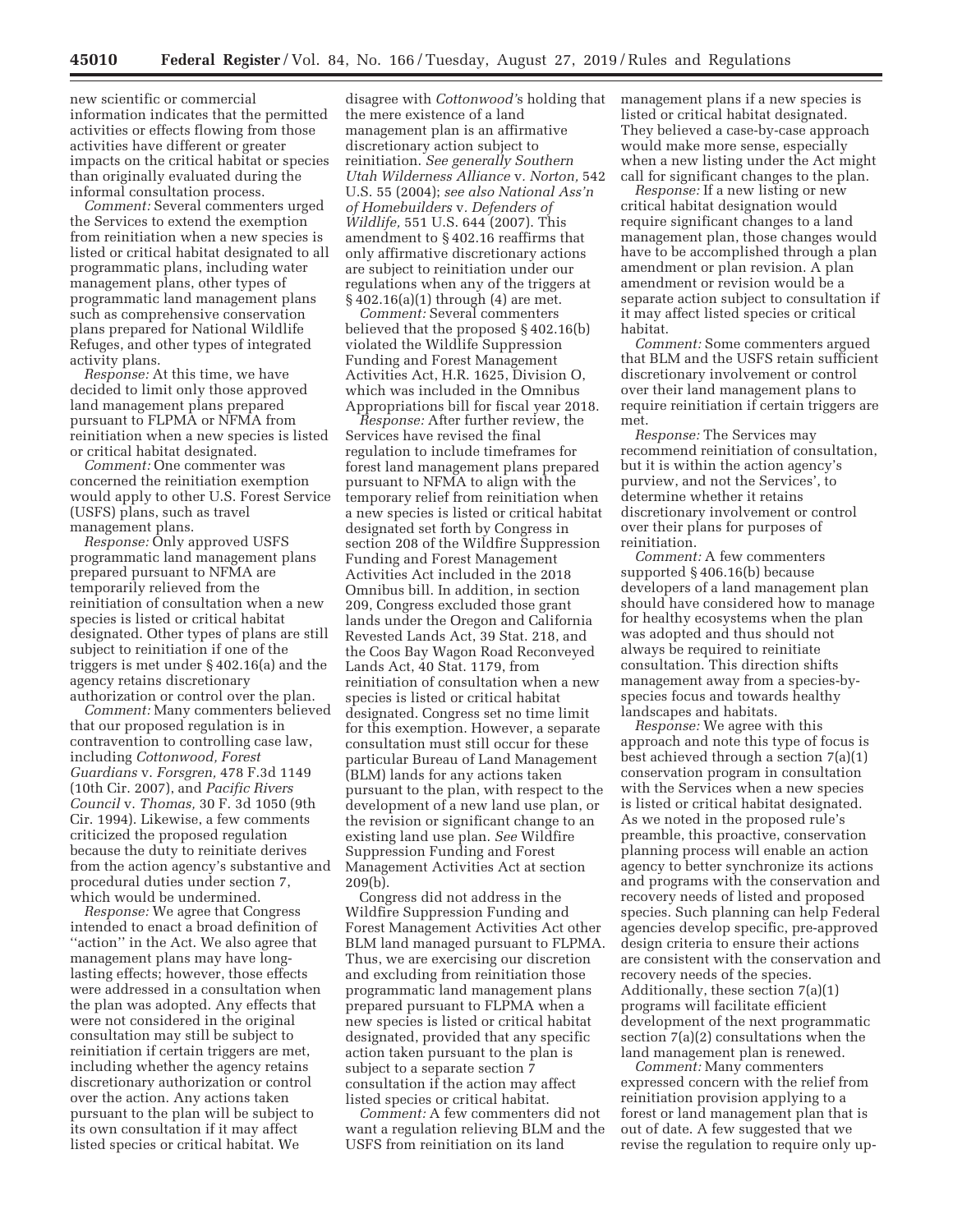to-date land management plans be subject to the exemption provided in § 402.16(b) so as to ensure the science and public input are not stale.

*Response:* As noted in the proposed rule preamble, BLM and the USFS are required to periodically update their land management plans, at which time they would consult on any newly listed species or critical habitat. BLM is required to periodically evaluate and revise its Resource Management Plans (43 CFR part 1610), and reevaluations should not exceed 5 years (*see* BLM Handbook H–1601–1 at p. 34). Our proposed rule anticipated that BLM Resource Management Plans will be kept up to date in accordance with this agency directive and so did not place any limitation on the relief from reinitiation. Our final rule also does not place any limitation on the relief from reinitiation for approved BLM plans. For any BLM land management plan, we note that any separate action taken pursuant to such plans will be subject to a separate consultation, which will take into account effects upon newly listed species and designated critical habitat.

USFS is required to revise their land management plans at least every 15 years (*see* 36 CFR 219.7). Congress, in the Wildfire Suppression Funding and Forest Management Activities Act, limited the relief from reinitiation with respect to plans prepared pursuant to NFMA to only those plans that are up to date, and that Congressional limitation is now also reflected in our revised final regulation.

*Comment:* A few comments suggested adding text to the regulation not to require reinitiation on the approval of a land management plan when a new species is listed or critical habitat designated ''provided that any authorized actions that may affect the newly listed species or designated critical habitat will be addressed through a separate action-specific consultation *limited in scope to the specific action.*'' (emphasis added).

*Response:* We respectfully decline to add this text because we do not think it is necessary.

*Comment:* A few commented that § 404.16(b) violates the Services' duty to consider cumulative effects.

*Response:* We respectfully disagree. Cumulative effects are those effects of future State or private activities, not involving Federal activities, that are reasonably certain to occur within the action area of the Federal action subject to consultation. In other words, a land management plan's effects within the action area does not include cumulative effects, but cumulative effects within

the action area are taken into account when determining jeopardy or adverse modification.

*Comment:* One commenter believed the final regulation violates section 7(d) of the Act because failure to reinitiate on a completed land management plan results in the irretrievable commitment of resources in a manner that forecloses reasonable and prudent alternatives to the plan that could avoid jeopardy.

*Response:* Programmatic land management plans have no immediateon-the-ground effects. Thus, making a section 7(d) determination on the mere existence of a completed land management plan that is subject to stepdown, action-specific consultations does little to further the conservation goals of the Act.

*Comment:* One comment suggested that ''reinitiation'' does not require the completion of consultation and may not require a ''full-blown'' consultation.

*Response:* The Services agree that the scope and requirements of a reinitiation of consultation and documents for completion will depend on the particular facts of a given situation. We decline to issue regulations addressing this issue at this time, however. This comment also requested adding text that is already addressed under existing reinitiation triggers.

*Comment:* One comment suggested that, if the species proposed for listing were already included in the consultation on the programmatic land management plan, such plans should not have to be reinitiated when the species becomes listed.

*Response:* We agree with this comment. Also, this type of situation also lends itself well to a section 7(a)(1) program. Please see our response above.

### *Section 402.17—Other Provisions*

For responses related to this section, please see response to comments for ''effects of the action'' above.

#### Miscellaneous

This section captures comments received and our responses for other aspects of the Services' proposed rule.

*Comment:* In our proposed rule, the Services sought comment regarding revising § 402.03 (applicability) to potentially preclude the need to consult under certain circumstances. We described this as ''. . . when the Federal agency does not anticipate take and the proposed action will: (1) Not affect listed species or critical habitat; or (2) have effects that are manifested through global processes and (i) cannot be reliably predicted or measured at the scale of a listed species' current range, or (ii) would result at most in an

extremely small and insignificant impact on a listed species or critical habitat, or (iii) are such that the potential risk of harm to a listed species or critical habitat is remote, or (3) result in effects to listed species or critical habitat that are either wholly beneficial or are not capable of being measured or detected in a manner that permits meaningful evaluation.''

*Response:* The Services appreciate the wide variety of thoughtful comments and suggestions we received on these concepts. While many commenters supported the potential revisions, many did not. Though not an exhaustive list, the majority of the comments covered topics such as a belief that the concepts would streamline the consultation process and allow more time for consultation on projects with greater harm and risk to listed species, potential legal risks to action agencies if we were to revise the regulations to address these circumstances, unclear legal authority to adopt such regulations, concern regarding reduced opportunity for cooperation between the Services and Federal agencies, lack of adequate expertise in Federal agencies to correctly make the needed determinations, delays in consultation completion, complication of the consultation process, and failure to examine larger environmental phenomena. While such input may inform the future development of additional regulatory amendments, policies, or guidance, we have determined at this time, in the interests of efficiency, to defer action on this issue, which we may address at a later time. Because the Services are required only to respond to those ''comments which, if true, . . . would require a change in [the] proposed rule,'' *Am. Mining Cong.* v. *United States EPA,* 907 F.2d 1179, 1188 (D.C. Cir. 1990) (quoting *ACLU* v. *FCC,* 823 F.2d 1554, 1581 (D.C. Cir. 1987)), those that were not specifically addressed in our proposed regulatory amendments are not ''significant'' in context of the proposed rule. *See also Home Box Office, Inc.* v. *FCC,* 567 F.2d 9, 35 n. 58 (D.C. Cir. 1977), *cert. denied,* 485 U.S. 959, 108 S.Ct. 1220, 99 L.Ed.2d 421 (1988). Therefore, we will not respond further to these comments at this time.

*Comment:* We received many comments related to topics that were not specifically addressed in our proposed regulatory amendments, such as defining or revising definitions, clarifying emergency consultation, including economic considerations into the consultation process, revising the 1998 Consultation Handbook, and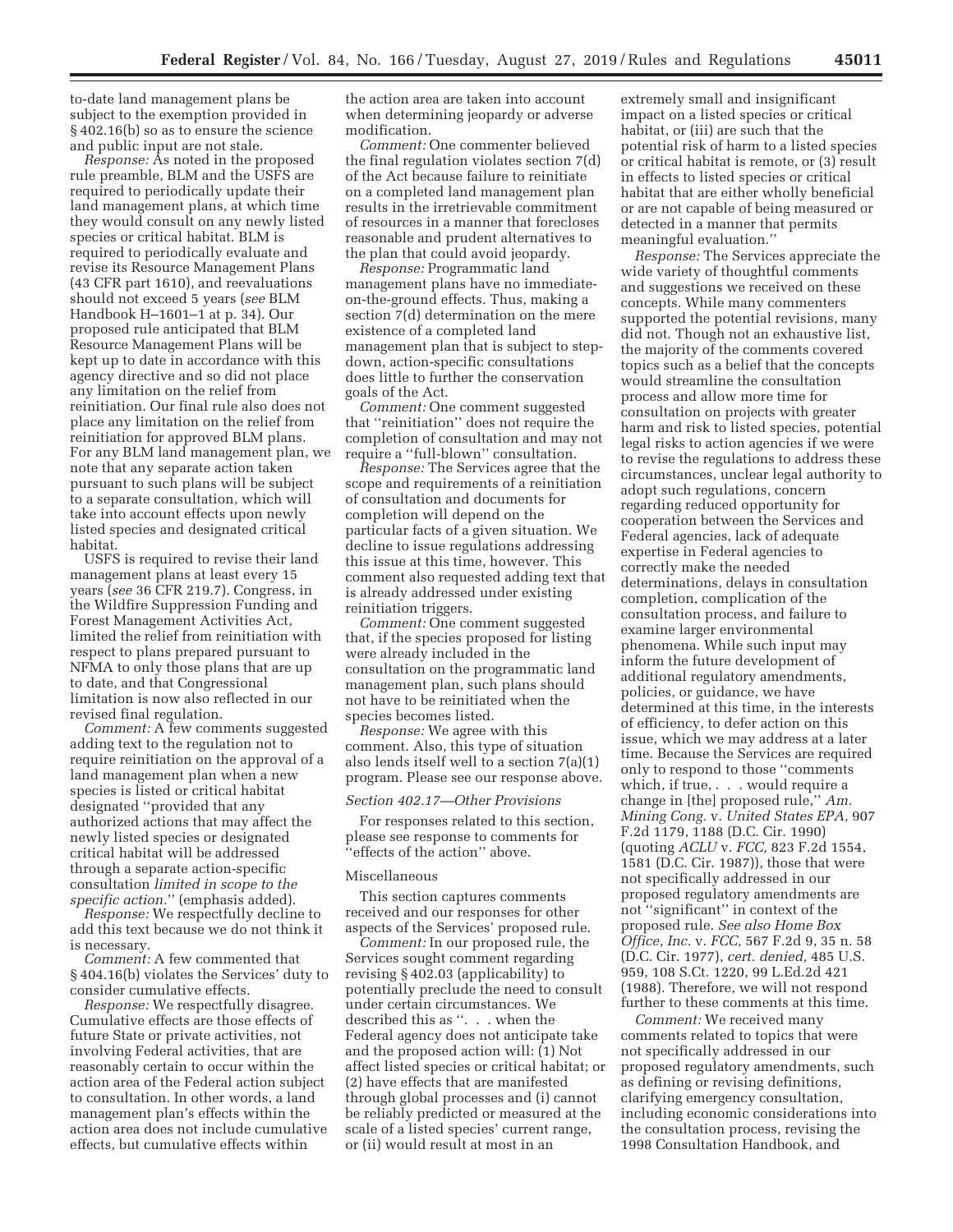revising the regulations implementing other sections of the Act.

*Response:* The Services appreciate the many insightful comments and suggestions we received on section 7 and the consultation process. While such input may inform the future development of additional regulatory amendments, policies, or guidance, we have determined at this time, in the interests of efficiency, to go forward with the scope of the originally proposed regulatory revisions and defer action on other issues until a later time. Because the Services are required only to respond to those ''comments which, if true, . . . would require a change in [the] proposed rule,'' *Am. Mining Cong.*  v. *United States EPA,* 907 F.2d 1179, 1188 (D.C. Cir. 1990) (quoting *ACLU* v. *FCC,* 823 F.2d 1554, 1581 (D.C. Cir. 1987)), those that were not specifically addressed in our proposed regulatory amendments are not ''significant'' in context of the proposed rule. *See also Home Box Office, Inc.* v. *FCC,* 567 F.2d 9, 35 n. 58 (D.C. Cir. 1977), *cert. denied,*  485 U.S. 959, 108 S.Ct. 1220, 99 L.Ed.2d 421 (1988). Therefore, we will not respond to these ''miscellaneous'' comments at this time.

*Comment:* Several commenters were concerned that the Services effectively failed to provide adequate notice and opportunity for public comment, particularly because the three draft rules were posted simultaneously. Several commenters requested additional time for review, while others asserted we should withdraw our proposal, republish it with a more accurate and clear summary of the changes to the regulations and their implications, and provide further opportunity for public comment.

*Response:* We provided a 60-day public comment period on the proposed rule. Following publication of our proposed rule, we held numerous webinars providing an opportunity for States, tribes, non-governmental organizations, and industry groups to ask questions and provide input directly to the Services. This satisfies the Services' obligation to provide notice and comment under the Act and the Administrative Procedure Act (APA).

*Comment:* The Services received several comments that raised concern over whether we would finalize a rule without the opportunity for additional public notice and comment based upon our representation that the rulemaking should be considered as applying to all of part 402 and that we would consider whether additional modifications to the interagency cooperation regulations would improve, clarify, or streamline the administration of the Act.

*Response:* We did seek public comments recommending, opposing, or providing feedback on specific changes to any provision in part 402. Based upon comments received and our experience in administering the Act, we represented that a final rule may include revisions that are a logical outgrowth of the proposed rule, consistent with the APA. Some believed that these representations would allow us to amend any of part 402 without sufficient public notice in violation of the APA. We reiterate that any final changes to part 402 not specifically proposed would have to be a logical outgrowth of the proposal and fairly apprise interested persons of the issues. The Services have satisfied that standard here with regard to the changes adopted in this final rule compared to the proposed rule. As such, there are no substantial additional revisions that were not part of the proposed rule which would not be considered a logical outgrowth of the proposed rule.

*Comment:* Some commenters requested a hearing on the proposed rule.

*Response:* As this is an informal rulemaking under APA section 553, a hearing is not required.

*Comment:* Several Tribes commented they should have greater involvement in consultations affecting their resources and that traditional ecological knowledge should constitute the best scientific and commercial data available and be used by the Services.

*Response:* Tribes provide significant benefits to the consultation process. The Services will continue to work with tribes to meet our trust responsibilities and to comply with applicable tribal engagement policies, including Executive Order 13175, Secretarial Order 3206, NOAA Procedures for Government-to-Government Consultation With Federally Recognized Indian Tribes and Alaska Native Corporations, and the FWS Native American Policy, as part of the formal consultation process.

Traditional ecological knowledge (TEK) is important and useful information that can inform us as to the status of a species, historical and current trends, and threats that may be acting on it or its habitat. The Act requires that we use the best scientific and commercial data available to inform the section 7(a)(2) consultation process. Although in some cases TEK may be the best data available, the Services cannot determine, as a general rule, that TEK will be the best available data in every circumstance. However, we will consider TEK along with other available

data, weighing all data appropriately during our section 7(a)(2) analysis.

National Environmental Policy Act

In the proposed regulation's Required Determinations section, we represented that the Services would analyze the proposed regulation in accordance with criteria of the National Environmental Policy Act (NEPA), the Department of the Interior regulations on implementation of NEPA (43 CFR 46.10–46.450), the Department of the Interior Manual (516 DM 8), the NOAA Administrative Order 216–6A, and the NOAA Companion Manual, ''Policy and Procedures for Compliance with the National Environmental Policy Act and Related Authorities,'' which became effective January 13, 2017. We requested public comment on the extent to which the proposed regulation may have a significant impact on the human environment or fall within one of the categorical exclusions for action that have no individual or cumulative effect on the quality of the human environment.

*Comment:* We received comments arguing that these proposed amendments to the section 7 regulations are significant under NEPA and thus require the preparation of an environmental impact statement or, at least, an environmental analysis. Other commenters believed these amendments qualify for a categorical exclusion (CE) under NEPA.

*Response:* The Services believe that these rules will improve and clarify interagency consultation without compromising the conservation of listed species. We have not raised or lowered the bar for what is required under the regulations. For the reasons stated in the Required Determinations section of this final rule, we have determined that these amendments, to the extent they would result in foreseeable environmental effects, qualify for a CE from further NEPA review and that no extraordinary circumstances apply.

*Comment:* Other commenters remarked upon inadequate funding for the Council on Environmental Quality and inefficiencies surrounding the implementation of NEPA.

*Response:* These comments are outside the scope of these regulations.

Merit, Authority, and Means for the Services To Conduct a Single Consultation, Resulting in a Single Biological Opinion, for Federal Agency Actions Affecting Species That Are Under the Jurisdiction of Both FWS and NMFS

In the proposed rule, we sought comment on ''the merit, authority, and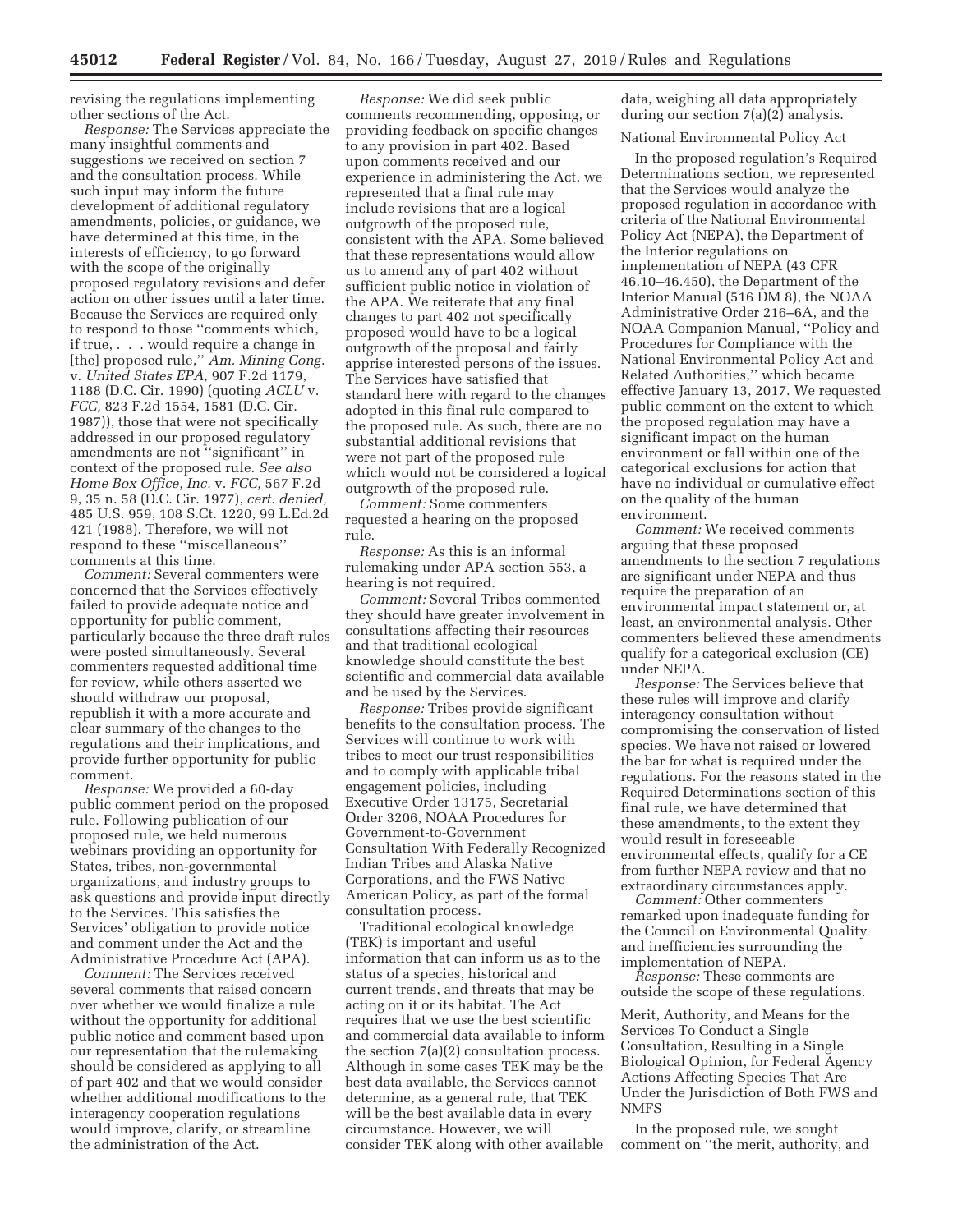means for the Services to conduct a single consultation, resulting in a single biological opinion, for Federal agency actions affecting species that are under the jurisdiction of both FWS and NMFS.'' We received a variety of comments in response to our request. Some of them interpreted the Services' request to mean that we were requesting comment on our ability to conduct a joint consultation, resulting in a single biological opinion, when both Services have species that require consultation (*e.g.,* both Services participate in the consultation and then prepare a single biological opinion in which each agency addresses the species for which it has responsibility). One commenter interpreted our request to be that one Service could conduct a consultation and prepare a biological opinion for a species for which the other agency has responsibility (*e.g.,* FWS could consult and prepare a biological opinion for a listed chinook salmon, which is listed under NMFS' authority).

*Comment:* Some commenters supported the Services conducting a single consultation, resulting in a single biological opinion. Examples of supporting comments include, but are not limited to: Joint consultations and biological opinions could improve the Services' process and outcomes through early collaboration on species under joint jurisdiction; there would be better alignment with the 1998 Consultation Handbook's language regarding coordination, and more consistent interpretation and application of information between the Services. Concerns raised focused on issues such as: The potential for significant delays due to the additional coordination required between the Federal agency and the Services; and the potential for an increased burden on the Federal agency to negotiate consultation schedules with the Services to accommodate a joint consultation, especially when the proposed action is time sensitive. A few commenters proposed process improvements, such as the development of guidance, for when and how the Services conduct joint consultations and prepare joint biological opinions.

*Response:* The Services acknowledge that there can be challenges with completing joint biological opinions in cases where the Services have joint jurisdiction (*e.g.,* sea turtles), as well as in cases where the species addressed by the two agencies are different but both Services are engaged in consultation on the same project. Joint consultations require additional coordination, which often adds to complexity in scheduling meetings, preparing the biological

opinion, etc. However, in some circumstances (*e.g.,* where the Services' respective reasonable and prudent measures and terms and conditions have the potential to contradict one another), the additional coordination can be beneficial. Joint biological opinions are often the most efficient way to implement the Services' authorities and provide clarity to the action agencies and applicants. For these reasons, the decision to conduct a joint biological opinion is best made on a case-by-case basis.

In this rule, we are not proposing any changes to how we conduct joint consultations or prepare joint biological opinions. In a few circumstances (*e.g.,*  listed sea turtles), the Services will continue to implement existing Memoranda of Understanding (MOUs) that help define our respective responsibilities. Otherwise, in accordance with our current practices, we will continue to involve the Federal agency and the applicant (working through the Federal agency) in the decision-making process on the need for, and means to, conduct joint consultations and prepare joint biological opinions.

*Comment:* One commenter suggested that it would be illegal for one Service to conduct a consultation and prepare a biological opinion evaluating effects to a species for which the other agency has responsibility.

*Response:* The Secretary of the Interior and Secretary of Commerce have specific jurisdictional authority for species listed under the Act that have been assigned to them by Congress. The Act defines ''Secretary'' as ''the Secretary of the Interior or the Secretary of Commerce as program responsibilities are vested pursuant to the provision of Reorganization Plan Numbered 4 of 1970.

Reorganization Plan Number 4 (Title 5. Appendix Reorganization Plan No. 4 of 1970, page 208) established the National Oceanic and Atmospheric Administration and Assistant Administrator for Fisheries and transferred certain responsibilities from the Secretary of the Interior to the Secretary of Commerce. Reorganization Plan Number 4 was amended in 1977 to state, ''The Assistant Administrator for Fisheries shall be responsible for all matters related to living marine resources which may arise in connection with the conduct of the functions of the Administration. [As amended Pub. L. 95–219, 3(a)(1), Dec. 28, 1977, 91 Stat. 1613.].''

These regulations do not address the underlying particular circumstance raised by this comment; therefore, we

decline to respond to the legal question posed by the commenter.

Role of Applicants and Designated Non-Federal Representatives in Section 7(a)(2) Consultations

*Comment:* The Services received many comments regarding the role of applicants in the consultation process, including those encouraging an active role for applicants during consultation.

*Response:* The Services appreciate these comments and agree that applicants play a significant role in the consultation process. The Act, the regulations, and the 1998 Consultation Handbook all provide for a role of an applicant in several stages of the consultation process. With regard to informal consultation, an applicant can act as the non-Federal representative and, under the guidance of the action agency, write any biological evaluations or assessments. With regard to formal consultation, as delineated in the regulations and 1998 Consultation Handbook, an applicant: (1) Is provided an opportunity to submit information through the action agency; (2) must be informed by the action agency of the estimated length of time for an extension for preparing a biological assessment beyond the 180-day timeframe and the reason for the extension; (3) must be provided an explanation if the formal consultation timeframe is extended and must consent to any extension of more than 60 days; (4) may request to review a final draft biological opinion through the Federal agency and provide comments through the Federal agency; (5) have discussions with the Services for the basis of their biological determinations and provide input to the Services for any reasonable and prudent alternatives if necessary; and (6) be provided a copy of the final biological opinion.

Our implementing regulations and 1998 Consultation Handbook assign to the Federal agency the responsibility for determining whether and how an applicant will be engaged in a consultation along with that agency. In order to facilitate involvement from applicants, if any applicant reaches out to the Service, we will notify the Federal agency immediately, advise the Federal agency of the opportunities for applicant involvement in the consultation process provided by the Act, the regulations, and the 1998 Consultation Handbook, and encourage the Federal agency to afford those opportunities to the applicant throughout the consultation process.

*Comment:* Some commenters requested full participation by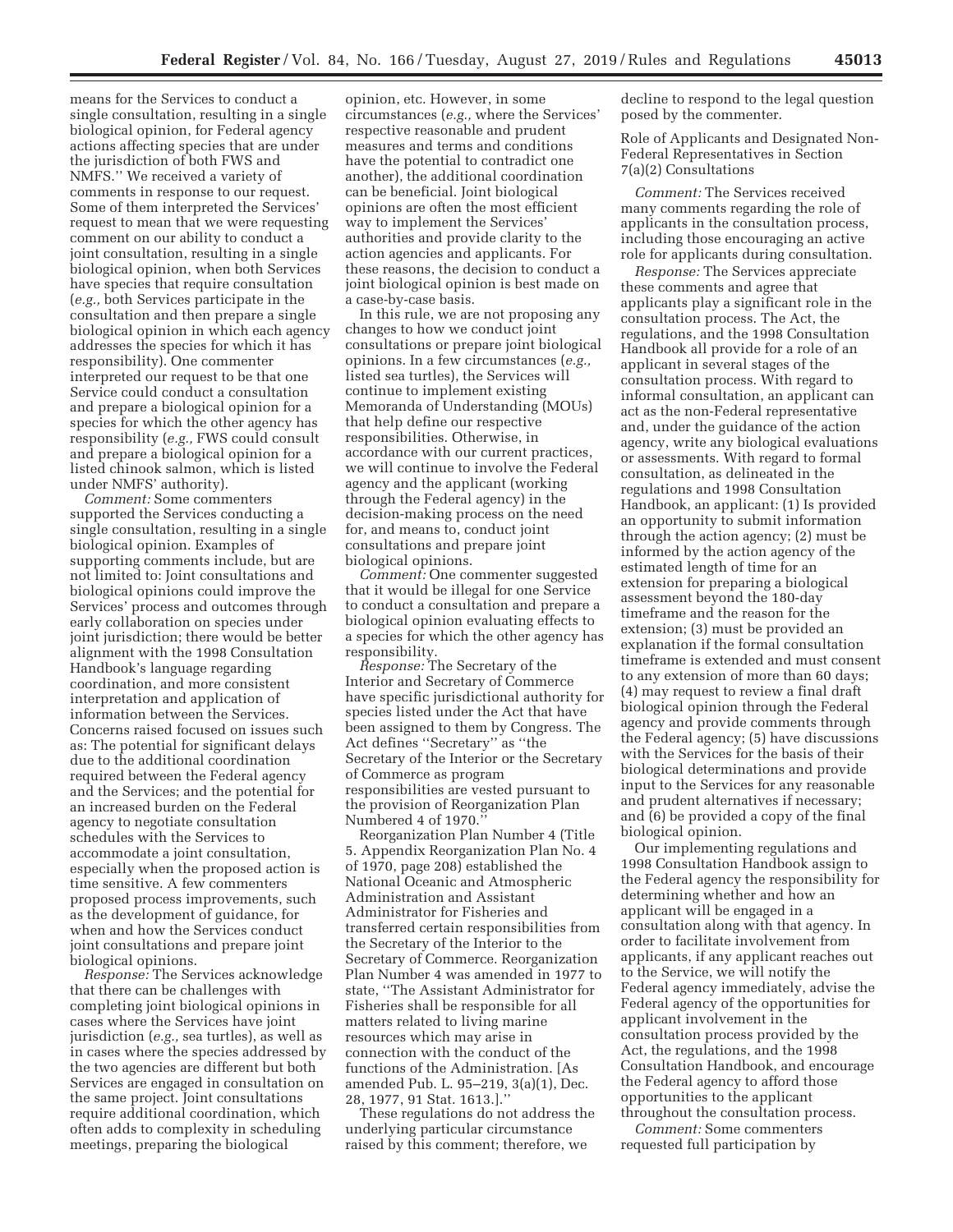designated non-Federal representatives in the consultation process.

*Response:* Participation by designated non-Federal representatives is addressed at § 402.08. This includes allowing the designated non-Federal representative to conduct the informal consultation and prepare biological assessments for formal consultations. The ultimate responsibility for complying with section 7(a)(2) of the Act lies with the consulting agency and, as such, they are best situated to determine when to designate non-Federal representatives, consistent with the regulations. As such, further regulation regarding non-Federal representatives in the consultation process is unnecessary.

## **Required Determinations**

## *Regulatory Planning and Review— Executive Orders 12866 and 13563*

Executive Order 12866 provides that the Office of Information and Regulatory Affairs (OIRA) in the Office of Management and Budget (OMB) will review all significant rules. OIRA has determined that this rule is significant.

Executive Order 13563 reaffirms the principles of E.O. 12866 while calling for improvements in the nation's regulatory system to promote predictability, to reduce uncertainty, and to use the best, most innovative, and least burdensome tools for achieving regulatory ends. The executive order directs agencies to consider regulatory approaches that reduce burdens and maintain flexibility and freedom of choice for the public where these approaches are relevant, feasible, and consistent with regulatory objectives. E.O. 13563 emphasizes further that regulations must be based on the best available science and that the rulemaking process must allow for public participation and an open exchange of ideas. We have developed this final rule in a manner consistent with these requirements. This final rule is consistent with Executive Order 13563, and in particular with the requirement of retrospective analysis of existing rules, designed ''to make the agency's regulatory program more effective or less burdensome in achieving the regulatory objectives.''

# *Executive Order 13771*

This rule is an Executive Order 13771 deregulatory action.

#### *Regulatory Flexibility Act*

Under the Regulatory Flexibility Act (as amended by the Small Business Regulatory Enforcement Fairness Act (SBREFA) of 1996) 5 U.S.C. 601 *et seq.,* 

whenever a Federal agency is required to publish a notice of rulemaking for any proposed or final rule, it must prepare, and make available for public comment, a regulatory flexibility analysis that describes the effect of the rule on small entities (*i.e.,* small businesses, small organizations, and small government jurisdictions). However, no regulatory flexibility analysis is required if the head of an agency, or his or her designee, certifies that the rule will not have a significant economic impact on a substantial number of small entities. SBREFA amended the Regulatory Flexibility Act to require Federal agencies to provide a statement of the factual basis for certifying that a rule will not have a significant economic impact on a substantial number of small entities. We certified at the proposed rule stage that this action will not have a significant economic effect on a substantial number of small entities. The following discussion explains our rationale.

This rulemaking revises and clarifies existing requirements for Federal agencies under the Act. It will primarily affect the Federal agencies that carry out the section 7 consultation process. To the extent the rule may affect applicants, this rulemaking is intended to make the interagency consultation process more efficient and consistent, without substantively altering applicants' obligations. Moreover, this final rule is not a major rule under SBREFA.

This final rule will determine whether a Federal agency has insured, in consultation with the Services, that any action it would authorize, fund, or carry out is not likely to jeopardize listed species or result in the destruction or adverse modification of critical habitat. This rule is substantially unlikely to affect our determinations as to whether or not proposed actions are likely to jeopardize listed species or result in the destruction or adverse modification of critical habitat. The rule serves to provide clarity to the standards with which we will evaluate agency actions pursuant to section 7 of the Act.

#### *Unfunded Mandates Reform Act*

In accordance with the Unfunded Mandates Reform Act (2 U.S.C. 1501 *et seq.*):

(a) On the basis of information contained under *Regulatory Flexibility Act,* above, this final rule will not ''significantly or uniquely'' affect small governments. We have determined and certify pursuant to the Unfunded Mandates Reform Act, 2 U.S.C. 1502, that this rule will not impose a cost of \$100 million or more in any given year

on local or State governments or private entities. A Small Government Agency Plan is not required. As explained above, small governments will not be affected because this final rule will not place additional requirements on any city, county, or other local municipalities.

(b) This final rule will not produce a Federal mandate on State, local, or tribal governments or the private sector of \$100 million or greater in any year; that is, this final rule is not a ''significant regulatory action'' under the Unfunded Mandates Reform Act. This final rule will impose no additional management or protection requirements on State, local, or tribal governments.

## *Takings (E.O. 12630)*

In accordance with Executive Order 12630, this final rule will not have significant takings implications. This rule will not pertain to ''taking'' of private property interests, nor will it directly affect private property. A takings implication assessment is not required because this final rule (1) will not effectively compel a property owner to suffer a physical invasion of property and (2) will not deny all economically beneficial or productive use of the land or aquatic resources. This final rule will substantially advance a legitimate government interest (conservation and recovery of endangered species and threatened species) and will not present a barrier to all reasonable and expected beneficial use of private property.

#### *Federalism*

In accordance with Executive Order 13132, we have considered whether this final rule would have significant effects on federalism and have determined that a federalism summary impact statement is not required. This final rule pertains only to improving and clarifying the interagency consultation processes under the Act and will not have substantial direct effects on the States, on the relationship between the Federal Government and the States, or on the distribution of power and responsibilities among the various levels of government.

### *Civil Justice Reform (E.O. 12988)*

This final rule does not unduly burden the judicial system and meets the applicable standards provided in sections 3(a) and 3(b)(2) of Executive Order 12988. This final rule will clarify the interagency consultation processes under the Act.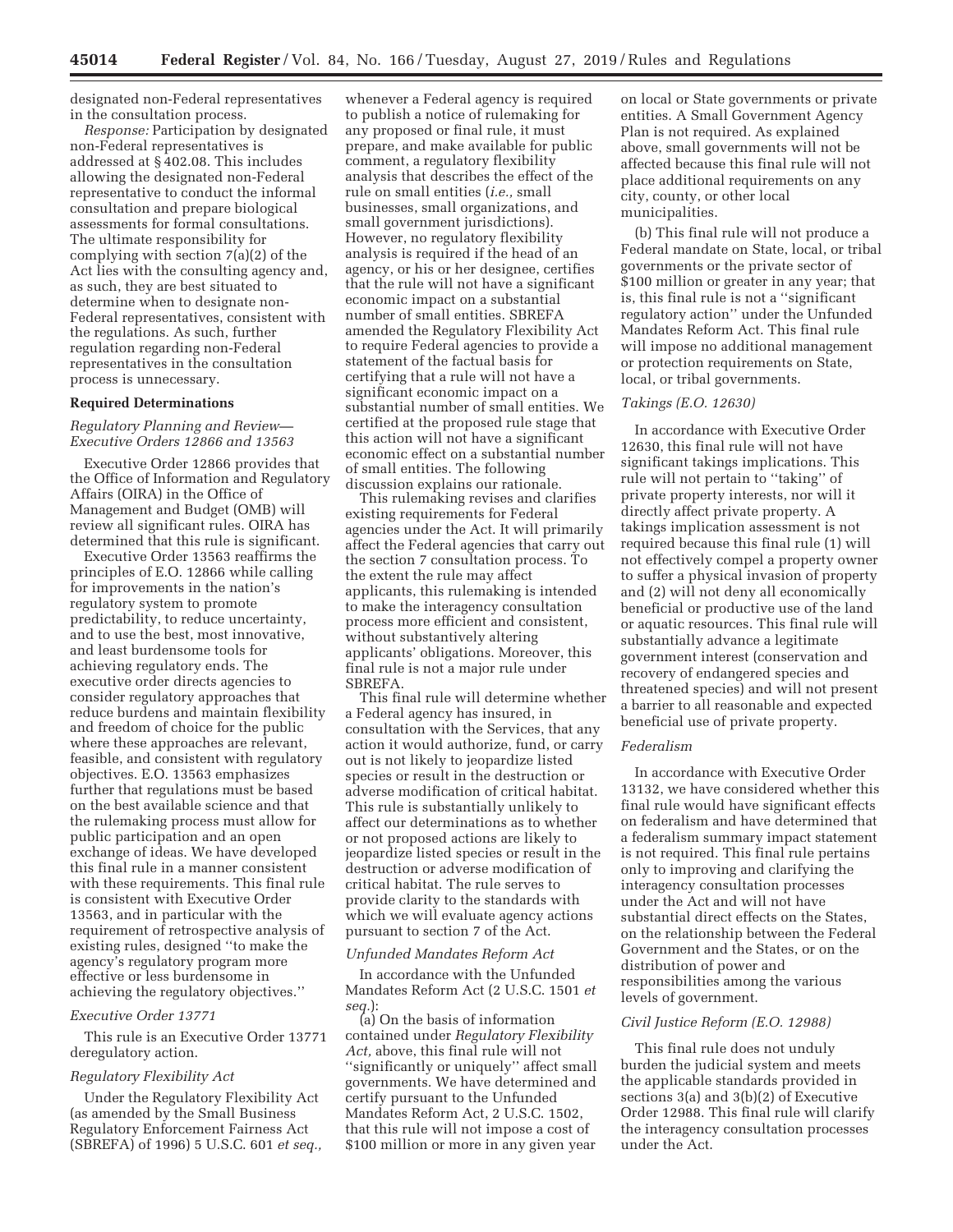## *Government-to-Government Relationship With Tribes*

In accordance with Executive Order 13175 ''Consultation and Coordination with Indian Tribal Governments,'' the Department of the Interior's manual at 512 DM 2, and the Department of Commerce (DOC) Tribal Consultation and Coordination Policy (May 21, 2013), DOC Departmental Administrative Order (DAO) 218–8, and NOAA Administrative Order (NAO) 218–8 (April 2012), we have considered possible effects of this final rule on federally recognized Indian Tribes. Two informational webinars were held on July 31 and August 7, 2018, to provide additional information to interested Tribes regarding the proposed regulations. After the opening of the public comment period, we received multiple requests for coordination or government-to-government consultation from multiple tribes: Cowlitz Indian Tribe; Swinomish Indian Tribal Community; The Confederated Tribes of the Grand Ronde Community of Oregon; Confederated Tribes of Warm Springs, Oregon; Quinault Indian Nation; Makah Tribe; Confederated Tribes of the Umatilla Indian Reservation; and the Suquamish Tribe. We subsequently hosted a conference call on November 15, 2018, to listen to Tribal concerns and answer questions about the proposed regulations. On March 6, 2019, FWS representatives attended the Natural Resources Committee Meeting of the United and South and Eastern Tribes' Impact Week conference in Arlington (Crystal City), VA. At this meeting, we presented information, answered questions, and held discussion regarding the regulatory changes.

The Services conclude that this rule makes general changes the Act's implementing regulations and does not directly affect specific species or Tribal lands or interests. The primary purpose of the rule is to streamline and clarify the steps the Services undertake in completing section 7 consultations with Federal agencies. Therefore, the Departments of the Interior and Commerce conclude that these regulations do not have ''tribal implications'' under section 1(a) of E.O. 13175 and that formal government-togovernment consultation is not required by E.O. 13175 and related polices of the Departments. We will continue to collaborate with Tribes on issues related to federally listed species and work with them as we implement the provisions of the Act. See Joint Secretarial Order 3206 (''American Indian Tribal Rights, Federal-Tribal Trust Responsibilities,

and the Endangered Species Act,'' June 5, 1997).

#### *Paperwork Reduction Act*

This final rule does not contain any new collections of information other than those already approved under the Paperwork Reduction Act (44 U.S.C. 3501 *et seq.*). We may not conduct or sponsor, and you are not required to respond to, a collection of information unless it displays a currently valid OMB control number.

# *National Environmental Policy Act*

We analyzed this final rule in accordance with the criteria of NEPA, the Department of the Interior regulations on implementation of NEPA (43 CFR 46.10–46.450), the Department of the Interior Manual (516 DM 8), the NOAA Administrative Order 216–6A, and its Companion Manual, ''Policy and Procedures for Compliance with the National Environmental Policy Act and Related Authorities,'' which became effective January 13, 2017. We have determined that, to the extent that the proposed action would result in reasonably foreseeable effects to the human environment, the final regulation is categorically excluded from further NEPA review and that no extraordinary circumstances are present. The rule qualifies for the substantially similar categorical exclusions set forth at 43 CFR 46.210(i) and NOAA Administrative Order 216–6A and Companion Manual at Appendix E (Exclusion G7). The amendments are of a legal, technical, or procedural nature. The rule only serves to clarify and streamline existing interagency consultation practices.

This final rule does not lower or raise the bar on section 7 consultations, and it does not alter what is required or analyzed during a consultation. Instead, it improves clarity and consistency, streamlines consultations, and codifies existing practice. For example, the change in the definition of ''effects of the action'' simplifies the definition while still retaining the scope of the assessment required to ensure a complete analysis of the effects of the proposed Federal action. The two-part test articulates the practice by which the Services identify effects of the proposed action. Likewise, the causation standard to analyze effects provides additional explanation on how we analyze activities that are reasonably certain to occur.

Other changes to 50 CFR part 402 are to aid in clarity and consistency. For example, we have separated out the definition of ''environmental baseline'' from effects of the action and added a

second sentence to the definition to avoid confusion over ''ongoing actions.'' A regulatory deadline for informal consultation, as well as requiring reinitiation of informal consultation when certain triggers are met, are legal and procedural in nature. Our additional changes to 50 CFR 402.16 governing reinitiation of land management plans are also legal in nature and do not alter the review process for actions that cause grounddisturbing activities, and thus do not reduce procedural protection for listed species.

We also considered whether any ''extraordinary circumstances'' apply to this situation, such that the DOI and NOAA categorical exclusions would not apply. *See* 43 CFR 42.215 (DOI regulations on ''extraordinary circumstances''); NOAA Companion Manual to NAO 216–6, Section 4.A.

FWS completed an environmental action statement, which NOAA adopts, explaining the basis for invoking the agencies' substantially similar categorical exclusions for the revised regulations.

Energy Supply, Distribution or Use (E.O. 13211)

Executive Order 13211 requires agencies to prepare Statements of Energy Effects when undertaking certain actions. The final revised regulations are not expected to affect energy supplies, distribution, or use. Therefore, this action is a not a significant energy action, and no Statement of Energy Effects is required.

## **References Cited**

A complete list of all references cited in this document is available on the internet at *http://www.regulations.gov*  in Docket No. FWS–HQ–ES–2018–0009 or upon request from the U.S. Fish and Wildlife Service (see **FOR FURTHER INFORMATION CONTACT**).

#### **Authors**

The primary authors of this final rule are the staff members of the Ecological Services Program, U.S. Fish and Wildlife Service, 5275 Leesburg Pike, Falls Church, VA 22041–3803, and the National Marine Fisheries Service's Endangered Species Division, 1335 East-West Highway, Silver Spring, MD 20910.

#### **Authority**

We issue this final rule under the authority of the Act, as amended (16 U.S.C. 1531 *et seq.*).

### **List of Subjects in 50 CFR Part 402**

Endangered and threatened species.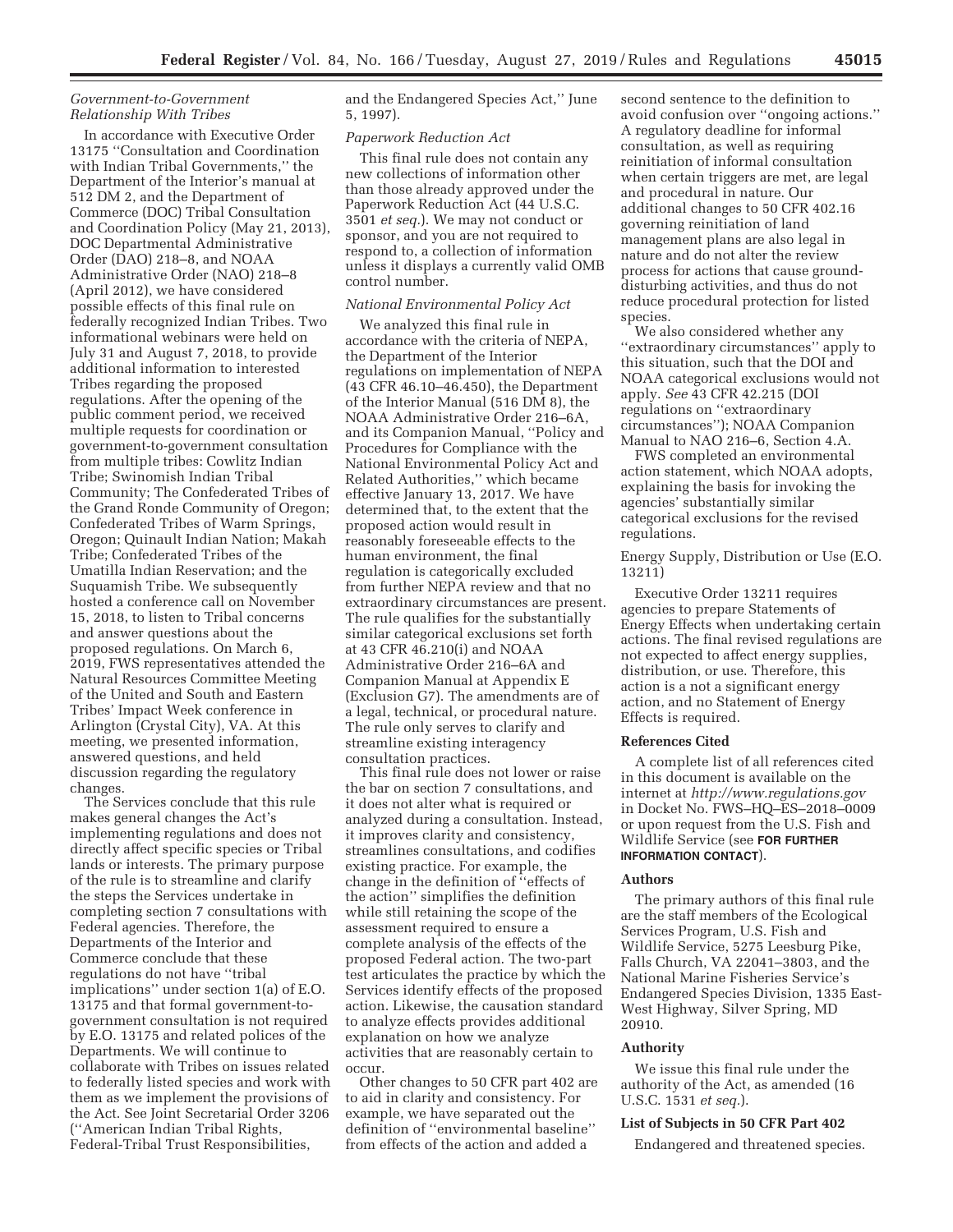#### **Regulation Promulgation**

Accordingly, we amend subparts A and B of part 402, subchapter A of chapter IV, title 50 of the Code of Federal Regulations, as set forth below:

## **PART 402—INTERAGENCY COOPERATION—ENDANGERED SPECIES ACT OF 1973, AS AMENDED**

■ 1. The authority citation for part 402 continues to read as follows:

**Authority:** 16 U.S.C. 1531 *et seq.* 

■ 2. Amend § 402.02 by revising the definitions of ''Destruction or adverse modification,'' ''Director,'' and ''Effects of the action'' and adding definitions for ''Environmental baseline'' and ''Programmatic consultation'' in alphabetic order to read as follows:

#### **§ 402.02 Definitions.**

\* \* \* \* \* *Destruction or adverse modification*  means a direct or indirect alteration that appreciably diminishes the value of critical habitat as a whole for the conservation of a listed species. *Director*  refers to the Assistant Administrator for Fisheries for the National Marine Fisheries Service, or his or her authorized representative; or the Director of the U.S. Fish and Wildlife Service, or his or her authorized representative.

\* \* \* \* \*

*Effects of the action* are all consequences to listed species or critical habitat that are caused by the proposed action, including the consequences of other activities that are caused by the proposed action. A consequence is caused by the proposed action if it would not occur but for the proposed action and it is reasonably certain to occur. Effects of the action may occur later in time and may include consequences occurring outside the immediate area involved in the action. (See § 402.17).

*Environmental baseline* refers to the condition of the listed species or its designated critical habitat in the action area, without the consequences to the listed species or designated critical habitat caused by the proposed action. The environmental baseline includes the past and present impacts of all Federal, State, or private actions and other human activities in the action area, the anticipated impacts of all proposed Federal projects in the action area that have already undergone formal or early section 7 consultation, and the impact of State or private actions which are contemporaneous with the consultation in process. The consequences to listed species or

designated critical habitat from ongoing agency activities or existing agency facilities that are not within the agency's discretion to modify are part of the environmental baseline.  $*$  \* \*

*Programmatic consultation* is a consultation addressing an agency's multiple actions on a program, region, or other basis. Programmatic consultations allow the Services to consult on the effects of programmatic actions such as:

(1) Multiple similar, frequently occurring, or routine actions expected to be implemented in particular geographic areas; and

(2) A proposed program, plan, policy, or regulation providing a framework for future proposed actions.

■ 3. Amend § 402.13 by revising paragraph (a) and adding paragraph (c) to read as follows:

### **§ 402.13 Informal consultation.**

\* \* \* \* \*

(a) Informal consultation is an optional process that includes all discussions, correspondence, etc., between the Service and the Federal agency or the designated non-Federal representative, designed to assist the Federal agency in determining whether formal consultation or a conference is required.

\* \* \* \* \*

(c) If during informal consultation it is determined by the Federal agency, with the written concurrence of the Service, that the action is not likely to adversely affect listed species or critical habitat, the consultation process is terminated, and no further action is necessary.

(1) A written request for concurrence with a Federal agency's not likely to adversely affect determination shall include information similar to the types of information described for formal consultation at § 402.14(c)(1) sufficient for the Service to determine if it concurs.

(2) Upon receipt of a written request consistent with paragraph (c)(1) of this section, the Service shall provide written concurrence or non-concurrence with the Federal agency's determination within 60 days. The 60-day timeframe may be extended upon mutual consent of the Service, the Federal agency, and the applicant (if involved), but shall not exceed 120 days total from the date of receipt of the Federal agency's written request consistent with paragraph (c)(1) of this section.

■ 4. Amend § 402.14 by:

■ b. Removing the undesignated paragraph following paragraph (c);  $\blacksquare$  c. Revising paragraphs (g)(2), (4), and (8) and (h);

■ d. Redesignating paragraph (l) as paragraph (m); and

■ e. Adding a new paragraph (l). The revisions and addition read as follows:

### **§ 402.14 Formal consultation.**

\* \* \* \* \* (c) *Initiation of formal consultation.*  (1) A written request to initiate formal consultation shall be submitted to the Director and shall include:

(i) A description of the proposed action, including any measures intended to avoid, minimize, or offset effects of the action. Consistent with the nature and scope of the proposed action, the description shall provide sufficient detail to assess the effects of the action on listed species and critical habitat, including:

(A) The purpose of the action; (B) The duration and timing of the action;

(C) The location of the action; (D) The specific components of the action and how they will be carried out;

(E) Maps, drawings, blueprints, or similar schematics of the action; and

(F) Any other available information related to the nature and scope of the proposed action relevant to its effects on listed species or designated critical habitat.

(ii) A map or description of all areas to be affected directly or indirectly by the Federal action, and not merely the immediate area involved in the action (*i.e.,* the action area as defined at § 402.02).

(iii) Information obtained by or in the possession of the Federal agency and any applicant on the listed species and designated critical habitat in the action area (as required by paragraph (c)(1)(ii) of this section), including available information such as the presence, abundance, density, or periodic occurrence of listed species and the condition and location of the species' habitat, including any critical habitat.

(iv) A description of the effects of the action and an analysis of any cumulative effects.

(v) A summary of any relevant information provided by the applicant, if available.

(vi) Any other relevant available information on the effects of the proposed action on listed species or designated critical habitat, including any relevant reports such as environmental impact statements and environmental assessments.

(2) A Federal agency may submit existing documents prepared for the

 $\blacksquare$  a. Revising paragraph (c);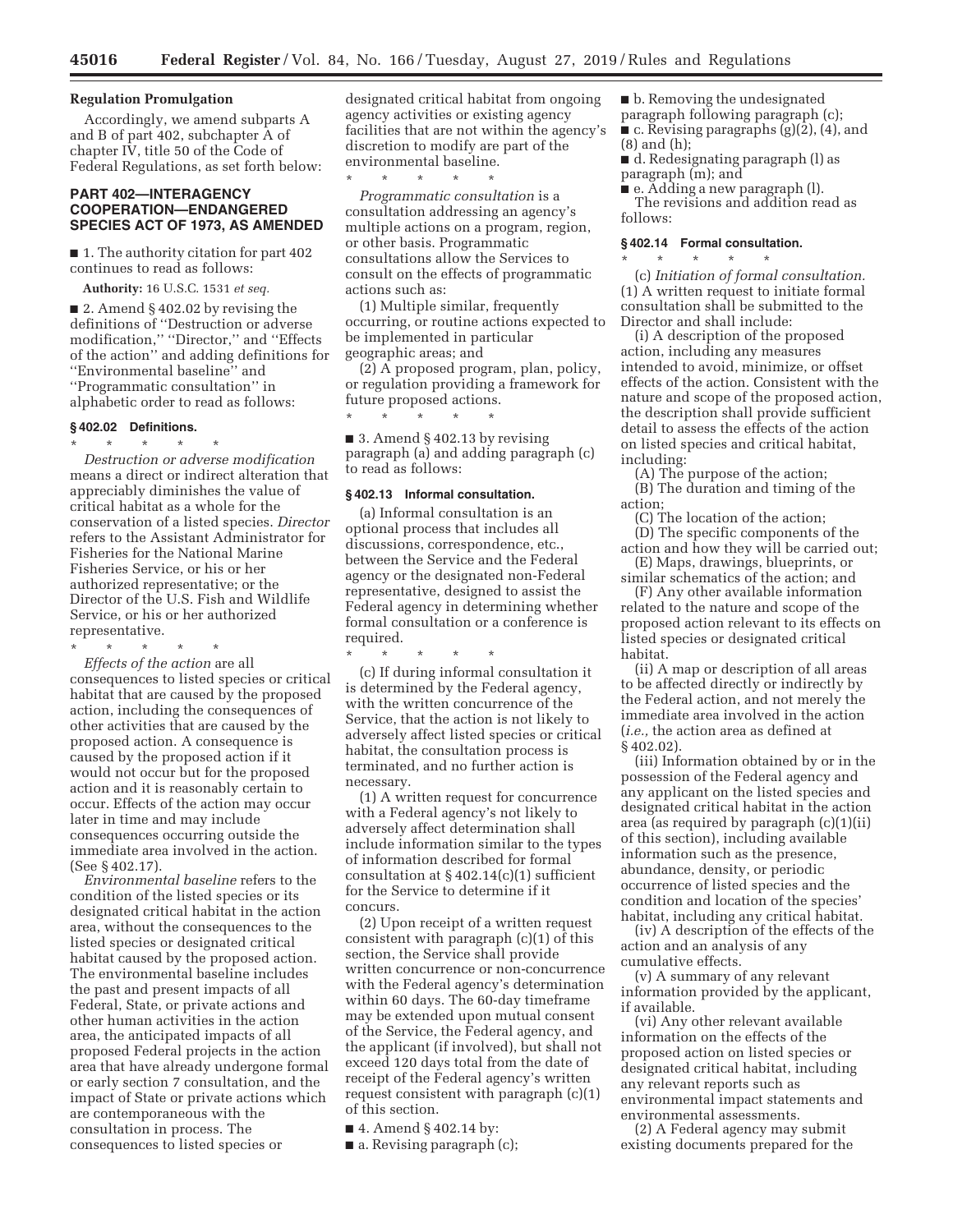proposed action such as NEPA analyses or other reports in substitution for the initiation package outlined in this paragraph (c). However, any such substitution shall be accompanied by a written summary specifying the location of the information that satisfies the elements above in the submitted document(s).

(3) Formal consultation shall not be initiated by the Federal agency until any required biological assessment has been completed and submitted to the Director in accordance with § 402.12.

(4) Any request for formal consultation may encompass, subject to the approval of the Director, a number of similar individual actions within a given geographical area, a programmatic consultation, or a segment of a comprehensive plan. The provision in this paragraph (c)(4) does not relieve the Federal agency of the requirements for considering the effects of the action or actions as a whole.

\* \* \* \* \*

(g) \* \* \*

(2) Evaluate the current status and environmental baseline of the listed species or critical habitat.

\* \* \* \* \* (4) Add the effects of the action and cumulative effects to the environmental baseline and in light of the status of the species and critical habitat, formulate the Service's opinion as to whether the action is likely to jeopardize the continued existence of listed species or result in the destruction or adverse modification of critical habitat.

\* \* \* \* \*

(8) In formulating its biological opinion, any reasonable and prudent alternatives, and any reasonable and prudent measures, the Service will use the best scientific and commercial data available and will give appropriate consideration to any beneficial actions as proposed or taken by the Federal agency or applicant, including any actions taken prior to the initiation of consultation. Measures included in the proposed action or a reasonable and prudent alternative that are intended to avoid, minimize, or offset the effects of an action are considered like other portions of the action and do not require any additional demonstration of binding plans.

(h) *Biological opinions.* (1) The biological opinion shall include:

(i) A summary of the information on which the opinion is based;

(ii) A detailed discussion of the environmental baseline of the listed species and critical habitat;

(iii) A detailed discussion of the effects of the action on listed species or critical habitat; and

(iv) The Service's opinion on whether the action is:

(A) Likely to jeopardize the continued existence of a listed species or result in the destruction or adverse modification of critical habitat (a ''jeopardy'' biological opinion); or

(B) Not likely to jeopardize the continued existence of a listed species or result in the destruction or adverse modification of critical habitat (a ''no jeopardy'' biological opinion).

(2) A ''jeopardy'' biological opinion shall include reasonable and prudent alternatives, if any. If the Service is unable to develop such alternatives, the Service will indicate that to the best of its knowledge there are no reasonable and prudent alternatives.

(3) The Service may adopt all or part of:

(i) A Federal agency's initiation package; or

(ii) The Service's analysis required to issue a permit under section 10(a) of the Act in its biological opinion.

(4) A Federal agency and the Service may agree to follow an optional collaborative process that would further the ability of the Service to adopt the information and analysis provided by the Federal agency during consultation in the development of the Service's biological opinion to improve efficiency in the consultation process and reduce duplicative efforts. The Federal agency and the Service shall consider the nature, size, and scope of the action or its anticipated effects on listed species or critical habitat, and other relevant factors to determine whether an action or a class of actions is appropriate for this process. The Federal agency and the Service may develop coordination procedures that would facilitate adoption of the initiation package with any necessary supplementary analyses and incidental take statement to be added by the Service, if appropriate, as the Service's biological opinion in fulfillment of section 7(b) of the Act. \* \* \* \* \*

(l) *Expedited consultations.* Expedited consultation is an optional formal consultation process that a Federal agency and the Service may enter into upon mutual agreement. To determine whether an action or a class of actions is appropriate for this type of consultation, the Federal agency and the Service shall consider the nature, size, and scope of the action or its anticipated effects on listed species or critical habitat and other relevant factors. Conservation actions whose primary purpose is to have beneficial effects on listed species will likely be considered appropriate for expedited consultation.

(1) *Expedited timelines.* Upon agreement to use this expedited consultation process, the Federal agency and the Service shall establish the expedited timelines for the completion of this consultation process.

(2) *Federal agency responsibilities.* To request initiation of expedited consultation, the Federal agency shall provide all the information required to initiate consultation under paragraph (c) of this section. To maximize efficiency and ensure that it develops the appropriate level of information, the Federal agency is encouraged to develop its initiation package in coordination with the Service.

(3) *Service responsibilities.* In addition to the Service's responsibilities under the provisions of this section, the Service will:

(i) Provide relevant species information to the Federal agency and guidance to assist the Federal agency in completing its effects analysis in the initiation package; and

(ii) Conclude the consultation and issue a biological opinion within the agreed-upon timeframes.

\* \* \* \* \* ■ 5. Amend § 402.16 by:

■ a. Revising the section heading;

■ b. Redesignating paragraphs (a)

through (d) as paragraphs (a)(1) through (4);

■ c. Designating the introductory text as paragraph (a);

■ d. Revising the newly designated paragraphs (a) introductory text and (a)(3); and

■ e. Adding a new paragraph (b). The revisions and addition read as follows:

### **§ 402.16 Reinitiation of consultation.**

(a) Reinitiation of consultation is required and shall be requested by the Federal agency or by the Service, where discretionary Federal involvement or control over the action has been retained or is authorized by law and:

\* \* \* \* \* (3) If the identified action is subsequently modified in a manner that causes an effect to the listed species or critical habitat that was not considered in the biological opinion or written concurrence; or

\* \* \* \* \* (b) An agency shall not be required to reinitiate consultation after the approval of a land management plan prepared pursuant to 43 U.S.C. 1712 or 16 U.S.C. 1604 upon listing of a new species or designation of new critical habitat if the land management plan has been adopted by the agency as of the date of listing or designation, provided that any